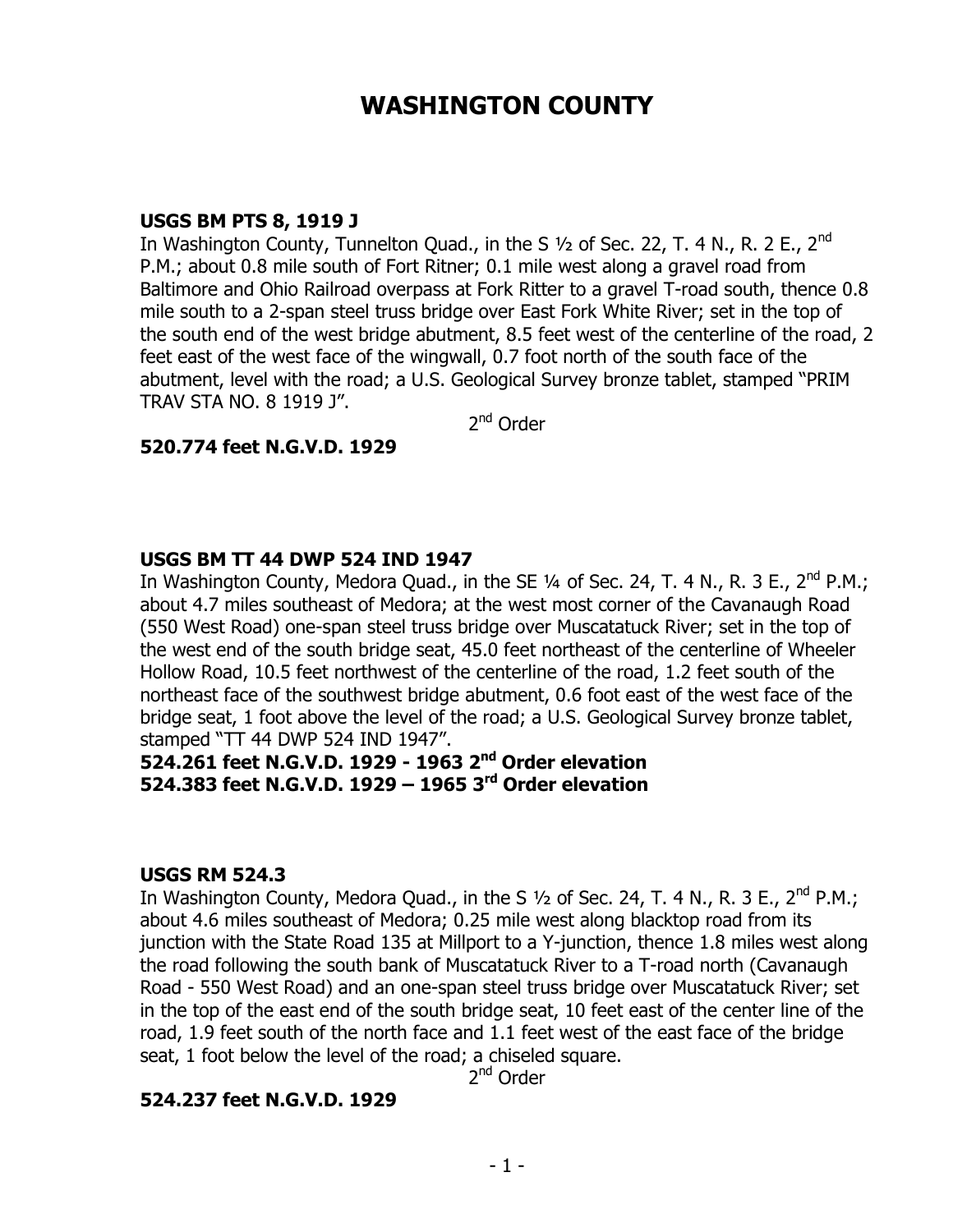## **IFC&WRC BM WAS 1, 1963**

In Washington County, Medora Quad., in the SE  $\frac{1}{4}$  of Sec. 23, T. 4 N., R. 3 E., 2<sup>nd</sup> P.M.; about 3.6 miles southeast of Medora; 0.25 mile west along a blacktop road from its junction with the Sate Road 135 at Millport to a Y-junction, thence 2.05 miles west along the road following the south bank of Muscatatuck River to another Y-junction, thence 0.55 mile west along a gravel Wheeler Hollow Road to a 9-foot bridge over a small creek; set in the top of the southeast wing wall, 9.5 feet north of the centerline of Wheeler Hollow Road, 2.9 feet southeast of the northwest end and 0.3 foot south of north face of the wing wall, 2.2 feet below the level of the road; a Indiana Flood Control and Water Resources Commission bronze bench mark tablet, stamped "WAS 1 1963".

2<sup>nd</sup> Order

## **516.678 feet N.G.V.D. 1929**

## **IFC&WRC TBM EFWR 175, 1963**

In Washington County, Medora Quad., in the SE 1/4 of Sec. 23, T. 4 N., R. 3 E., about 3.6 miles southeast of Medora; 0.25 mile west along a blacktop road from its junction with the State Road 135 at Millport to a Y-junction, thence 2.05 miles west along the road following the south bank of Muscatatuck River to another Y-junction, thence 0.55 mile west along a gravel Wheeler Hollow Road to a 9-foot bridge over a small creek; set in the south side of a 20-inch Sycamore tree, 42 feet northwest of the centerline of the northeast-southwest road, 19.5 feet northeast of the centerline of the northwestnortheast road, 13 feet north from the northeast corner of the bridge, 0.8 foot above the ground; a railroad spike driven through an aluminum tag, stamped "TBM EFWR 175 1963".

2<sup>nd</sup> Order

### **520.643 feet N.G.V.D. 1929**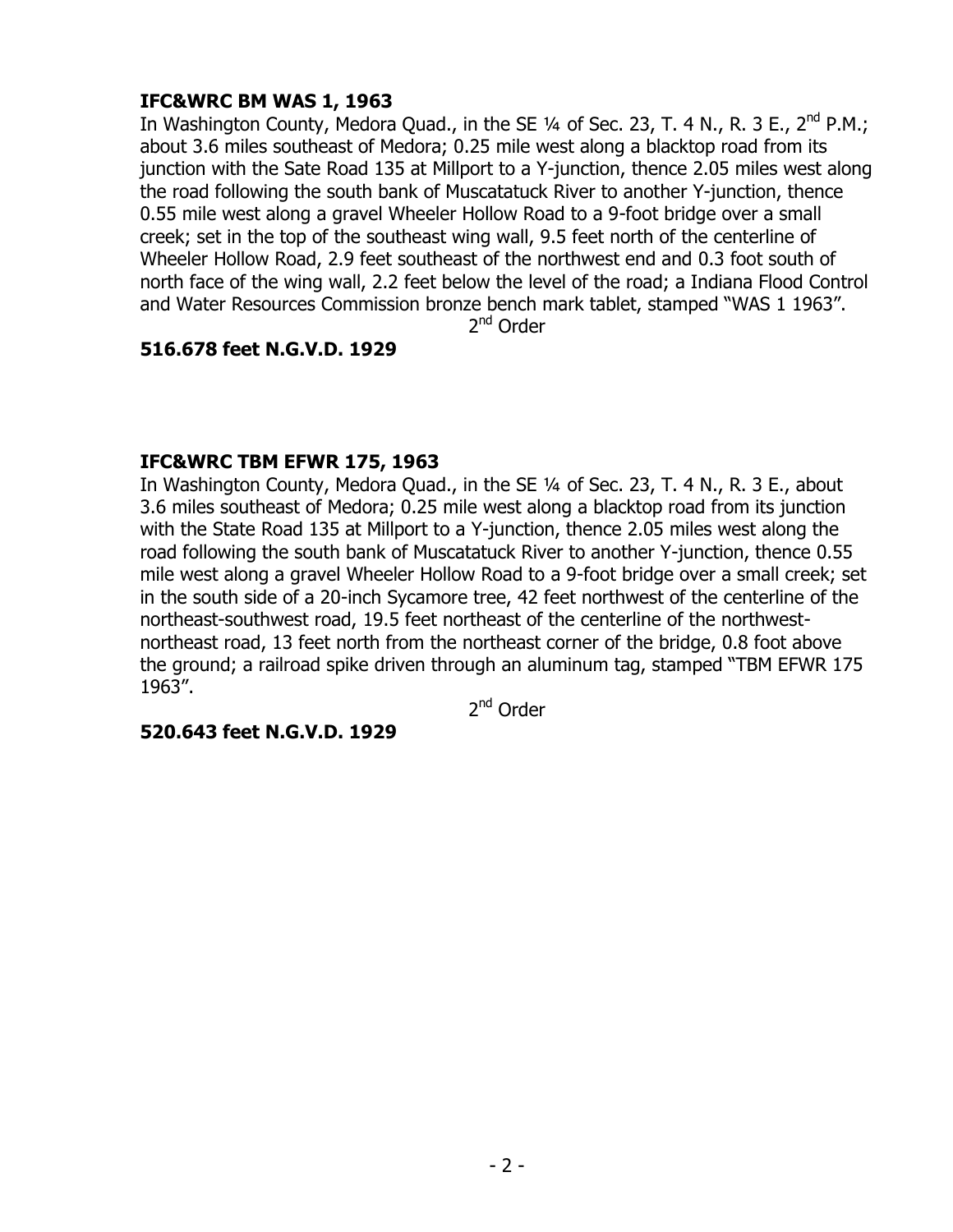## **IFC&WRC TBM EFWR 176, 1963**

In Washington County, Medora Quad., in the NW  $\frac{1}{4}$  of Sec. 23, T. 4 N., R. 3 E., 2<sup>nd</sup> P.M.; 4.6 miles southeast of Medora; 0.25 mile west along a blacktop road from its junction with the State Road 135 at Millport to a Y-junction, thence 2.05 miles west along the road following the south bank of Muscatatuck River to another Y-junction, thence 0.55 mile west along a gravel Wheeler Hollow Road to a T-road northwest, thence 0.6 mile northwest to a power line crossing the road; set in the south side of an 18-inch Hickory tree, 35 feet southwest of the southwest face of a river cabin, 18.5 feet northeast of the centerline of the gravel road, 15 feet northeast of the centerline of a driveway leading to the cabin, 1.6 feet above the ground; a railroad spike driven through an aluminum tag, stamped "TBM EFWR 176 1963".

2<sup>nd</sup> Order

### **518.072 feet N.G.V.D. 1929**

### **IFC&WRC BM WAS 2, 1963**

In Washington County, Medora Quad., in the NE  $\frac{1}{4}$  of Sec. 22, T. 4 N., R. 3 E., 2<sup>nd</sup> P.M.; 3.2 miles south of Medora; 0.25 mile west along a blacktop road from its junction with the State Road 135 at Millport to a Y-junction, thence 2.05 miles west along the road following the south bank of Muscatatuck River to another Y-junction, thence 0.55 mile west along a gravel Wheeler Hollow Road to a T-road northwest, thence 1.2 miles northwest along the gravel road to a 48-inch pipe culvert under the road; set in the top of a concrete post, 84.5 feet south of the center of the culvert, 45 feet west of the small stream, 38.5 feet southeast of the centerline of the road at a curve in the road, 0.2 foot above the ground; a Indiana Flood Control and Water Resources Commission bronze bench mark tablet, stamped "WAS 2 1963".

2<sup>nd</sup> Order

### **515.542 feet N.G.V.D. 1929**

## **IFC&WRC TBM EFWR 177, 1963**

In Washington County, Medora Quad., in the NE  $\frac{1}{4}$  of Sec. 22, T. 4 N., R. 3 E., 2<sup>nd</sup> P.M.; about 3.2 miles south of Medora; 0.25 mile west along a blacktop road from its junction with the State Road 135 at Millport to a Y-junction, thence 2.05 miles west along the road following the south bank of Muscatatuck River to another Y-junction, thence 0.55 mile west along a gravel Wheeler Hollow Road to a T-road northwest, thence 1.2 miles northwest along the gravel road to a T-road northwest, thence 1.2 miles northwest along the gravel road to a 48-inch pipe culvert under the road; set in the east side of a 12-inch Sycamore tree, 7.5 feet west of the centerline of the road, 7 feet south of the center of the culvert, 0.6 foot above the ground; a railroad spike driven through an aluminum tag, stamped "TBM EFWR 177 1963".

2<sup>nd</sup> Order

## **513.435 feet N.G.V.D. 1929**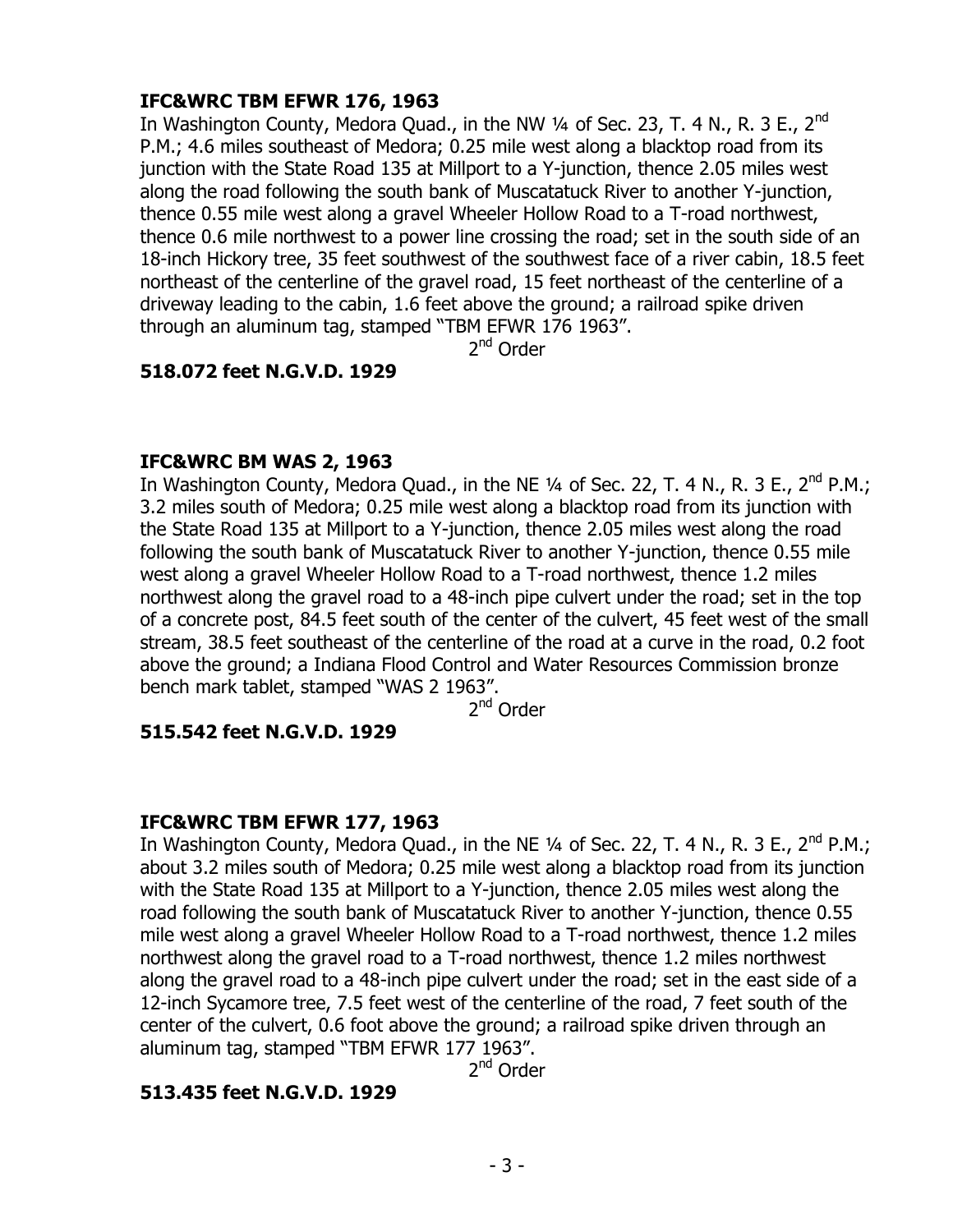### **USGS BM 95 M 1947**

In Washington County, Medora Quad., in the NE  $\frac{1}{4}$  of Sec. 28, T. 4 N., R. 3 E., 2<sup>nd</sup> P.M.; about 3.0 miles southeast of Sparksville; 0.6 mile northeast along a paved road from its junction with the B&O Railroad in Sparksville to the bridge over East Fork White River, thence 1.5 miles southeast to a T-road, thence 1.9 miles generally east to a Y-road junction; set in the top of a concrete post projecting 4-inches, 170 feet southeast of the Y-road intersection, 20 feet southwest of the road southeast, 2 feet northeast of a fence line; a U.S. Geological Survey bench mark tablet, stamped "95 M 1947 645".

3<sup>rd</sup> Order

### **644.656 feet N.G.V.D. 1929**

### **USGS BM 96 M 1947**

In Washington County, Medora Quad., in the NW  $\frac{1}{4}$  of Sec. 26, T. 4 N., R. 3 E., 2<sup>nd</sup> P.M.; about 4.4 miles south of Medora; about 2.6 miles west along an asphalt road from its junction with State Road 135 in Millport to the second T-road to the southwest (Ault Sawmill Road), thence 0.85 miles southwest, about 1.0 mile southwest of the Buttonhole School; set in the top of a concrete post projecting 2-inches, 600 feet southwest from a small house on the northwest side of the road, 120 feet southeast from an abandoned lane north-west, 20 feet southeast from the centerline of the road and 20 feet northeast of a 22-inch Hickory tree; a U.S. Geological Survey bench mark tablet, stamped "96 M 614 1947".

3<sup>rd</sup> Order

**614.096 feet N.G.V.D. 1929**

## **USGS TBM 528.4**

In Washington County, Medora Quad., in the SE  $\frac{1}{4}$  of Sec. 23. T. 4 N., R. 3 E., 2<sup>nd</sup> P.M.; about 3.6 miles southeast of Medora; 2.2 miles southwest along an asphalt road from its junction with State Road 135 in Millport; at Buttonhole School; set on the southeast corner of the bottom concrete step of the schoolhouse, 220 feet east of the centerline of the Y-road (Ault Sawmill Road), 45 feet north of the centerline of Wheeler Hollow Road; a chiseled square.

3<sup>rd</sup> Order

## **528.52 feet N.G.V.D. 1929**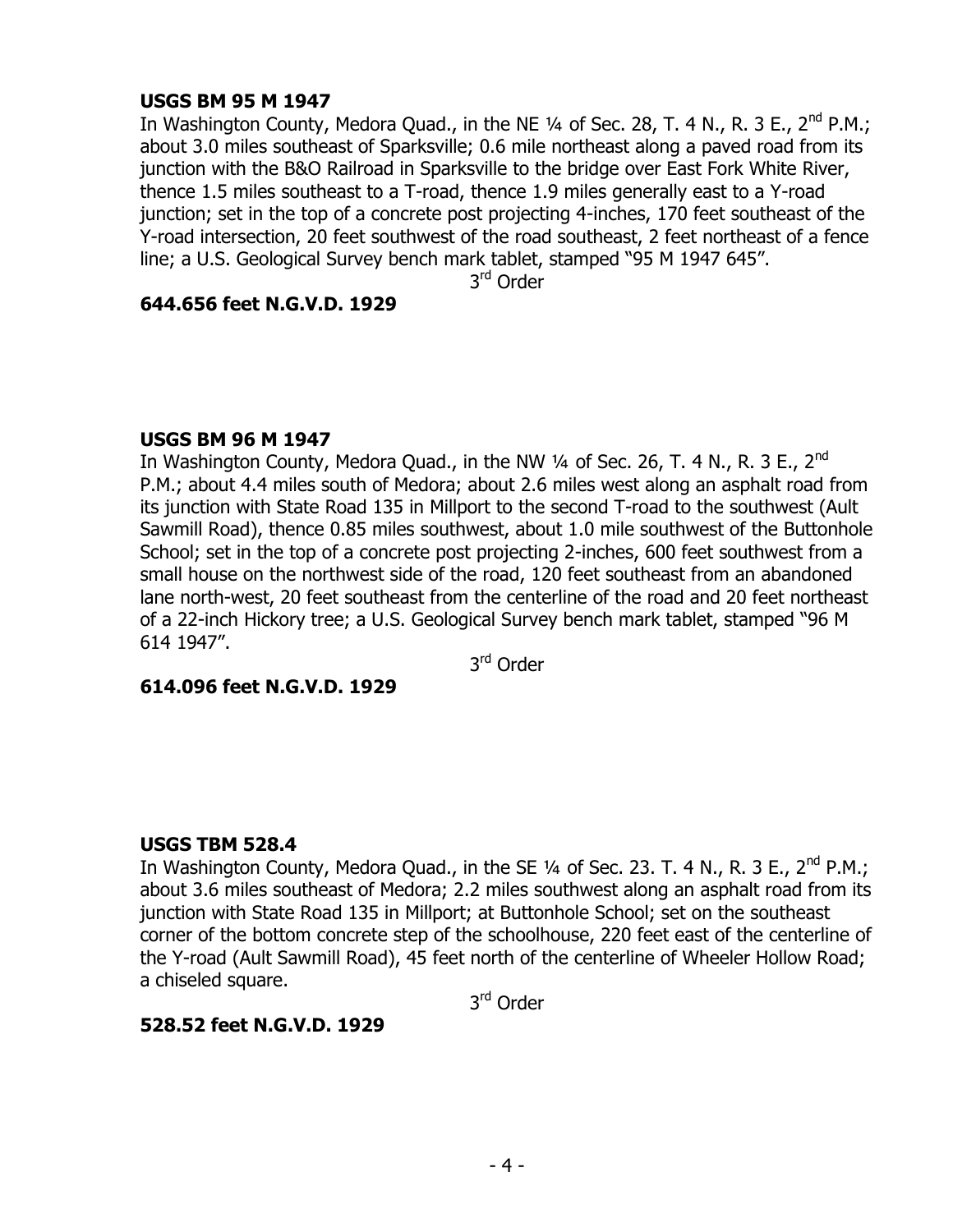### **USGS TBM 523.6**

In Washington County, Medora Quad., in the SW  $\frac{1}{4}$  of Sec. 19, T. 4 N., R. E., 2<sup>nd</sup> P.M.; about 4.5 miles southeast of Medora; about 1.4 miles west along an asphalt road from its junction with State Road 135 in Millport to a concrete box culvert over a small stream; set in the top of the north handrail, 11 feet east of the west end of the north handrail, 8.5 feet north of the centerline of the road, 3 feet above the road; a chiseled square.

3<sup>rd</sup> Order DESTROYED 10-31-90

### **523.70 feet N.G.V.D. 1929**

### **IFC&WRC TBM MR 1, 1957**

In Washington County, Vallonia Quad., in the SE  $\frac{1}{4}$  of Sec. 19, T. 4 N., R. 4 E., 2<sup>nd</sup> P.M.; about 1.0 mile west of Millport; 1.0 mile west along an asphalt road from its junction with State Road 135 in Millport; set in the southeast side of a 24-inch tree, about 250 feet northeast of a barn, 15 feet northwest of the centerline of the road, 1 foot above the ground; a boat spike driven through an aluminum tag, stamped "MR 1 1957".

3<sup>rd</sup> Order

## **535.069 feet N.G.V.D. 1929**

### **IFC&WRC TBM MR 2, 1957**

In Washington County, Vallonia Quad., in the SW  $\frac{1}{4}$  of Sec. 20, T. 4 N., R. 4 E., 2<sup>nd</sup> P.M.; about 0.6 mile west of Millport; 0.6 mile west along an asphalt road from its junction with State Road 135 in Millport; set in the southeast side of a 19-inch tree, about 75 feet northeast of a small bridge, 41 feet southwest of the north end of a corrugated steel culvert, 17 feet from the centerline of the road, 2 feet above the ground; a boat spike driven through an aluminum tag, stamped "MR 2 1957".

3<sup>rd</sup> Order

### **526.304 feet N.G.V.D. 1929**

### **USCE TBM 8**

In Washington County, Vallonia Quad., in the SW 1/4 of Sec. 20, T. R. N., R. 4 E., 2<sup>nd</sup> P.M.; 1.0 mile north of Millport; 1.0 mile north along State Road 135 from the State Road 135 bridge over Muscatatuck River at Millport; set in the northeast corner of the east headwall of a culvert under State Road 135, about 500 feet south of the J.F. Zollmans residence; a chiseled cross.

3<sup>rd</sup> Order

### **532.47 feet N.G.V.D. 1929**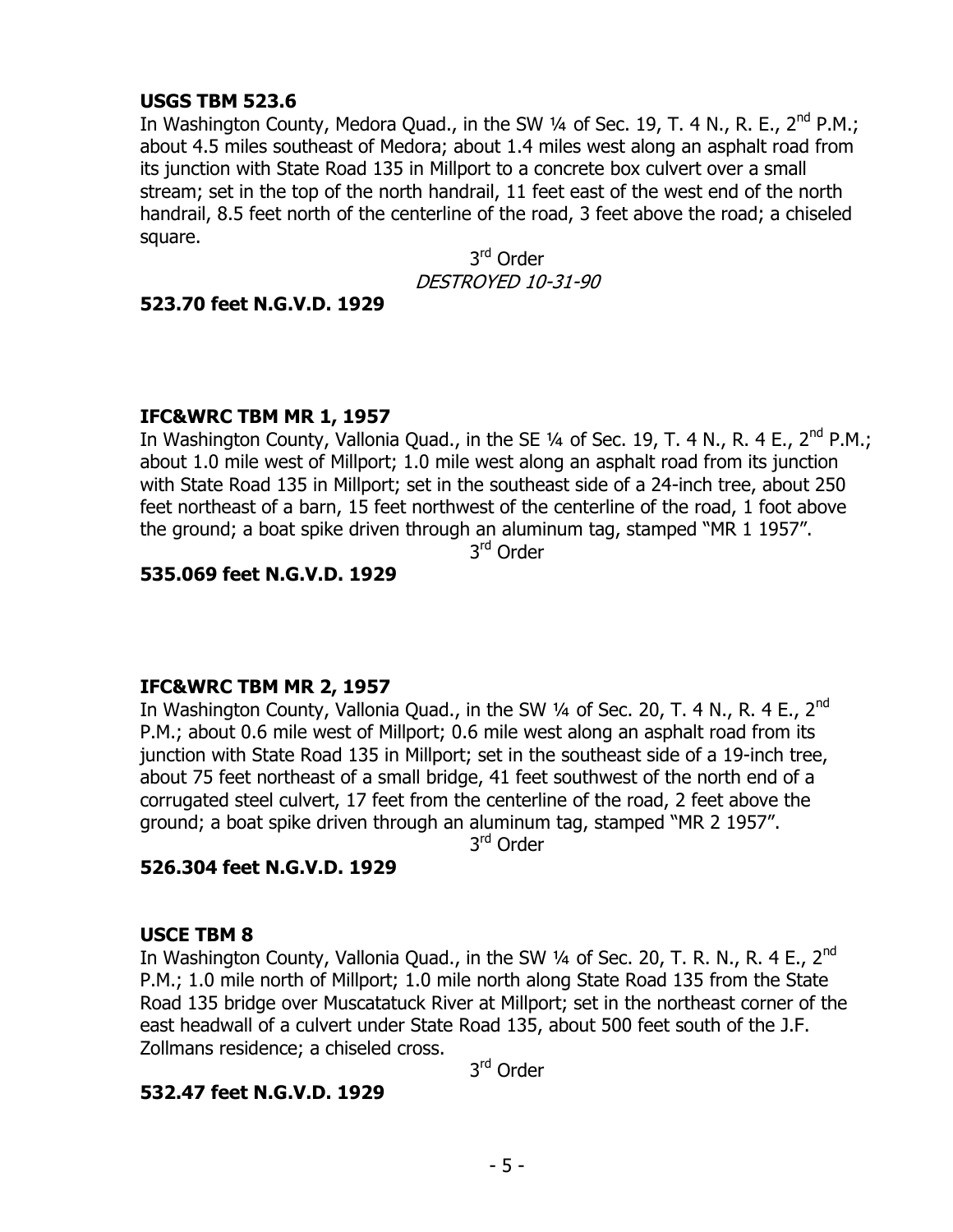### **USGS TBM 528.0**

In Washington County, Vallonia Quad., in the SW  $\frac{1}{4}$  of Sec. 22, T. 4 N., R. 4 E., 2<sup>nd</sup> P.M.; about 1.9 miles east of Millport; 2.5 miles generally east along an asphalt road from its junction with State Road 135 in Millport to a north-south "T" road; set on the south stone headwall of a culvert, 15 feet south of and 15 feet east of the centerline of a T-road; a chiseled square, painted "528.0".

3<sup>rd</sup> Order

### **528.17 feet N.G.V.D. 1929**

### **USGS BM 22 WSM 1956**

In Washington County, Vallonia Quad., in the SW  $\frac{1}{4}$  Sec. 22, T. 4 N., R. 4 E., 2<sup>nd</sup> P.M.; about 1.9 miles east of Millport; 2.5 miles generally east along an asphalt road from its junction with State Road 135 in Millport to a north-south "T" road, thence 0.25 mile south to a "T" road east; set in a concrete post, in line with the front of a white frame house, 15 feet north of and 31 feet east of the centerline of a T-road east; a U.S. Geological Survey bench mark tablet, stamped "22 WSM 527 1956".

3<sup>rd</sup> Order

### **527.166 feet N.G.V.D. 1929**

### **IFC&WRC TBM MR 3, 1957**

In Washington County, Vallonia Quad., in the SE  $\frac{1}{4}$  of Sec. 22, T. 4 N., R. 4 E., 2<sup>nd</sup> P.M.; about 2.4 miles east of Millport; 2.5 miles generally east along an asphalt road from its junction with State Road 135 in Millport to a north-south "T" road, thence 0.25 mile south to a "T" road east, thence 0.55 mile east; set in the west side of a 20-inch tree, 39 feet south of a block stucco house, 17 feet north of the centerline of the road, 0.3 foot above ground; a boat spike driven through an aluminum tag, stamped "MR 3 1957".

3<sup>rd</sup> Order

**524.026 feet N.G.V.D. 1929**

### **USGS BM M 4 OL 2**

In Washington County, Vallonia Quad., in the SE  $\frac{1}{4}$  of Sec. 23, T. 4 N., R. 4 E., 2<sup>nd</sup> P.M.; about 2.5 miles southeast of Millport; 2.5 miles generally east along an asphalt road from its junction with State Road 135 in Millport to a north-south "T" road, thence 0.25 mile south to a "T" road east, thence 0.7 mile east; set in a 4-inch iron pipe, 20 feet south of and 20 feet east of the T-road intersection, in the yard of the David Elliot residence, 38 feet south of TT 42 DWP 1947 IND 527; a U.S. Corps of Engineers iron pipe and cap, stamped "M 4 OL 2" and painted "RM 527.3"

3<sup>rd</sup> Order

## **527.462 feet N.G.V.D. 1929**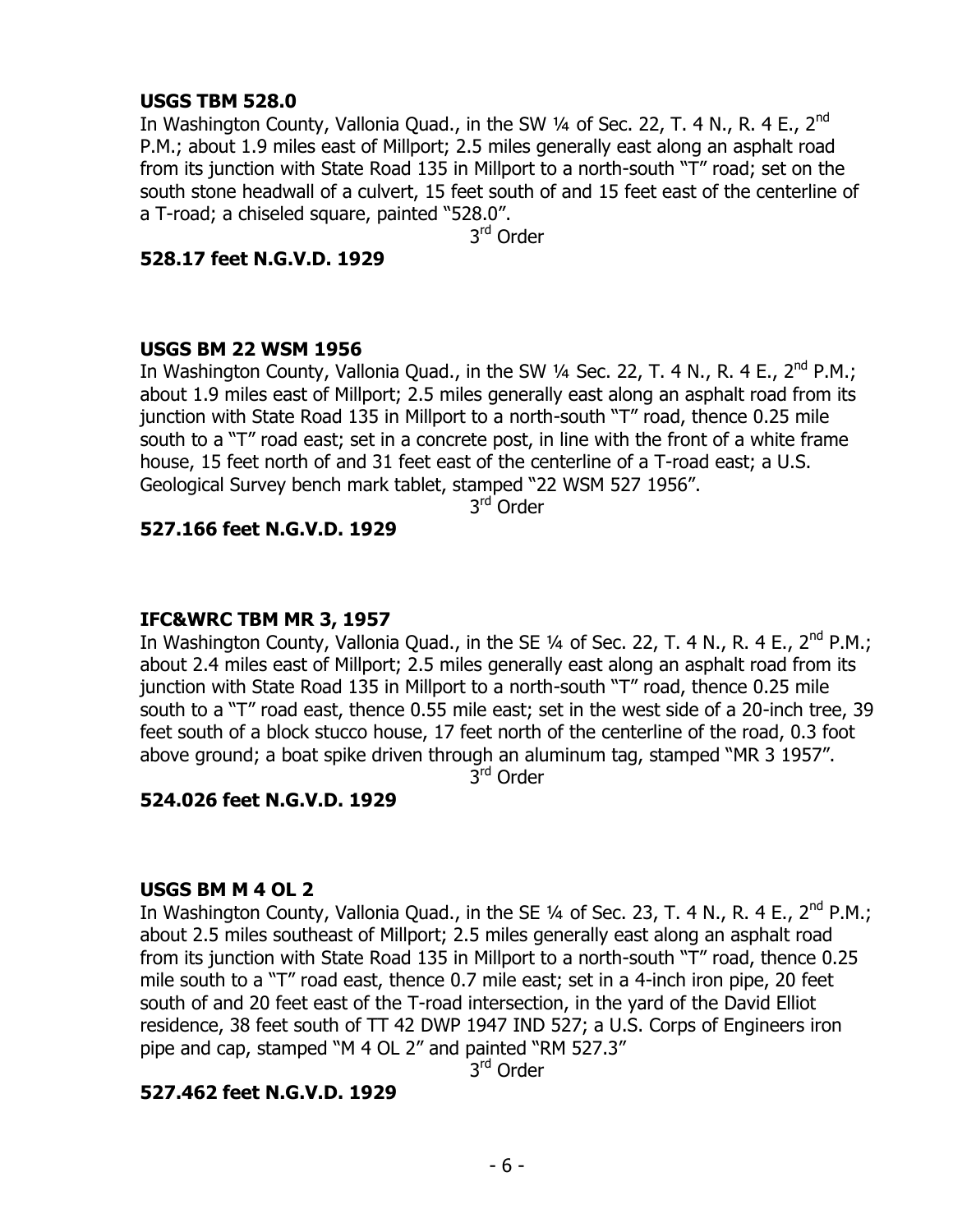### **USGS TBM 519.8**

In Washington County, Vallonia Quad., in the SW 1/4 of Sec. 23, T. 4 N., R. 4 E., 2<sup>nd</sup> P.M.; about 3.1 miles east of Millport; 2.5 miles generally east along an asphalt road from its junction with State Road 135 in Millport to a north-south "T" road, thence 0.25 mile south to a "T" road east, thence 1.15 miles east to a steel bridge over Muscatatuck River; set on the northwest concrete bridge seat, 100 feet east of a "Y"-road intersection, at the west end of the bridge; a chiseled square, painted "519.8".

3<sup>rd</sup> Order

### **519.98 feet N.G.V.D. 1929**

## **USGS RM 519.1**

In Washington County, Vallonia Quad., in the NW ¼ of Sec. 26, T. 4 N., R. 4 E., about 3.2 miles east of Millport; 2.5 miles generally east along an asphalt road from its junction with State Road 135 in Millport to a north-south "T" road, thence 0.75 mile south to a "T" road east, thence 1.1 miles east to a "T" road, 0.4 mile north of a bridge over Delaney Creek; set on the northeast stone wing wall of a bridge, 90 feet north of USGS BM M 6 OL 3 on the east side of the road; a chiseled square, painted "519.1".

3<sup>rd</sup> Order

## **519.28 feet N.G.V.D. 1929**

## **USGS BM M 6 OL 3**

In Washington County, Vallonia Quad., in the NW ¼ of Sec. 26, T. 4 N., R. 4 E., about 3.1 miles east of Millport, about 2.5 miles east along a paved road from its junction with S.R. 135 in Millport to a north-south road, thence 0.75 mile south to a "T" road east, thence 1.1 miles east to a "T"-road, 0.4 mile north of the bridge over Delaney Creek; set in a 4-inch iron pipe, 835 feet south of a power line crossing, 40 feet southwest from a T-road intersection, 30 feet west of a gravel road to the south, 4 feet south of an 8-inch Hackberry tree; a U.S. Corps of Engineers pipe and cap, stamped "M 6 OL 3" and painted "519.4".

3<sup>rd</sup> Order

## **519.584 feet N.G.V.D. 1929**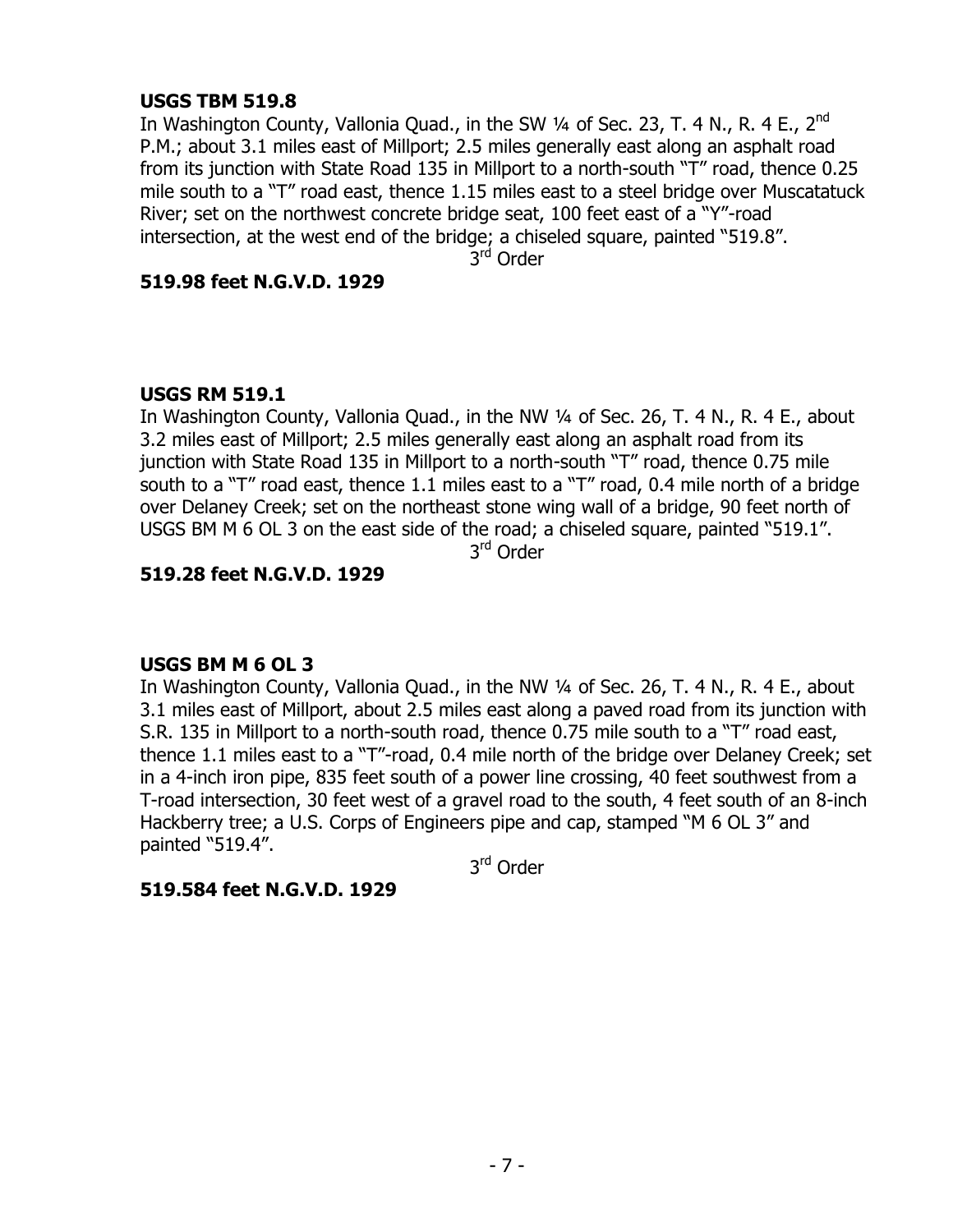### **USGS TBM 563.6**

In Washington County, Vallonia Quad., in the SW  $\frac{1}{4}$  of Sec. 25, T. 4 N., R. 4 E., 2<sup>nd</sup> P.M.; about 4.1 miles southeast of Millport; about 2.5 miles east along a paved road from its junction with S.R. 135 in Millport to a north-south road, thence 0.75 mile south to a "T" road east, thence 1.1 miles east to a "T"-road, thence 0.4 miles south to the bridge over Delaney Creek, thence 0.8 miles generally southeast to a concrete culvert; set in the east concrete headwall of the culvert, about 150 feet south of a small white frame house; a chiseled square, painted "563.6".

3<sup>rd</sup> Order

### **563.87 feet N.G.V.D. 1929**

### **USGS BM TT 40 DWP 552 IND 1947**

In Washington County, Vallonia Quad., in the SW  $\frac{1}{4}$  of Sec. 25, T. 4 N., R. 4 E., 2<sup>nd</sup> P.M.; about 4.1 miles southeast of Millport; about 2.5 miles east along a paved road from its junction with S.R. 135 in Millport to a north-south road, thence 0.75 mile south to a "T" road east, thence 1.1 miles east to a "T"-road, thence 0.4 miles south to the bridge over Delaney Creek, thence 0.9 mile generally southeast; set in a concrete post projecting 4-inches, 50 feet northeast of the northeast corner of a white frame house, about 100 feet north of a sharp curve in the road, 15 feet east of the centerline of the road, 1 foot west of a fence; a U.S. Geological Survey bench mark tablet, stamped "TT 40 DWP 552 IND 1947".

3<sup>rd</sup> Order

**552.276 feet N.G.V.D. 1929**

### **USGS BM TT 41 DWP P 519 IND 1947**

In Washington County, Vallonia Quad., in the SE  $\frac{1}{4}$  of Sec. 26, T. 4 N., R. 4 E., 2<sup>nd</sup> P.M.; about 3.4 miles southeast of Millport; about 2.5 miles east along a paved road from its junction with S.R. 135 in Millport to a north-south road, thence 0.75 mile south to a "T" road east, thence 1.1 miles east to a "T"-road, thence 0.4 miles south to the steel bridge over Delaney Creek; set in the southeast stone wingwall, 450 feet northwest of a "Y" road intersection; a U.S. Geological Survey bench mark tablet, stamped "TT 41 DWP 519 IND 1947".

3<sup>rd</sup> Order

### **519.574 feet N.G.V.D. 1929**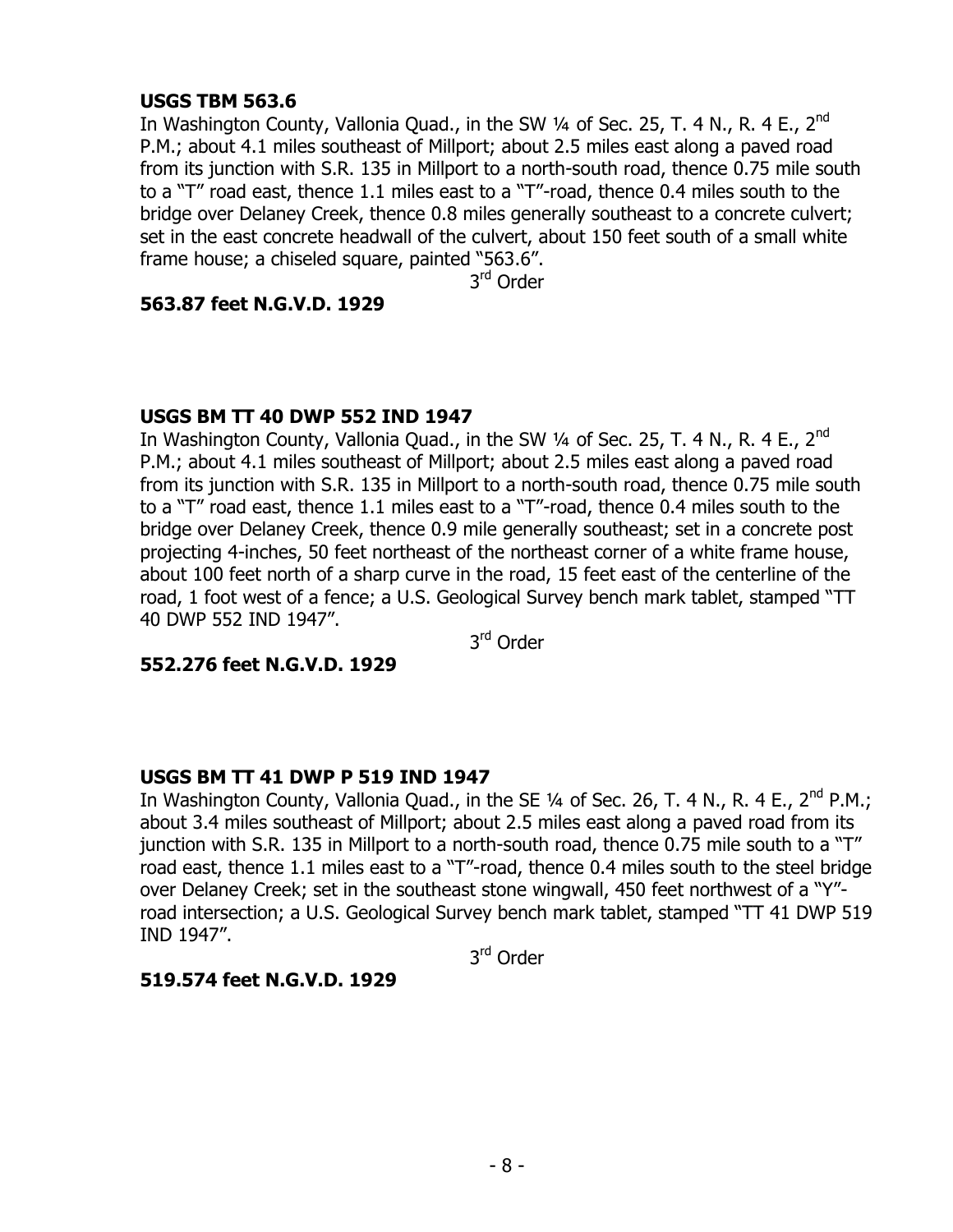## **IFC&WRC TBM MR 12, 1957**

In Washington County, Tampico Quad., in the NW  $\frac{1}{4}$  Sec. 26, T. 4 N., R. 5 E., 2<sup>nd</sup> P.M.; about 2.7 miles south-southeast of Tampico; at the State Road 39 bridge over Muscatatuck River; set in the south side of a 6 foot tree, at the southeast corner of the bridge, 12 feet east of the centerline of the road, 9 feet north of the south end of the bridge, 4 feet below the road; a boat spike driven through an aluminum tag, stamped "TBM MR 12 1957".

3<sup>rd</sup> Order

### **519.231 feet N.G.V.D. 1929**

## **IFC&WRC TBM MR 10, 1957**

In Washington County, Little York Quad., in the SE  $\frac{1}{4}$  of Sec. 26, T. 4 N., R. 5 E., 2<sup>nd</sup> P.M.; about 4 miles north of Little York; 0.35 mile generally north along State Road 39 from its "T" road junction with State Road 256; set in the southwest side of an 18-inch tree on the east side of the road, 21 feet south of a small path, 27 feet east of a culvert, 40 feet east of the centerline of the road, 7 inches above the ground; a boat spike driven through an aluminum tag, stamped "TBM MR 10 1957".

3<sup>rd</sup> Order

## **521.284 feet N.G.V.D. 1929**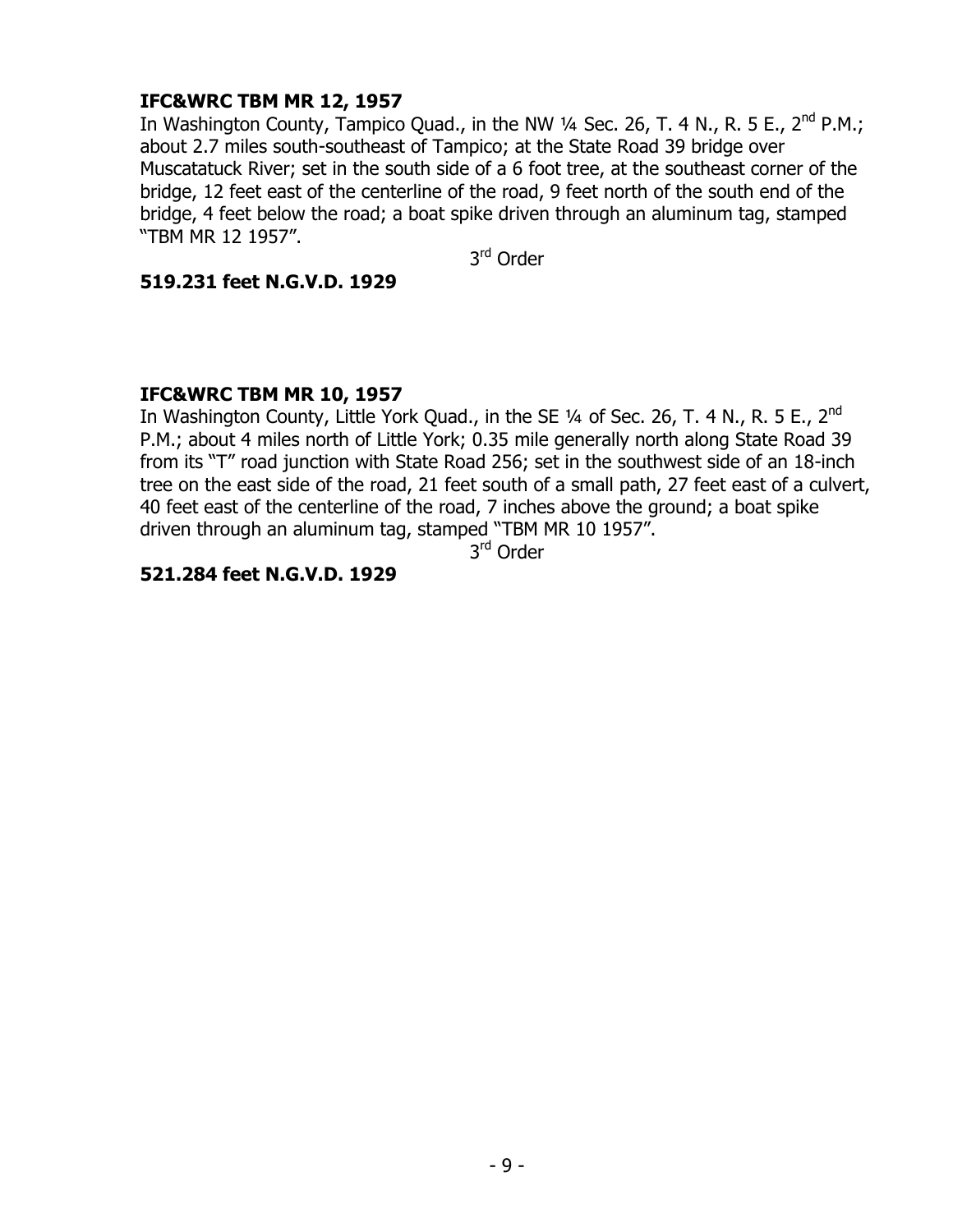## **IFC&WRC TBM MR 11, 1957**

In Washington County, Tampico Quad., in the SW  $\frac{1}{4}$  Sec. 26, T. 4 N., R. 5 E., 2<sup>nd</sup> P.M.; about 4.4 miles north of Little York; 0.9 mile north along State Road 39 from its "T"-road junction with State Road 256; set in the northwest side of a 24-inch tree, about 100 feet south of a 12-inch concrete pipe under the road, about 110 feet north of the edge of a woods on the east side of the road, about 150 feet north of a bend in Muscatatuck River, 22 feet east of the centerline of the road, about even with the top of the road, about 1 foot above the ground; a boat spike driven through an aluminum tag, stamped "TBM MR 11 1957".

3<sup>rd</sup> Order

### **521.104 feet N.G.V.D. 1929**

## **USGS BM 57 CH 1943, 521**

In Washington County, Little York Quad., in the NW  $\frac{1}{4}$  of Sec. 35, T. 4 N., R. 5 E., 2<sup>nd</sup> P.M.; about 3.5 miles northwest of Little York; about 0.2 miles northwest along State Road 39 from its "T"-road intersection with State Road 256 to the old intersection of State Road 39 and State Road 256; set in the top of a concrete post, 55 feet north and 33 feet east of the junction of the old intersection, 18 feet south of a highway right-ofway marker, 1.0 foot below the road, 6 inches above the ground; a U.S. Geological Survey bench mark tablet, stamped "57 CH 1943 521".

3<sup>rd</sup> Order

## **521.154 feet N.G.V.D. 1929**

## **ISHC BM WASH 2, 1965**

In Washington County, Little York Quad., in the SW  $\frac{1}{4}$  of Sec. 36, T. 4 N., R. 5 E., 2<sup>nd</sup> P.M.; about 3.0 miles north of Little York; at the State Road 256 concrete bridge over a tributary of the Muscatatuck River; set in the northwest corner of the bridge; an Indiana State Highway Commission bench mark tablet, stamped "WASH 2".

3<sup>rd</sup> Order

## **524.597 feet N.G.V.D. 1929**

## **IFC&WRC TBM MR 13, 1965**

In Washington County, Little York Quad., in the SE  $\frac{1}{4}$  of Sec. 36, T.4 N., R. 5 E., 2<sup>nd</sup> P.M.; about 2.5 miles north of Little York; 0.3 mile west along State Road 256 from the State Road 256 bridge over Muscatatuck River to a concrete box culvert, 0.53 mile east of a concrete bridge over a tributary to the Muscatatuck River; set on the south headwall, 27 feet south of the centerline of the road, 2 feet below the road, 2 feet west of the east edge of the headwall; a chiseled triangle.

3<sup>rd</sup> Order

## **520.771 feet N.G.V.D. 1929**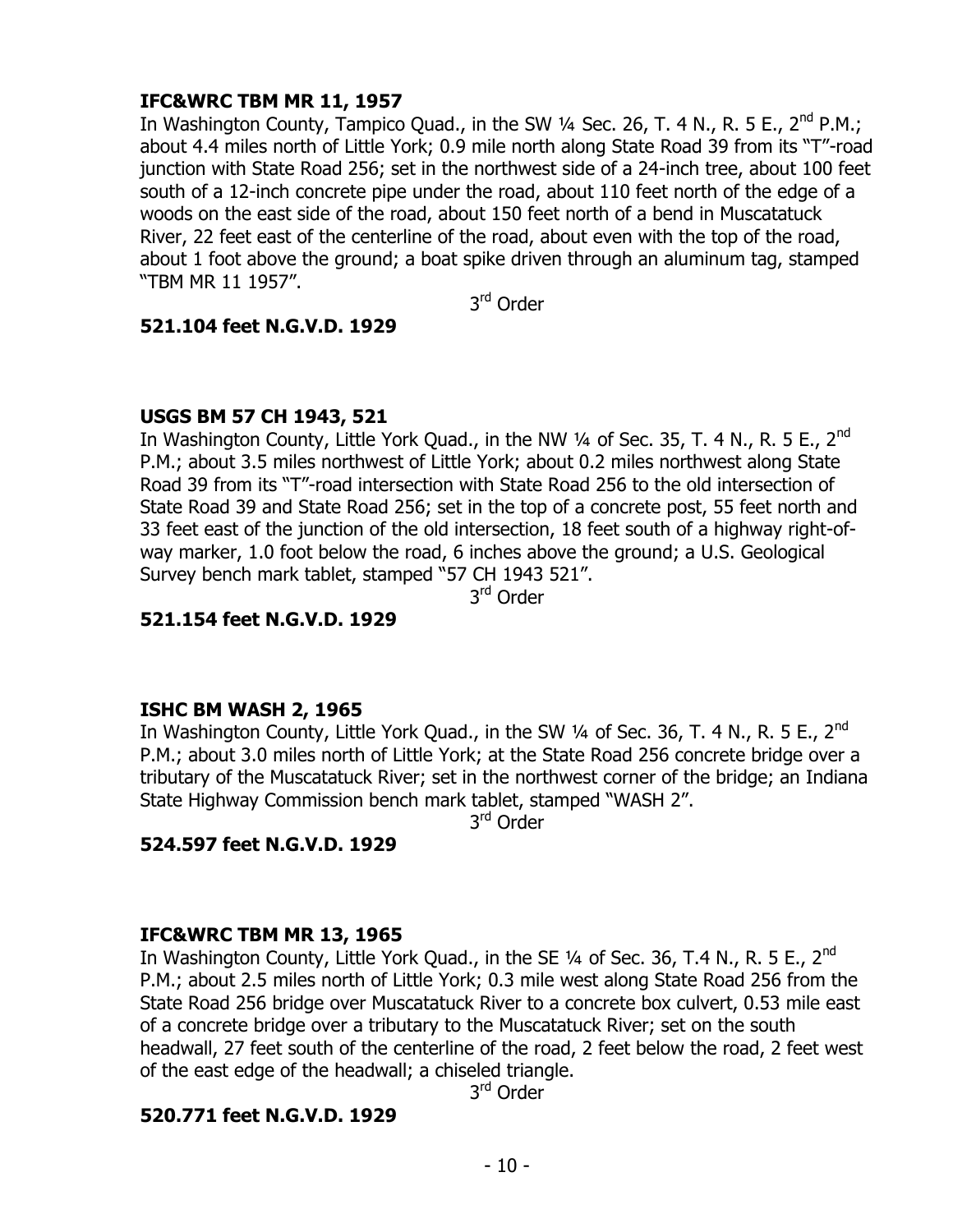## **USGS BM 59 CH 1943, 522**

In Washington County, Tampico Quad., in the SW 1/4 of Sec. 29, T. 4 N., R. 5 E., 2<sup>nd</sup> P.M.; about 3.8 miles southwest of Tampico, about 1.05 miles south along a road from the bridge over the Muscatatuck River to a "T" road west, also 0.25 mile south of Cammie Thomas Ditch; set in a concrete post; 20.0 feet north and 25 feet west of the intersection of the "T"-road; a U.S. Geological Survey bench mark tablet, stamped "59 CH 1943 522".

3<sup>rd</sup> Order

### **521.592 feet N.G.V.D. 1929**

### **USGS BM 58 CH 1943**

In Washington County, Little York Quad., in the SW  $\frac{1}{4}$  of Sec. 33, T. 4 N., R. 5 E., 2<sup>nd</sup> P.M.; about 3.2 miles northwest of Little York; 0.25 mile east along a road from the Mount Eden Church, at a "T"-road intersection; set in a concrete post, 25 feet north and 5 feet east of the junction of the "T"-road south; a U.S. Geological Survey bench mark tablet, stamped "58 CH 1943 575".

3<sup>rd</sup> Order

### **575.355 feet N.G.V.D. 1929**

### **USCE BM M 12**

In Washington County, Little York Quad., in the SE  $\frac{1}{4}$  of Sec. 33, T. 4 N., R. 5 E., 2<sup>nd</sup> P.M.; about 1.8 miles northwest of Little York; 3.0 miles northwest along State Road 39 from its junction with the main crossroads in Little York to a "T"-road west, thence 1.7 miles west to a "T"-road north; set in a fence corner, 20 feet north of the centerline of the east-west road, 22 feet east of the centerline of the east-west road, 1 inch above the ground; a U.S. Corps of Engineers pipe and cap, stamped "M 12".

3<sup>rd</sup> Order

### **529.44 feet N.G.V.D. 1929**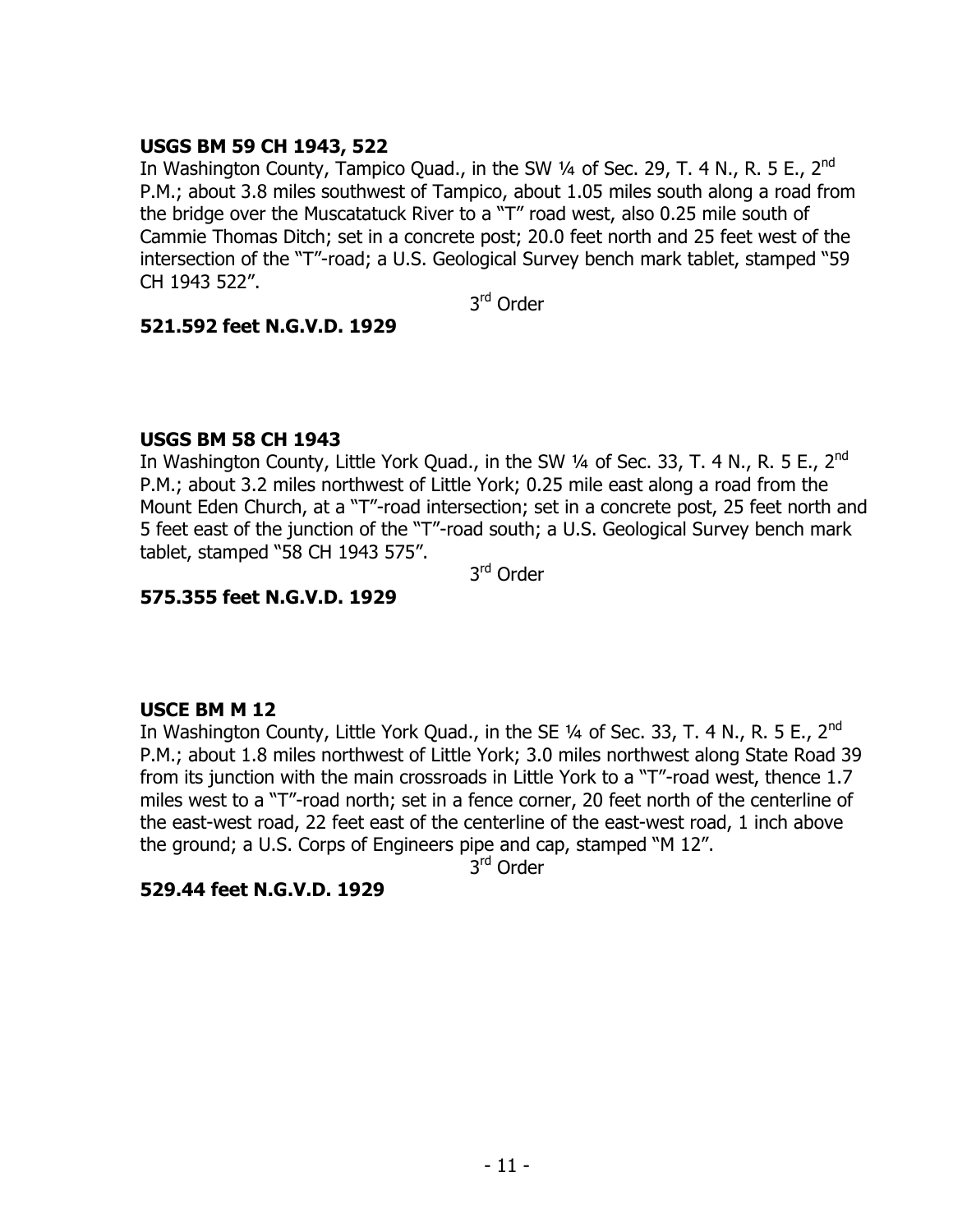## **IFC&WRC TBM MR 9, 1957**

In Washington County, Little York Quad., in the SW  $\frac{1}{4}$  of Sec. 34, T. 4 N., R. 5 E., 2<sup>nd</sup> P.M.; about 3.5 miles northwest of Little York; 3.0 miles northwest along State Road 39 from the main crossroads in Little York to a "T"-road west, thence 1.25 mile west to a "T"-road south; set in power pole No. MA 1/203, 23 feet west of the extended centerline of the north-south road, 11 feet north of the centerline of the east-west road, 0.5 foot above the ground; a boat spike driven through an aluminum tag, stamped "TBM MR 9 1957".

3<sup>rd</sup> Order

### **525.114 feet N.G.V.D. 1929**

### **USCE BM M 14**

In Washington County, Little York Quad., in the SW  $\frac{1}{4}$  of Sec. 35, T. 4 N., R. 5 E., 2<sup>nd</sup> P.M.; about 2.9 miles northwest of Little York, about 3.3 miles northwest along State Road 39 from its junction with the main crossroads in Little York to a "T"-road intersection; set near a fence corner about 35 feet northwest of the "T"-road intersection.

3<sup>rd</sup> Order

# **Base Elevation 519.08 feet N.G.V.D. 1929 Top Elevation 523.05 feet N.G.V.D. 1929**

## **ISHC BM WASH S 2**

In Washington County, Little York Quad., in Sec.36, T. 4 N., R. 5 E.,  $2^{nd}$  P.M.; about 5.9 miles west of Austin; about 5.9 miles west along State Road 256 from its junction with U.S. 31 in Austin to a concrete bridge over Elk Creek; set in the west end of the north curbing, 12 feet north of the centerline of the road, 1.3 feet east of the west end of the north curbing, about 0.7 foot above the road; an Indiana State Highway Commission bench mark tablet, stamped "WASH S 2".

3<sup>rd</sup> Order

### **524.597 feet N.G.V.D. 1929**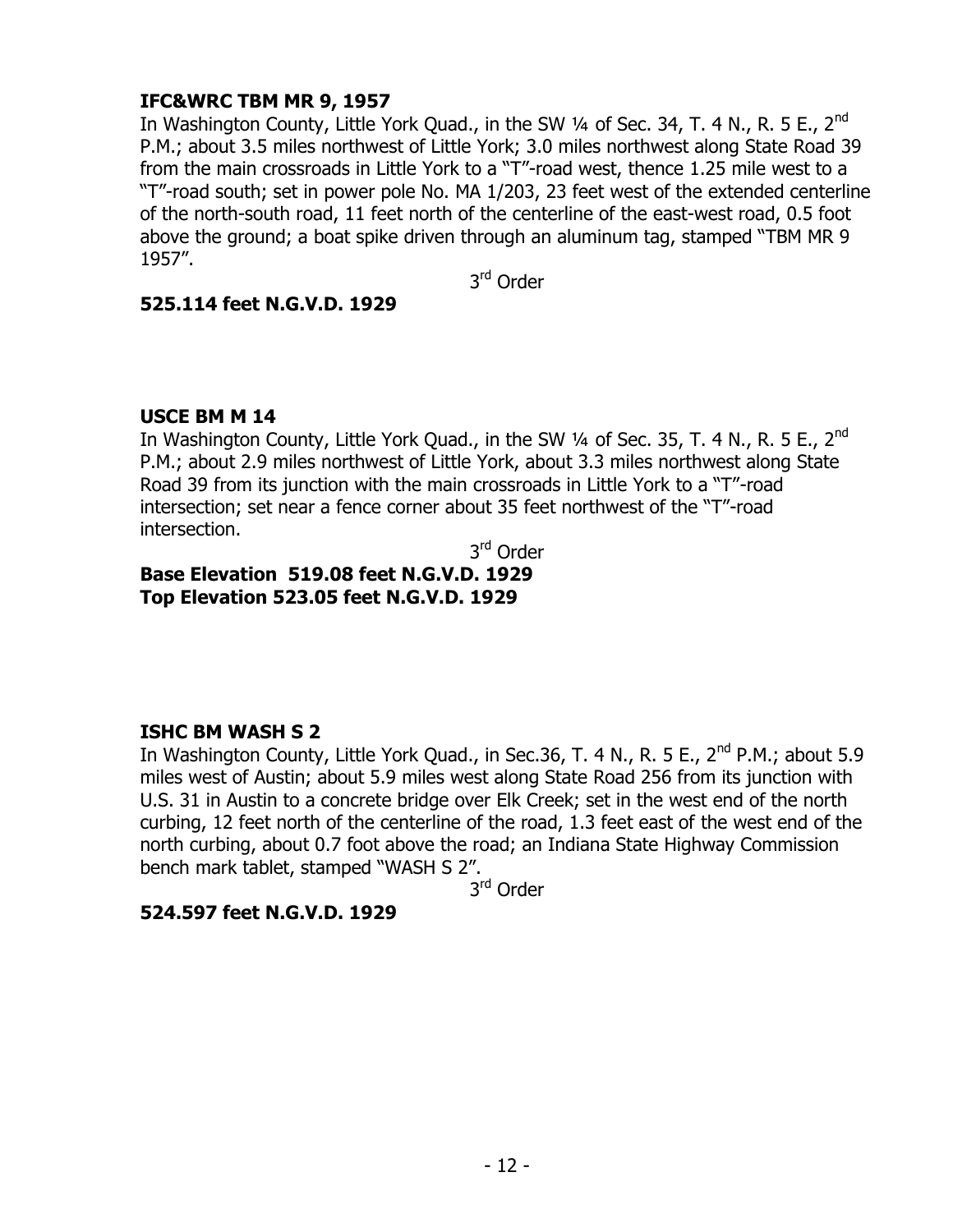### **ISHC BM WASH S 7**

In Washington County, Little York Quad., in the NW  $\frac{1}{4}$  of Sec. 31, T. 4 N., R. 6 E., 2<sup>nd</sup> P.M.; about 3.0 miles north of Little York; at the State Road 256 steel truss bridge over Muscatatuck River; set on the north abutment of the west end of the bridge, 15 feet north of the centerline of the road, 1.1 feet north of the north edge of the headwall, 0.5 foot above the road; an Indiana State Highway Commission bench mark tablet, stamped "WASH S 7".

3<sup>rd</sup> Order

### **535.902 feet N.G.V.D. 1929**

## **USGS TBM 529.2**

In Washington County, Little York Quad., in the NW  $\frac{1}{4}$  of Sec. 31, T. 4 N., R. 6 E., 2<sup>nd</sup> P.M.; about 3.0 miles north of Little York; at the State Road 256 steel truss bridge over Muscatatuck River; set in the east pier on the north side of the bridge, 16 feet north of the centerline of the road, about 6 feet below the highway; a chiseled square.

3<sup>rd</sup> Order

## **529.150 feet N.G.V.D. 1929**

## **IFC&WRC TBM MR 16, 1957**

In Washington County, Little York Quad., in the NE  $\frac{1}{4}$  of Sec. 6, T. 3 N., R. 6 E., 2<sup>nd</sup> P.M.; about 2.0 miles northeast of Little York; about 2.0 miles northeast along a paved road from its junction with State Road 39 north of Little York to a dirt road about 0.3 mile northwest of the bridge over Cammie Thomas Ditch, thence about 0.2 mile north; set in the northwest side of a blazed 9-inch tree, at the most westerly edge of a bend in the Muscatatuck River, 120 feet south of a wheat field with a hedge fence, 15 feet east of the centerline of the dirt road, 6 feet west of the west bank of the river, 0.5 foot above the ground; a boat spike driven through an aluminum tag, stamped "TBM MR 16 1957".

3<sup>rd</sup> Order

## **525.433 feet N.G.V.D. 1929**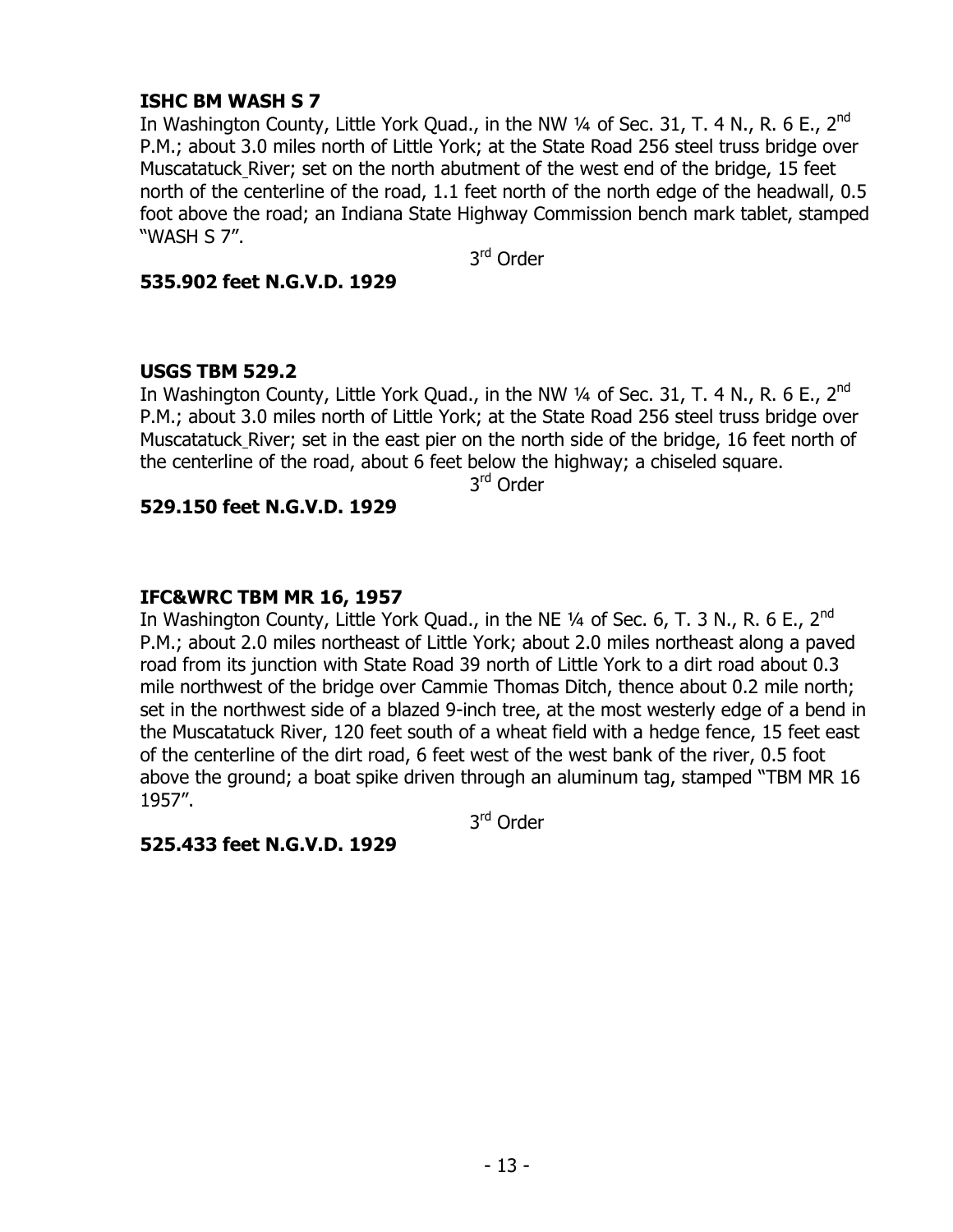## **IFC&WRC TBM MR 15, 1957**

In Jackson County, Little York Quad., in the NE  $\frac{1}{4}$  of Sec. 6, T. 3 N., R. 5 E., 2<sup>nd</sup> P.M.; about 2.3 miles northeast of Little York; 0.7 miles east along State Road 256 from the State Road 256 bridge over Muscatatuck River to a crossroads, thence about 0.7 mile south and south-west to a steel truss bridge over Muscatatuck River; set in the northwest pier, 10 feet west of the centerline of the road, 3 feet north of a 3-foot Oak tree, 1 foot below the bridge floor, 0.9 foot north of the south edge and 0.4 foot east of the west edge of the pier; a chiseled triangle.

3<sup>rđ</sup> Order

### **527.592 feet N.G.V.D. 1929**

### **IFC&WRC TBM LR 60, 1965**

In Washington County, Livonia Quad., in the West  $\frac{1}{2}$  of Sec. 16, T. 2 N., R. 2 E., 2<sup>nd</sup> PM.; about 1.3 miles southwest of Claysville; 1.0 mile south along a county road from the crossroads in Claysville to a "T"-road west, thence 0.8 mile west to a secondary "T" road north; set in the west side of an 18-inch Walnut tree, 40 feet north of the centerline of the "T"-road north, 26 feet northwest of a fence corner post, 0.4 foot above ground; a railroad spike driven through an aluminum tag, stamped "TBM LR 60 1965".

2<sup>nd</sup> Order

**759.368 feet N.G.V.D. 1929**

### **IFC&WRC TBM LR 61**

In Washington County, Livonia Quad., in the SE  $\frac{1}{4}$  of Sec. 16, T. 2 N., R. E., 2<sup>nd</sup> P.M.; about 3.3 miles north of Livonia; 3.0 miles north along a paved road from its intersection with State Road 337 to a frame house on west side of the road; set in the top at the south end of a concrete slab across the entrance to a barnyard, 140 feet north of the centerline of the driveway of the house, 14 feet south of the centerline of the entrance to the barnyard, 10 feet west of the centerline of the main road, 8.0 feet east of a fence line, about level with the road, 0.7 foot north of the south end of the slab; a chiseled triangle.

2<sup>nd</sup> Order

### **761.189 feet N.G.V.D. 1929**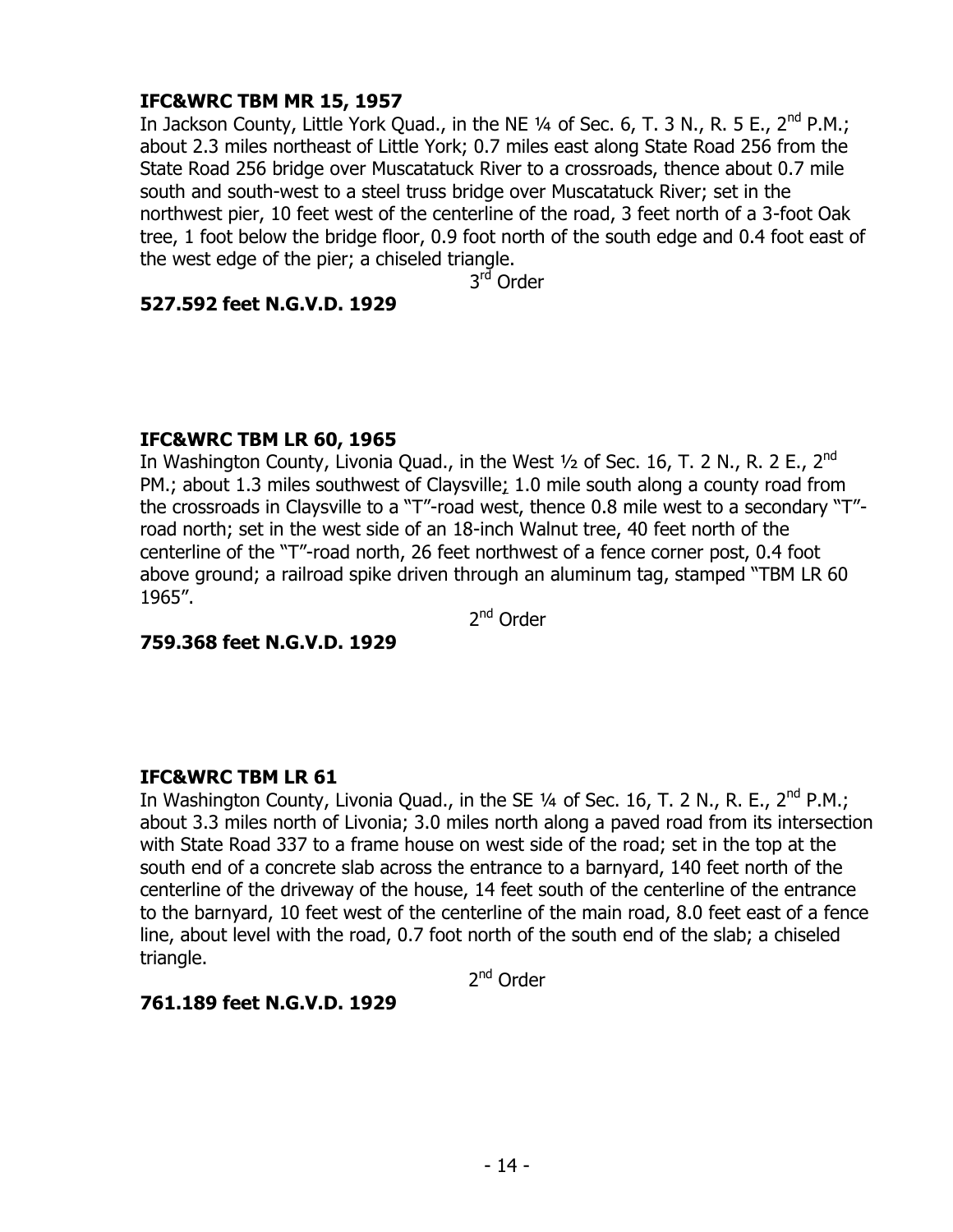## **IFC&WRC BM WAS 21, 1964**

In Washington County, Livonia Quad., in the NE  $\frac{1}{4}$  of Sec. 21, T. 2 N., R. 2 E., 2<sup>nd</sup> P.M.; about 2.5 miles north of Livonia; 2.2 miles north along a county road from its "T"-road intersection with State Road 337 to a single-span concrete arch bridge over South Fork Lost River; set in the top of the southwest wing wall of the bridge, 9.0 feet west of the centerline of the road, 0.8 foot west of the headwall, 0.6 foot south of the north face of the wing wall, about level with the road; an Indiana Flood Control and Water Resources Commission bronze bench mark tablet, stamped "WAS 21 1964".

2<sup>nd</sup> Order

### **734.694 feet N.G.V.D. 1929**

### **IFC&WRC TBM LR 62, 1965**

In Washington County, Livonia Quad., in the NE  $\frac{1}{4}$  of Sec. 22, T. 2 N., R. 2 E., 2<sup>nd</sup> P.M.; about 2.5 miles north of Livonia; 2.35 miles north along a paved road from its "T"-road intersection with State Road 337 to a "T"-road east, thence 0.5 mile east to a sharp turn south; set in the side of an 18-inch Hickory tree, 29 feet west of the extended centerline of the north-south segment of the road, 12 feet north of the extended centerline of the east-west segment of the road, 1.0 foot south of a fence line, 0.5 foot above the ground; a railroad spike driven through an aluminum tag, stamped "TBM LR 62 1965". 2<sup>nd</sup> Order

**755.460 feet N.G.V.D. 1929**

### **IFC&WRC BM WAS 22, 1964**

In Washington County, Livonia Quad., in the SE  $\frac{1}{4}$  of Sec. 22, T. 2 N., R. 2 E., 2<sup>nd</sup> P.M.; about 2.5 miles north of Livonia; at the Vernon School Road single-span concrete arch bridge over South Fork Lost River; set in the top of the northwest wing wall of the bridge, 10 feet west of the centerline of Vernon School Road, 0.9 foot northwest of the north end of the west headwall, 0.5 foot northeast of the southwest face of the wing wall, 1.0 foot above the road; an Indiana Flood Control and Water Resources Commission bronze bench mark tablet, stamped "WAS 22 1964".

2<sup>nd</sup> Order

### **750.813 feet N.G.V.D. 1929**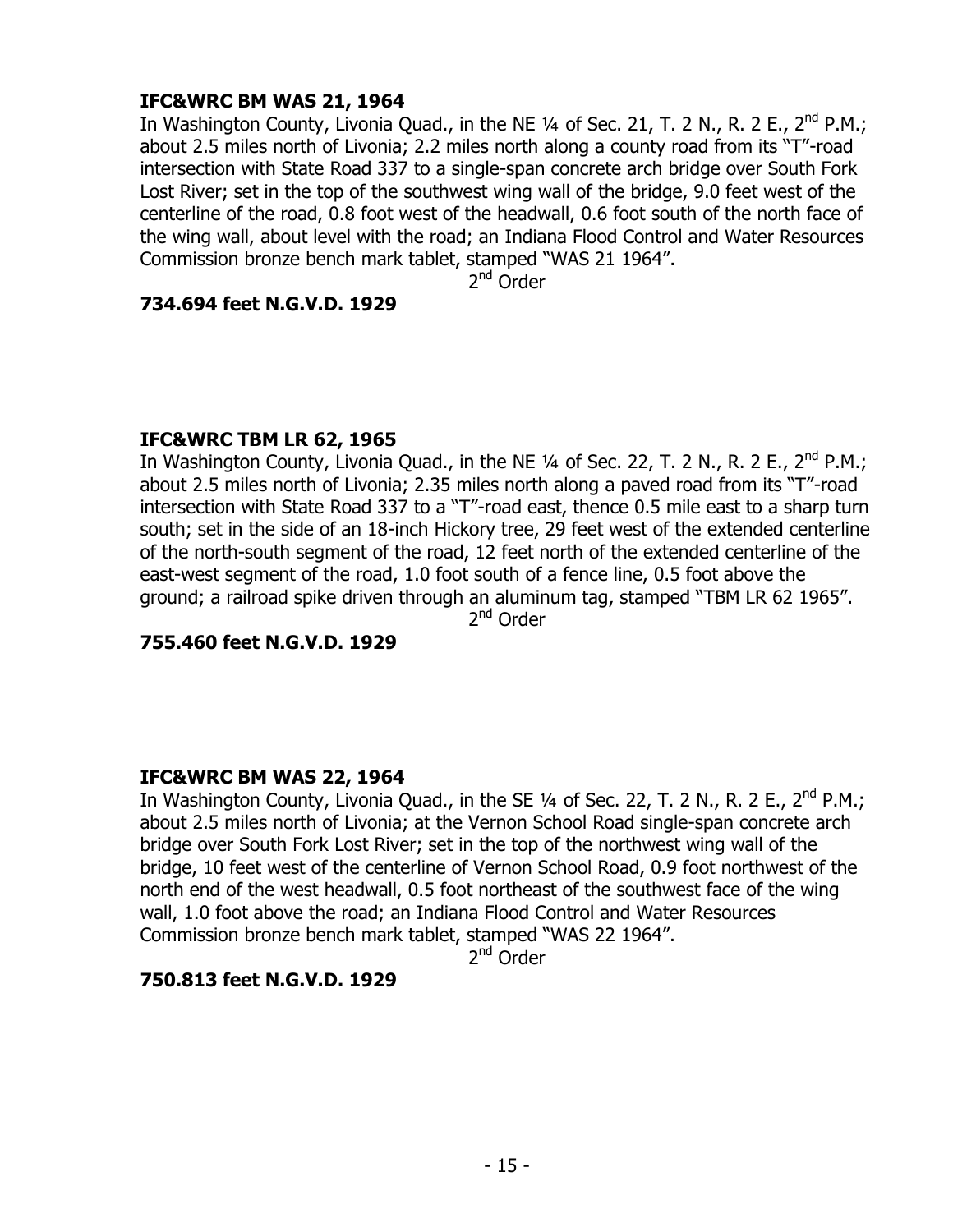### **USGS BM 83 M 1947**

In Washington County, Livonia Quad., in the SE  $\frac{1}{4}$  of Sec. 23, T. 2 N., R. 2 E., 2<sup>nd</sup> P.M.; about 2.5 miles north-northeast of Livonia; at the "T"-road intersection, at Vernon School; set in the top of a concrete post in the south half of the junction, 50 feet south of the centerline of the east-west road, 10 feet east of the extended centerline of the road north, 2 feet north of a fence line, 3 feet above the road; a U.S. Geological Survey bench mark tablet, stamped "83 M 1947 781".

2<sup>nd</sup> Order

### **781.197 feet N.G.V.D. 1929**

### **IFC&WRC TBM LR 63, 1965**

In Washington County, Livonia Quad., in NW  $\frac{1}{4}$  of Sec. 23, T. 2 N., R. 2 E., 2<sup>nd</sup> P.M.; about 2.6 miles north-northeast of Livonia; about 0.15 mile north along the road from the "T"-road intersection at Vernon School to a frame house on the east side of the road; set in the side of a 20-inch Walnut tree, 265 feet north of the centerline of the driveway to the house, 100 feet south-southwest of the west end of a 48-inch drain-pipe under the road, 49 feet west of the centerline of the road, 0.4 foot above the ground; a railroad spike driven through an aluminum tag, stamped "TBM LR 63 1965".

2<sup>nd</sup> Order

## **762.606 feet N.G.V.D. 1929**

### **IFC&WRC TBM LR 64, 1965**

In Washington County, Livonia Quad., in the NE 1/4 of Sec. 14, T. 2N., R. 2 E., about 3.9 miles northeast of Livonia; 1.35 miles north along a county road from the "T"-road intersection at Vernon School to a 19 foot concrete bridge over a tributary to North Fork Lost River; set in the top of the northeast wing wall of the bridge, 10 feet east of the centerline of the road, 9.5 feet southwest of the northeast end and 0.4 foot northwest of the southeast face of the wing wall, 2.3 feet below the level of the road; chiseled triangle.

2<sup>nd</sup> Order

## **767.746 feet N.G.V.D. 1929**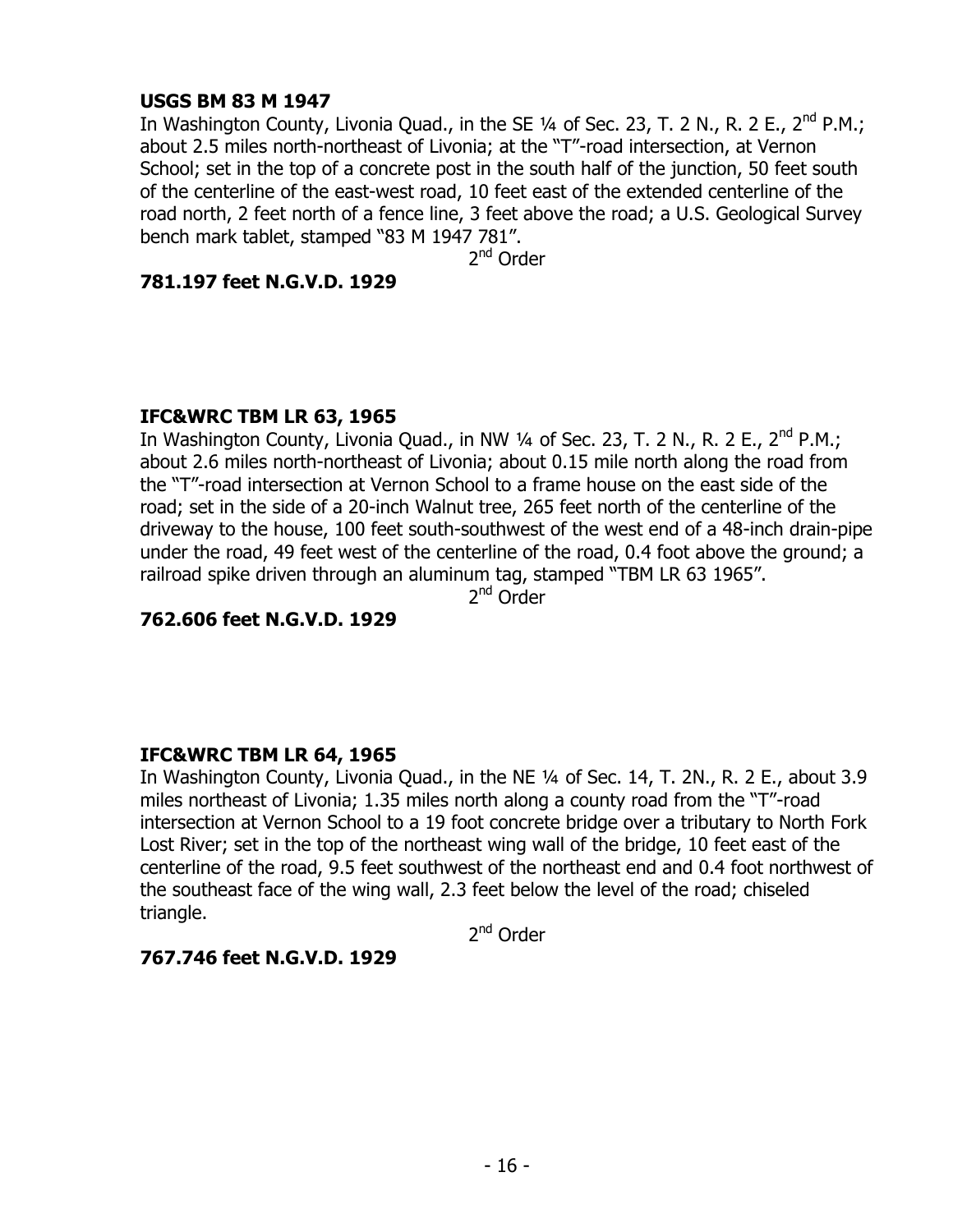## **IFC&WRC TBM LR 65, 1965**

In Washington County, Livonia Quad., in the SW  $\frac{1}{4}$  of Sec. 11, T. 2 N., R. 2 E., 2<sup>nd</sup> P.M.; about 4.4 miles northeast of Livonia; 1.8 miles north along a county road from the "T" road intersection at Vernon School to a single span steel truss bridge over a tributary to North Fork Lost River; set in the top of the southwest stone wing wall of the bridge, 14 feet west of the centerline of the road, 8.0 feet southwest of the south end of the west bridge truss, 1.8 feet northeast of the southwest end of the wing wall, 1.3 feet southeast of the northwest face of the wing wall; a chiseled triangle.

2<sup>nd</sup> Order

### **766.408 feet N.G.V.D. 1929**

### **USGS BM 79 M 1947**

In Washington County, Livonia Quad., in the NW 1/4 of Sec. 11, T. 2 N., R. 2 E., 2<sup>nd</sup> P.M.; about 4.7 miles northeast of Livonia; 2.15 miles north along a county road from the "T" road intersection at Vernon School to a east-west crossroad; set in the top of a concrete post in the northwest quarter of the intersection, 70 feet north of the centerline of the east-west road, 16 feet west of the centerline of the north-south road, 1 foot east of a fence line, 2 feet above the road; a U.S. Geological Survey bench mark tablet, stamped "79 M 803 1947".

2<sup>nd</sup> Order

### **803.635 feet N.G.V.D. 1929**

### **IFC&WRC BM WAS 20, 1964**

In Washington County, Campbellsburg Quad., in the SW 1/4 of Sec. 2, T. 2 N., R. 2 E., 2<sup>nd</sup> P.M.; about 1.5 miles south of Campbellsburg; 1.5 miles south along State Road 60 (Sycamore Street) from the Monon Railroad Crossing at Campbellsburg to a single-span concrete bridge over North Fork Lost River; set in the top of the northwest wing wall of the bridge, 10 feet west of the centerline of the road, 0.6 foot south of the north end of the wing wall, 0.4 foot west of the headwall, about level with the road; an Indiana Flood Control and Water Resources Commission bench mark tablet, stamped "WAS 20 1964".

2<sup>nd</sup> Order

### **769.863 feet N.G.V.D. 1929**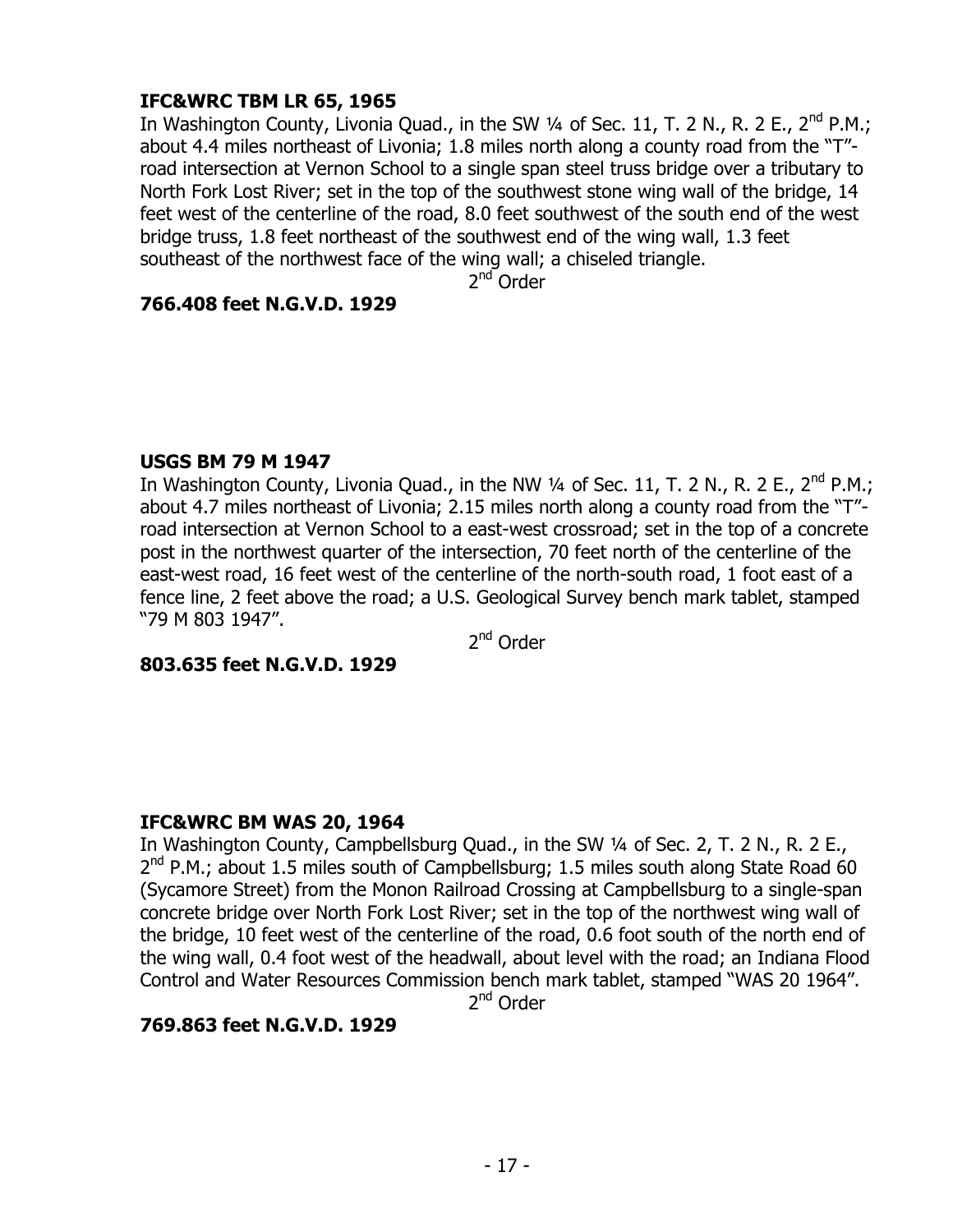## **IFC&WRC TBM LR 66**

In Washington County, Campbellsburg Quad., in the NE  $\frac{1}{4}$  of Sec. T. 2 N., R. 2 E., 2<sup>nd</sup> P.M.; about 0.5 mile south of Campbellsburg; 0.5 mile south along a paved road (Sycamore Street) from its intersection with the Monon Railroad in Campbellsburg to a driveway east leading to a pumping and chlorinating water plant housing; set in the top of the south concrete headwall of a 12-inch pipe culvert under the driveway, 15 feet east of the centerline of the main road, 10 feet south of the centerline of the driveway, 1.9 feet east of the west end of the headwall; a chiseled triangle.

2<sup>nd</sup> Order

### **826.748 feet N.G.V.D. 1929**

### **USGS BM 839**

In Washington County, Campbellsburg Quad., in the SE 1/4 of Sec. 35, T. 3 N., R. 2 E., 2<sup>nd</sup> P.M.; at Campbellsburg; 0.3 mile east-southeast along the Monon Railroad from the crossroads with Sycamore Street; set in the top of an iron pipe, 95 feet east of a switch stand for a spur track leading to an old factory, 30 feet south of the south rail of the track, 18 feet east of a fence line south, 2 feet north of a fence line, 1.0 foot above the ground; a U.S. Geological Survey cap, stamped "839".

2<sup>nd</sup> Order

## **838.237 feet N.G.V.D. 1929**

### **USC&GS BM N 279, 1949**

In Washington County, Campbellsburg Quad., in the NE 1/4 of Sec. 35, T. 3 N., R. 2 E., 2<sup>nd</sup> P.M.; at Campbellsburg; 0.4 mile west-northwest along the Monon Railroad from the crossroads with Sycamore Street; set in the top of a concrete post, 287 feet west of the centerline of a street crossing, 84 feet northeast of the northeast corer of a frame house, 52 feet south of the south rail of the track, 4 feet northeast of the north end of a concrete sidewalk, 2 feet southeast of a corner fence post; a U.S. Coast and Geodetic Survey bench mark tablet, stamped "N 279 1949".

2<sup>nd</sup> Order

## **825.769 feet N.G.V.D. 1929**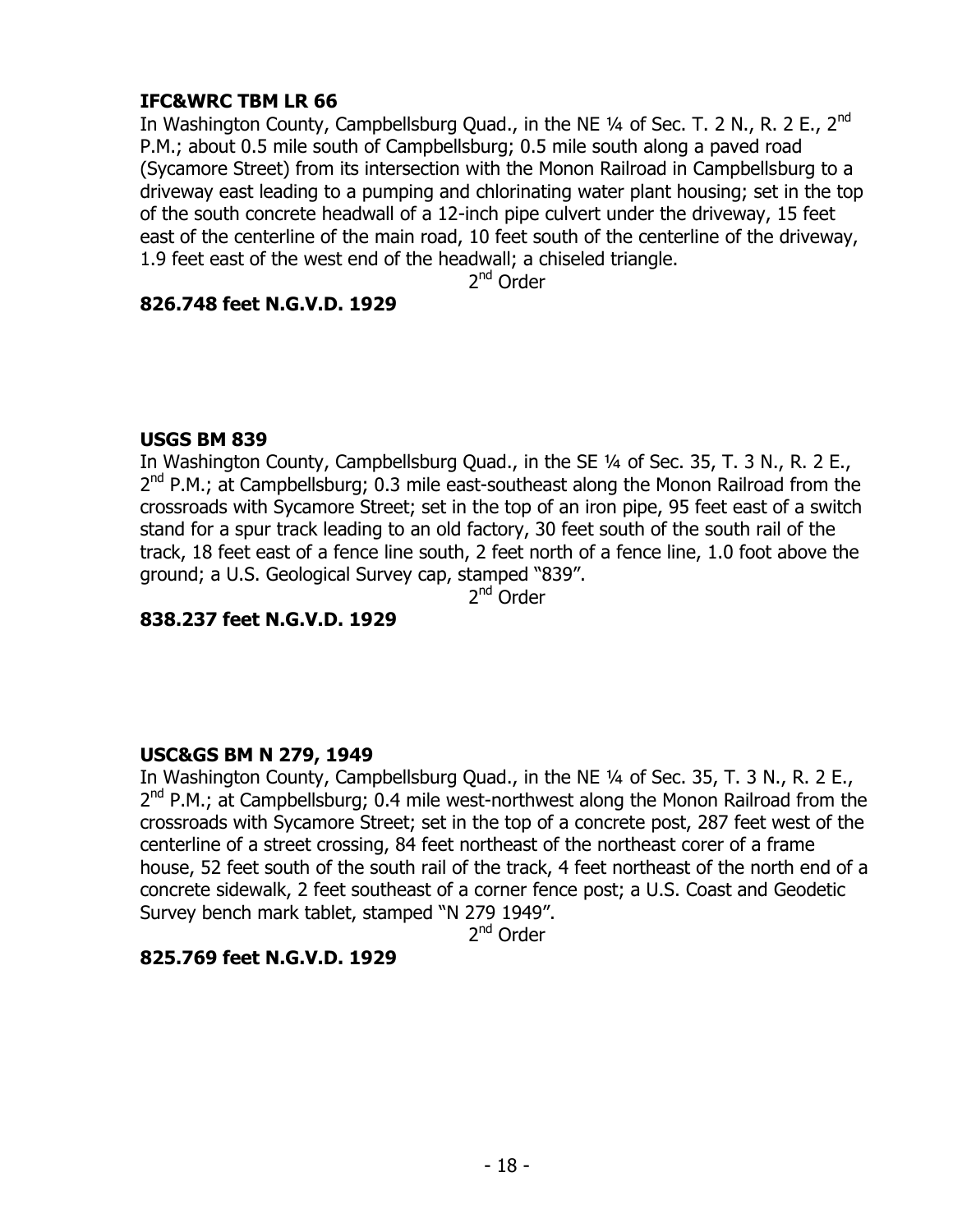## **IFC&WRC BM WAS 19, 1964**

In Washington County, Campbellsburg Quad., in the NE ¼ Sec. 11, T. 2 N., R. 2 E., about 1.8 miles south of Campbellsburg; 1.9 miles south along S.R. 60 (Sycamore Street) from the Monon Railroad crossing at Campbellsburg to an east-west crossroad, thence 0.35 mile generally west to a single-span steel truss bridge over North Fork Lost River; set in the top of the northwest wing wall of the bridge, 9 feet north of the centerline of the road, 0.6 foot northwest of the west end of the north headwall, 0.5 foot southwest of the northeast face of the wing wall, 1.0 foot above the road; an Indiana Flood Control and Water Resources Commission bench mark tablet, stamped "WAS 19 1964".

2<sup>nd</sup> Order

## **754.446 feet N.G.V.D. 1929**

## **IFC&WRC TBM LR 67**

In Washington County, Livonia Quad., in the NE  $\frac{1}{4}$  of Sec. 10, T. 2 N., R. 2 E., 2<sup>nd</sup> P.M.; about 0.8 mile east of Claysville; 0.8 mile east along a paved road from the crossroads in Claysville to a curve in the road from the east to the northeast; set in the top of the southwest end of an 8-foot concrete headwall, 200 feet northeast of the center of the curve, 10 feet northwest of the centerline of the road, 1.0 foot above the road, 0.6 foot northeast of the southwest end and 0.5 foot northwest of the southeast face of the headwall; a chiseled triangle.

2<sup>nd</sup> Order

### **737.692 feet N.G.V.D. 1929**

## **USGS BM 70 WSM 714, 1955**

In Washington County, Livonia Quad., in the NE  $\frac{1}{4}$  of Sec. 9, T. 2 N., R. 2 E., 2<sup>nd</sup> P.M.; at Claysville; in the southwest quarter of the crossroad intersection; set in the top at the east end of the south concrete headwall of a culvert under the east-west road, 26 feet southwest of the centerline intersection of the roads, 4.5 feet west of the east end and 0.5 foot north from the south fence of the headwall, about level with the road; a U.S. Geological Survey bench mark tablet, stamped "70 WSM 714 1955".

2<sup>nd</sup> Order

## **713.601 feet N.G.V.D. 1929**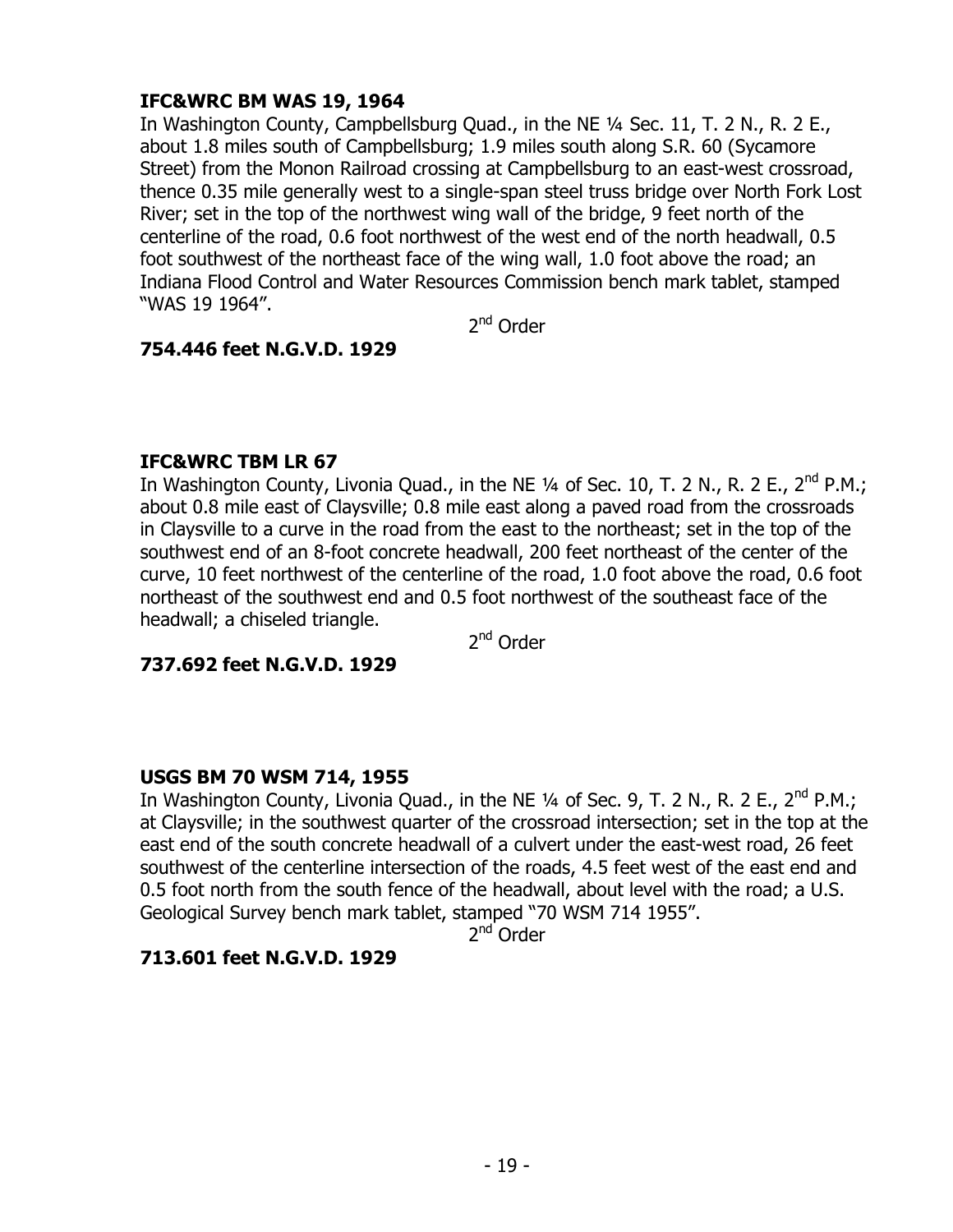## **IFC&WRC TBM LR 68**

In Washington County, Livonia Quad., in the NE  $\frac{1}{4}$  of Sec. 9, T. 2 N., R. 2 E., 2<sup>nd</sup> P.M.; about 0.2 mile west of Claysville; 0.2 mile west along a count road from the crossroads in Claysville to a single-span 12-foot bridge; set in the top of the east end of the south guard wall of the bridge, 9.5 feet south of the centerline of the road, 3.5 feet above the road, 1.0 foot west of the east end and 0.5 foot north of the south face of the guardrail; a chiseled triangle.

2<sup>nd</sup> Order

### **715.652 feet N.G.V.D. 1929**

### **USGS TBM UE 718.9**

In Washington County, Livonia Quad., in the N  $1/2$  of Sec. 9, T. 2 N., R. 2 E., 2<sup>nd</sup> P.M.; about 0.5 mile west of Claysville; 0.5 west along a county road from the crossroads in Claysville to a "T"-road north; set in the middle of the top of the north concrete headwall of an 18-inch pipe culvert under the east-west road, 17 feet east of the centerline of the "T"-road north, 13 feet north of the centerline of the east-west road, 0.6 foot south of the north face of the headwall; a chiseled cross.

2<sup>nd</sup> Order

## **718.906 feet N.G.V.D. 1929**

### **USGS BM TT 37 D 1937**

In Harrison County, Fredericksburg Quad., in the NW  $\frac{1}{4}$  of Sec. 19, T. 1 S., R. 3 E.,  $2^{nd}$ P.M.; about 2.5 miles west-southwest of Fredericksburg; 1.7 miles west along U.S. 150 from the bridge over Blue River in Fredericksburg to a "T"-road south, thence 0.45 mile south to a "T"-road west, thence 0.8 mile west and 1.05 miles south to the Washington-Harrison County Line; set in the top of a concrete post, 200 feet southeast of a 2-story house, 15 feet south of the extended centerline of the Harrison-Washington County Line Road west, 12 feet east of the centerline of Honey Creek Road, 3 feet east of a 13-inch Cedar tree; a U.S. Geological Survey traverse tablet, stamped "TT 37 D 1937 720".

2<sup>nd</sup> Order

### **720.489 feet N.G.V.D. 1929**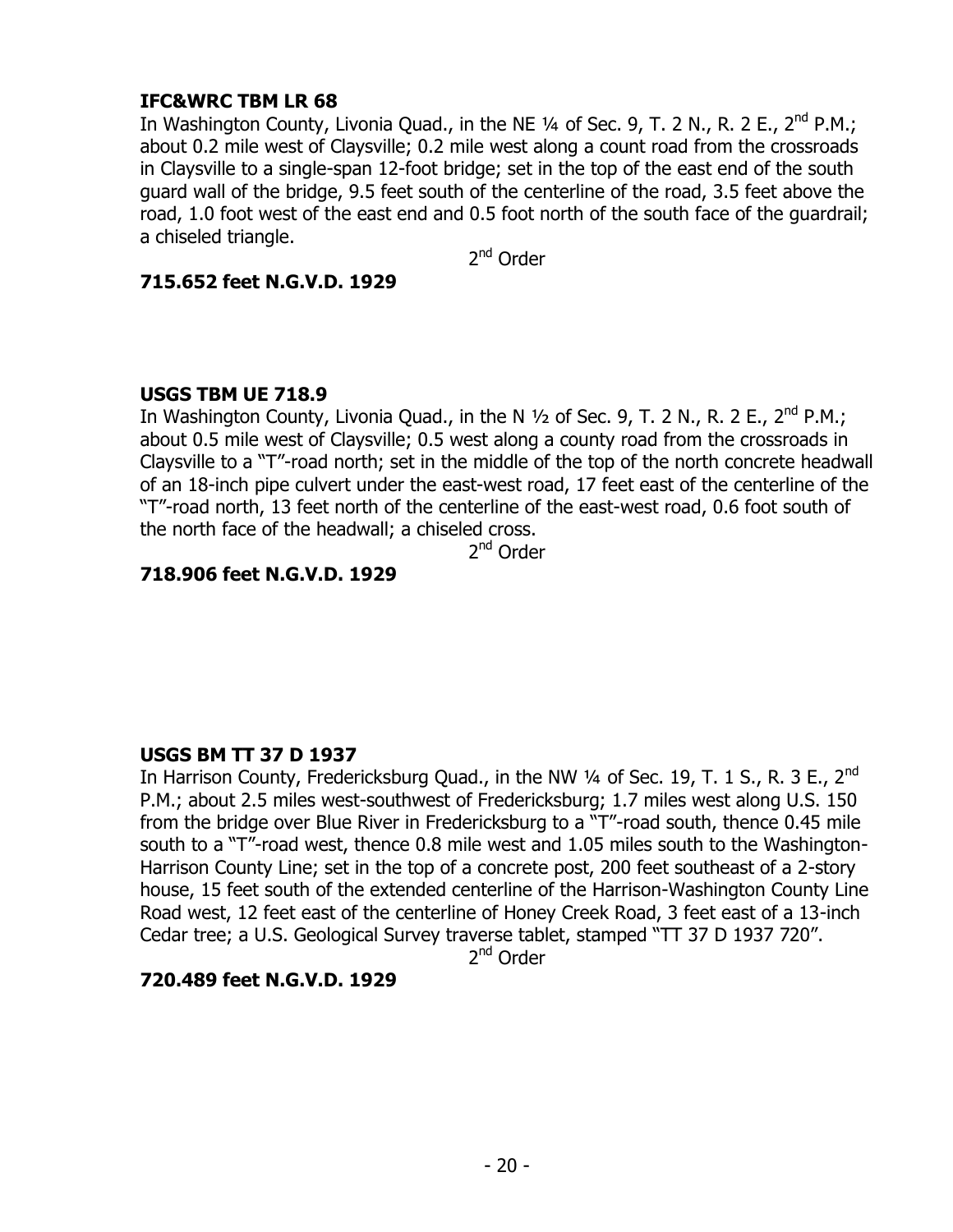## **IFC&WRC TBM BR 37, 1965**

In Washington County, Fredericksburg Quad., in the NW 1/4 of Sec. 18, T. 1 S, R. 3 E., 2<sup>nd</sup> P.M.; about 2.0 miles west of Fredericksburg; about 0.5 mile west along 1100 South Road from its "T"-road intersection with Greene Mill Hill Road to a "T"-road south; set in the northwest side of a 22-inch Oak tree, 13 feet west of the centerline of the "T"-road south, 13.0 feet south of the centerline of 1100 South Road, 0.8 foot above the ground; a railroad spike driven through an aluminum tag, stamped "TBM BR 37 1965".

2<sup>nd</sup> Order

### **680.341 feet N.G.V.D. 1929**

## **IFC&WRC BM WAS 4, 1964**

In Washington County, Fredericksburg Quad., in the NE ¼ Sec. 18, T. 1S., R. 3 E., about 1.3 miles west of Fredericksburg; at the "T"-road intersection of 1100 South Road and Greene Mill Hill Road; set in the top of a concrete post, 65 feet west of the centerline of Greene Mill Hill Road, 12 feet south of the centerline of 1100 South Road, 12 feet west of the west end of a field entrance, 3.0 feet north of a fence line, 2.0 feet above the road, 0.2 foot above the ground; an Indiana Flood Control and Water Resources Commission bench mark tablet, stamped "WAS 4 1964".

2<sup>nd</sup> Order

## **698.110 feet N.G.V.D. 1929**

## **IFC&WRC BM WAS 3, 1964**

In Washington County, Fredericksburg Quad., in the SE 1/4 of Sec. 17, T. 1 S., R. 3 E., 2<sup>nd</sup> P.M.; about 0.7 mile southwest of Fredericksburg; 0.75 mile south and west along Hunter Spring Road from its intersection with U.S. 150 in Fredericksburg to a bend in the road; set in the top of a concrete post, 22 feet southeast of the extended centerline of Hunter Spring Road, 48 feet northeast of the extended centerline of the road southeast, 3.5 feet southeast of a fence post, 1.4 feet northwest of a fence line, 0.2 foot above the ground; an Indiana Flood Control and Water Resources Commission bench mark tablet, stamped "WAS 3 1964".

2<sup>nd</sup> Order

## **610.940 feet N.G.V.D. 1929**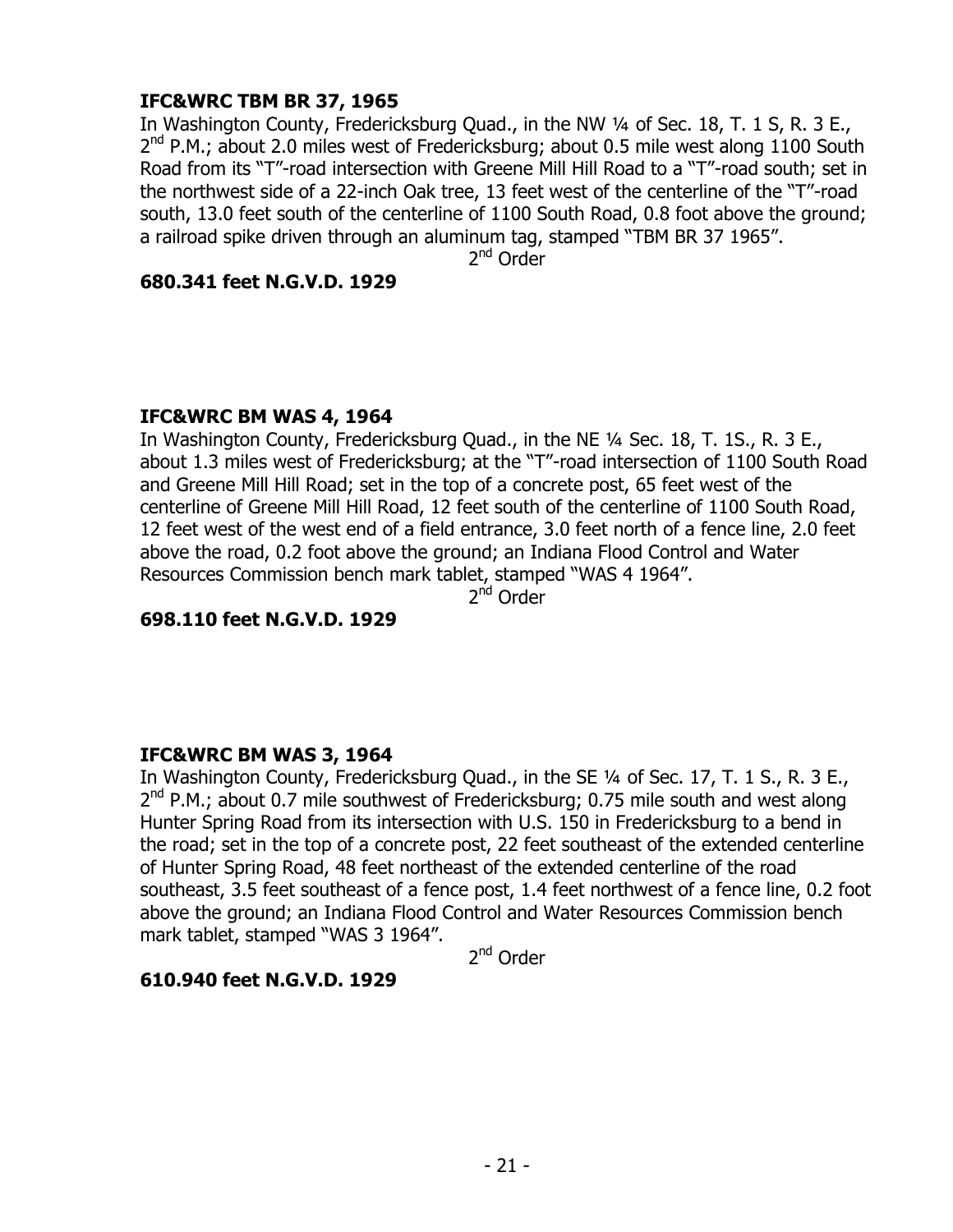## **IFC&WRC TBM BR 36, 1965**

In Washington County, Fredericksburg Quad., in the SW ¼ Sec. 16, T. 1 S., R. 3 E., about 0.5 mile southwest of Fredericksburg; 0.4 mile southwest along Hunter Spring Road from its intersection with U.S. 150 in Fredericksburg; set in the northwest side of a 24-inch Oak tree, 725 feet southwest along the road from the intersection with a T-road south, 17 feet northwest of the centerline of the road, 2.0 feet above ground, level with the road; a railroad spike driven through an aluminum tag, stamped "TBM BR 36 1965".

2<sup>nd</sup> Order

### **611.357 feet N.G.V.D. 1929**

### **ISHC BM V 48 WAS**

In Washington County, Fredericksburg Quad., in the NW ¼ of Sec. 16, T. 1 S., R. 3 E., 2<sup>nd</sup> P.M.; in Fredericksburg; at the U.S. 150 three-span concrete bridge over Blue River; set in the top of the south end of the east abutment, 19 feet south of the centerline of the road, 0.5 foot east of the west face and 0.5 foot north of the south end of the abutment, 7.8 feet below the top of headwall; an Indiana State Highway Commission bench mark tablet, stamped "V 48 WAS".

2<sup>nd</sup> Order DESTROYED R.S.T. 4/19/85

## **614.761 feet N.G.V.D. 1929**

## **IFC&WRC BM WAS 5, 1964**

In Washington County, Fredericksburg Quad., in the NW 1/4 of Sec. 16, T. 1 S., R. 3 E., 2<sup>nd</sup> P.M.; about 0.2 mile north of Fredericksburg; about 0.2 mile north along the main north-south road from its intersection with U.S. 150 to a two-span concrete bridge over Blue River; set in the top of the south end of the east headwall, 8.5 feet east of the centerline of the bridge, 6.5 feet north of the south end of the bridge, 3.0 feet above the road, 0.5 foot west of the east face of the headwall; a Indiana Flood Control and Water Resources Commission bench mark tablet, stamped "WAS 5 1964".

2<sup>nd</sup> Order

Destroyed 10/16/1991 RKH

## **616.550 feet N.G.V.D. 1929**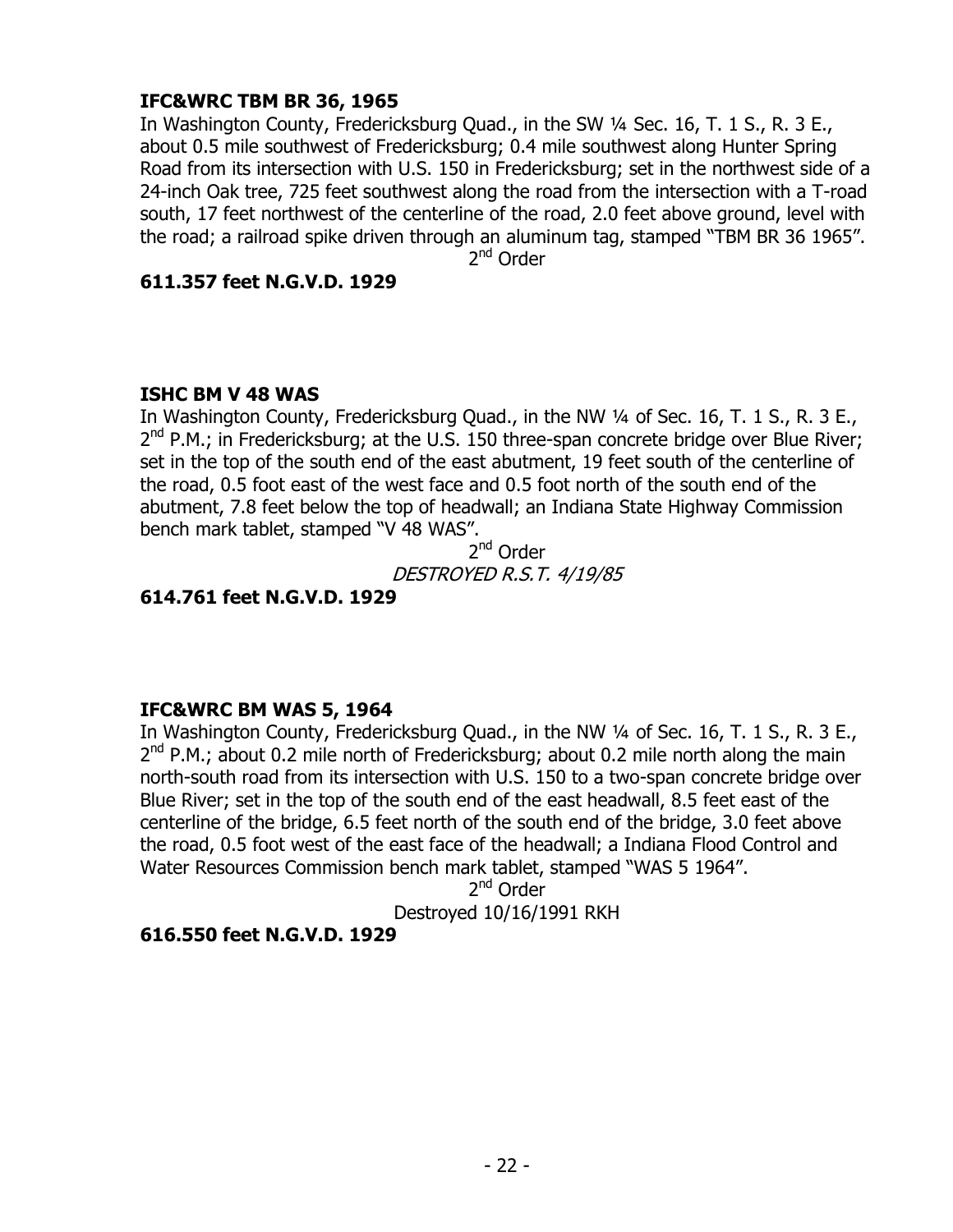## **IFC&WRC BM WAS 6, 1964**

In Washington County, Fredericksburg Quad., in the NW 1/4 of Sec. 16, T. 1 S., R. 3 E., 2<sup>nd</sup> P.M.; about 0.2 mile northeast of Fredericksburg; at the 1075 South Road singlespan steel truss bridge over Blue River; set in the top of the southwest bridge seat, 10 feet south of the centerline of the bridge, 2.8 feet below the bridge floor, 1.5 feet west of the east face of the bridge seat, 0.9 foot north of the south end of the bridge seat; a Indiana Flood Control and Water Resources Commission bench mark tablet, stamped "WAS 6 1964".

> 2<sup>nd</sup> Order Recovered 10/16/1991 SAM

### **616.774 feet N.G.V.D. 1929**

## **IFC&WRC TBM BR 39, 1965**

In Washington County, Fredericksburg Quad., in the SW ¼ of Sec. 10, T. 1 S., R. 3 E., 2<sup>nd</sup> P.M.; about 0.8 mile northeast of Fredericksburg; about 0.3 mile east along 1075 South Road from the 1075 South Road bridge over Blue River to a turn north, thence 0.3 mile north to a turn to the northeast; set in the west side of a 50-inch twin trunked Elm tree, 150 feet east of a farm lane north, 18 feet north of the centerline of the road, 1.7 feet above the ground; a railroad spike driven through an aluminum tag, stamped "TBM BR 39 1965".

2<sup>nd</sup> Order

**617.206 feet N.G.V.D. 1929**

## **IFC&WRC TBM BR 40, 1965**

In Washington County, Fredericksburg Quad., in the NW 1/4 of Sec. 11, T. 1 S., R. 3 E., 2<sup>nd</sup> P.M.; about 2.0 miles east-northeast of Fredericksburg; about 0.2 mile west along Fredericksburg Road from its "T"-road intersection with Horners Chapel Road to a "T" road north; set in the southeast side of a 48-inch Oak tree, 162 feet east of the centerline of the "T"-road north, 80 feet northeast of the northeast corner of a one-story house, 25 feet north of the centerline of Fredericksburg Road, 1.7 feet above the ground, about level with the road; a railroad spike driven through an aluminum tag, stamped "TBM BR 40 1965".

2<sup>nd</sup> Order

## **733.504 feet N.G.V.D. 1929**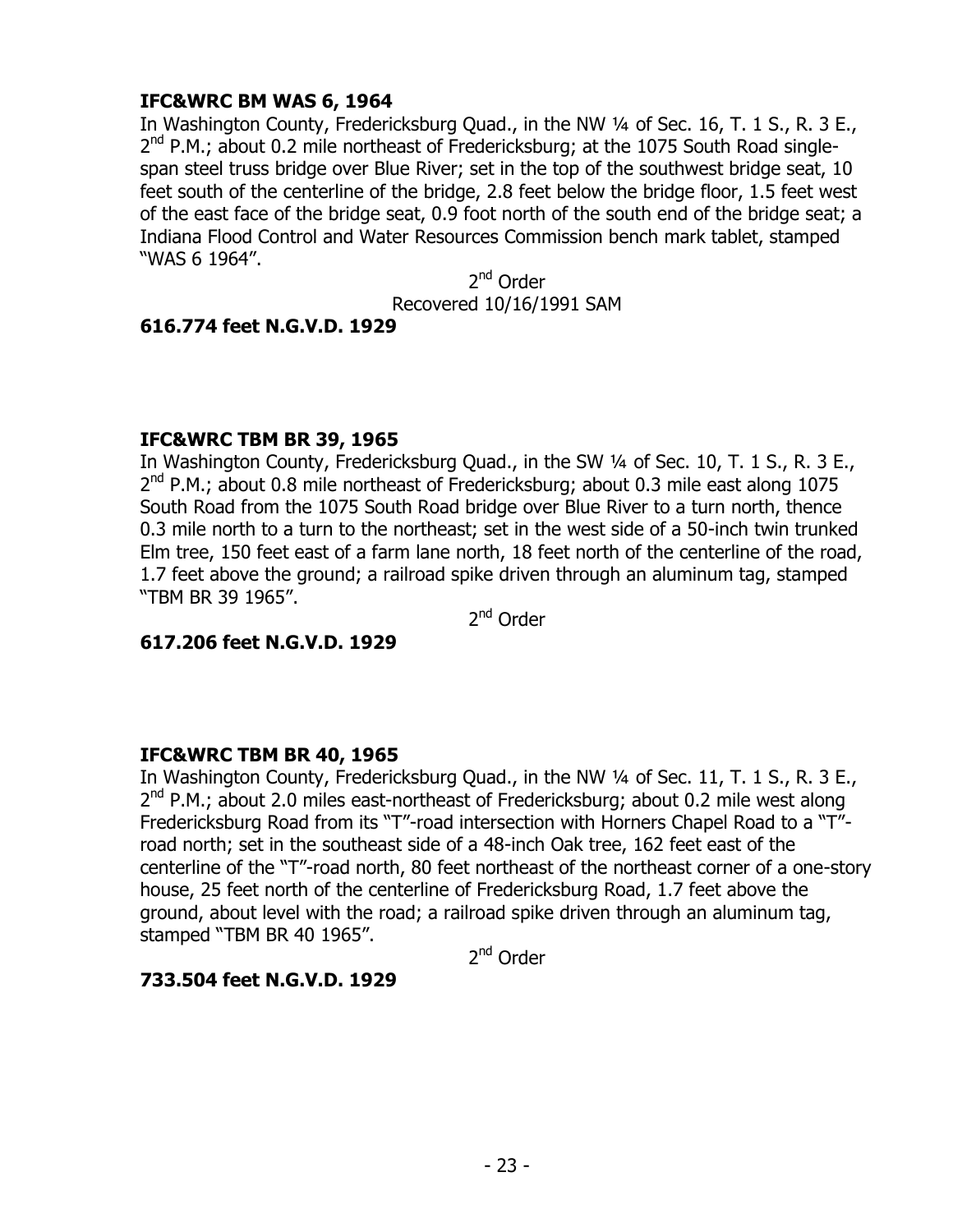## **USGS BM TT 57 D 1937**

In Washington County, Fredericksburg Quad., in the SW ¼ of Sec. 11, T. 1 S., R. 3 E., 2<sup>nd</sup> P.M.; about 2.2 miles east-northeast of Fredericksburg; at the "T"-road intersection of Horners Chapel Road and Fredericksburg Road; set in the top of a concrete post, 47 feet west of the centerline of Horners Chapel Road, 45 feet southwest of a 36-inch Oak tree, 16 feet south of the centerline of Fredericksburg Road; a U.S. Geological Survey transit traverse tablet, stamped "TT 57 D 1937 739".

2<sup>nd</sup> Order Destroyed 8/19/1996 AJB

### **739.220 feet N.G.V.D. 1929**

### **IFC&WRC TBM BR 41, 1965**

In Washington County, Fredericksburg Quad., in the SE  $\frac{1}{4}$  of Sec. 2, T. 1 S., R. 3 E., 2<sup>nd</sup> P.M.; about 2.5 miles northeast of Fredericksburg; about 0.5 mile north and northeast along Horners Chapel Road from its "T"-road intersection with Fredericksburg Road to a "T"-road east (Strickland Road); set in the southwest side of a 48-inch Oak tree, 129 feet northeast of the centerline of Strickland Road, 23 feet northwest of the centerline of Horners Chapel Road, 3.0 feet above the road, 0.8 foot above the ground; a railroad spike driven through an aluminum tag, stamped "TBM BR 40 1965".

2<sup>nd</sup> Order

Destroyed 8/19/1996 AJB – see DNR TBM BR 41 RESET 1991

**757.111 feet N.G.V.D. 1929**

## **DNR TBM BR 41 RESET 1991**

In Washington County, Fredericksburg Quad., in the SE 1/4 of Sec. 2, T. 1 S., R. 3 E., 2<sup>nd</sup> P.M.; about 2.5 miles northeast of Fredericksburg; about 0.5 mile north and northeast along Horners Chapel Road from its "T"-road intersection with Fredericksburg Road to a "T"-road east (Strickland Road); set in utility pole # B 2/2 P 59, 151.0 feet northeast of the centerline of Strickland Road, 17.3 feet southeast of the centerline of Horners Chapel Road, 2.0 feet above the ground, 1.0 foot northwest of a fence line; a railroad spike driven through an aluminum tag, stamped "IDNR TBM BR 41 RESET 1991".

3<sup>rd</sup> Order

## **756.76 feet N.G.V.D. 1929**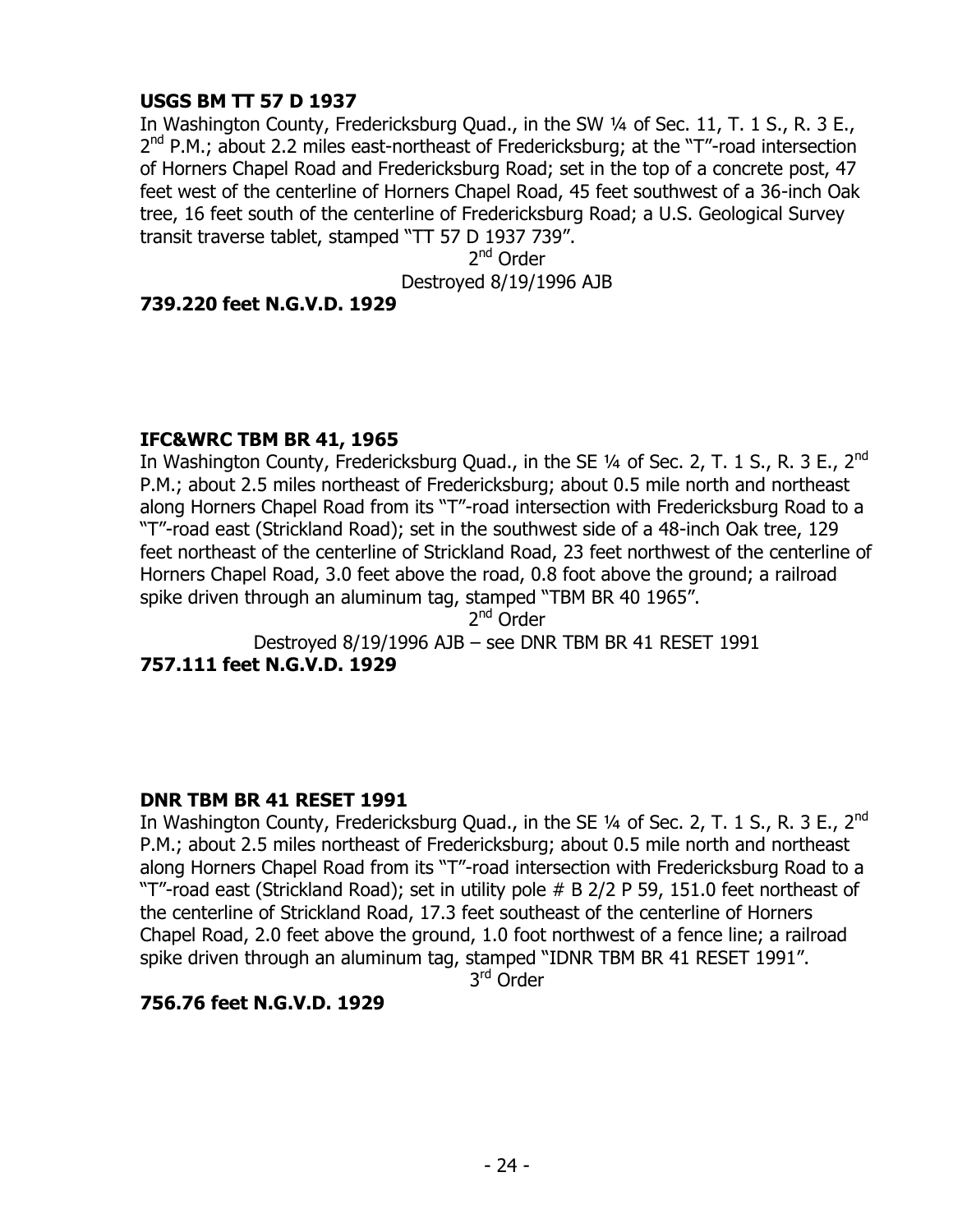## **IFC&WRC BM WAS 7, 1964**

In Washington County, Fredericksburg Quad., in the SE  $\frac{1}{4}$  of Sec. 2, T. 1 S., R. 3 E., 2<sup>nd</sup> P.M.; about 1.4 miles southeast of Organ Springs; at the Mount Carmel Road two-span concrete bridge over Blue River; set in the southeast end of the northeast headwall, 17.3 feet northwest of the southeast end of the bridge, 8.6 feet northeast of the centerline of the bridge, 4.4 feet above the bridge floor, 0.4 foot southwest of the northwest face of the wingwall; a Indiana Flood Control and Water Resources Commission bench mark tablet, stamped "WAS 7 1964".

2<sup>nd</sup> Order

### **639.920 feet N.G.V.D. 1929**

### **IFC&WRC TBM BR 42, 1965**

In Washington County, Fredericksburg Quad., in the NW 1/4 of Sec. 2, T. 1 S., R. 3 E., 2<sup>nd</sup> P.M.; about 1.2 miles southeast of Organ Springs; 0.6 mile generally southwest along a county road from Organ Springs to its "T"-road intersection with Mount Carmel Road, thence 1.1 miles southeast along Mount Carmel Road; set in the northeast side of a 14-inch Walnut tree, 19 feet southwest of the centerline of Mount Carmel Road, 2.0 feet above the road, 0.8 foot above the ground; a railroad spike driven through an aluminum tag, stamped "TBM BR 42 1965".

2<sup>nd</sup> Order

## **665.702 feet N.G.V.D. 1929**

### **IFC&WRC BM WAS 8, 1964**

In Washington County, Fredericksburg Quad., in the SE 1/4 of Sec. 34, T. 1 N., R. 3 E., 2<sup>nd</sup> P.M.; at Organ Springs; at the bridge over the springs; set in the top of the west headwall of the bridge, 8.5 feet west of the centerline of the bridge, 5.7 feet north of the south end of the headwall, 3.0 feet above the road, 0.5 foot east of the west face of the headwall; a Indiana Flood Control and Water Resources Commission bench mark tablet, stamped "WAS 7 1964".

2<sup>nd</sup> Order

### **637.362 feet N.G.V.D. 1929**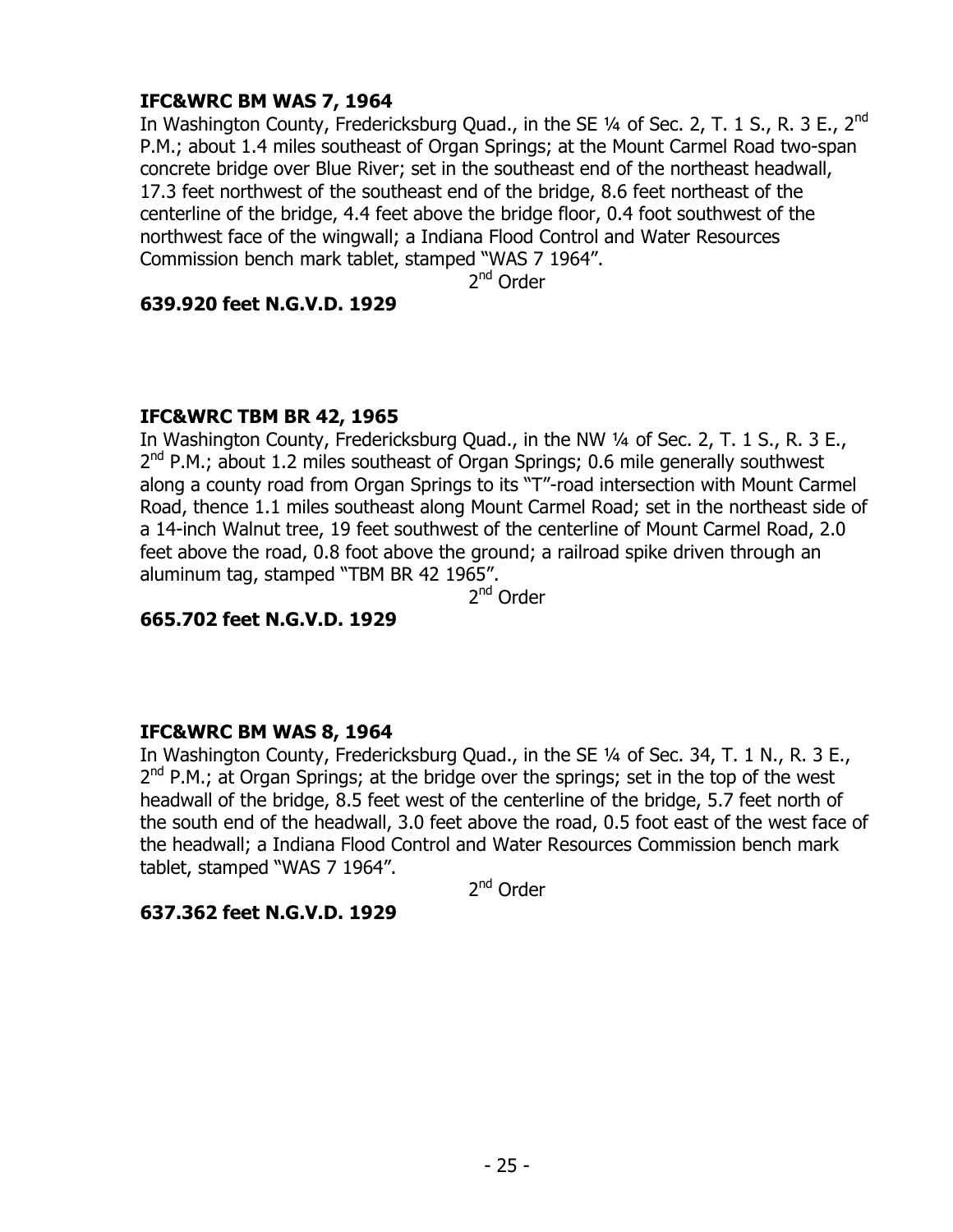## **IFC&WRC TBM BR 43, 1965**

In Washington County, Fredericksburg Quad., in the NE 1/4 of Sec. 34, T. 1 N., R. 3 E., 2<sup>nd</sup> P.M.; about 0.35 mile northeast of Organ Springs; at the "T"-road intersection of 850 South Road and Organ Springs Road; set in the northeast side of a 30-inch Oak tree, 300 feet south of a driveway west to a two-story frame house, 270 feet north of the centerline of 850 South Road, 16 feet west of the centerline of Organ Springs Road, 3.0 feet above the road, 0.9 foot above the ground; a railroad spike driven through an aluminum tag, stamped "TBM BR 43 1965".

2<sup>nd</sup> Order

### **689.785 feet N.G.V.D. 1929**

### **IFC&WRC TBM BR 48, 1965**

In Washington County, Fredericksburg Quad., in the SE ¼ of Sec. 26, T. 1 N., R. 3 E., 2<sup>nd</sup> P.M.; about 1.4 miles northeast of Organ Springs; at the Grandview Road singlespan steel truss bridge over Blue River; set in the top of the southwest concrete wingwall of the bridge, 8.3 feet south of the centerline of the bridge, 0.9 foot northwest of the southeast face of the wingwall, about level with the bridge floor; a chiseled triangle.

2<sup>nd</sup> Order

### **646.820 feet N.G.V.D. 1929**

## **IFC&WRC TBM BR 49, 1965**

In Washington County, Fredericksburg Quad., in the SE 1/4 of Sec. 26, T. 1 N., R. 3 E., 2<sup>nd</sup> P.M.; about 1.4 miles northeast of Organ Springs; at the Grandview Road singlespan steel truss bridge over Blue River; set in the east side of a 18-inch Elm tree, 90 feet east of the east end of the bridge, 18.6 feet south of the centerline of the road, 1.0 foot below the level of the road, 0.8 foot above the ground; a railroad spike driven through an aluminum tag, stamped "TBM BR 49 1965".

2<sup>nd</sup> Order

## **645.462 feet N.G.V.D. 1929**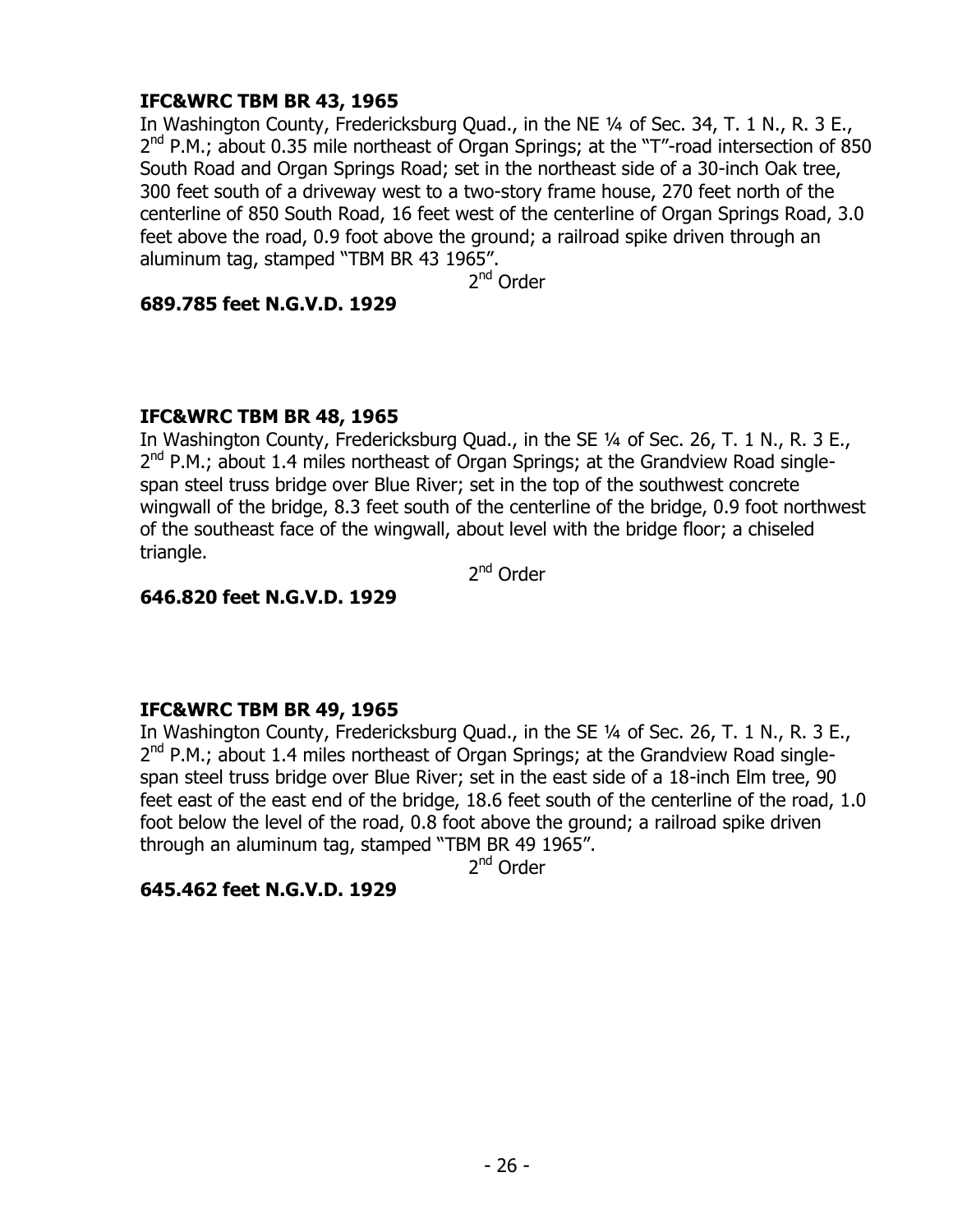## **IFC&WRC BM WAS 10, 1964**

In Washington County, Fredericksburg Quad., in the NE 1/4 of Sec. 27, T. 1 N., R. 3 E., 2<sup>nd</sup> P.M.; about 1.6 miles north of Organ Springs; about 0.95 mile north along Organ Springs Road from its intersection with Grandview Road to a small tributary to Blue River; set in the top of the northeast concrete wingwall of the bridge, 10.5 feet east of the centerline of the road, 3.4 feet south of the north end of the wingwall, level with the road; a Indiana Flood Control and Water Resources Commission bench mark tablet, stamped "WAS 10 1964".

2<sup>nd</sup> Order

### **656.164 feet N.G.V.D. 1929**

### IFC&WRC TBM BR 45, 1965

In Washington County, Becks Mill Quad., in the SE 1⁄4 of Sec. 22, T. 1 N., R. 3 E., 2<sup>nd</sup> P.M.; about 2.2 miles south of Becks Mill; about 0.75 mile south along Organ Spring Road from its "T" road intersection with 600 South Road; set in the east side of a 19 inch Walnut tree, 370 feet north of a barn at the east side of the road, 17 feet west of the centerline of the road, 4.0 feet above the road, 1.5 feet above the ground, on a fence line; a railroad spike driven through an aluminum tag, stamped "TBM BR 45 1965".

686.663 feet N.G.V.D. 1929

### IFC&WRC BM WAS 11, 1964

In Washington County, Becks Mill Quad., in the SE 1/4 of Sec. 15, T. 1 N., R. 3 E., 2<sup>nd</sup> P.M.; about 1.1 miles south of Becks Mill; about 0.4 mile north along Organ Spring Road from its "T" road intersection with 600 South Road to a private T-road east; set in the top of a concrete post, 13 feet west of the centerline of Organ Spring Road, 8 feet south of the extended centerline of the T-road east, 3.6 feet north of a utility pole, 1.2 feet east of a fence line, about 0.3 foot above the ground; an Indiana Flood Control and Water Resources Commission bronze bench mark tablet, stamped "WAS 11 1964". 773.607 feet N.G.V.D. 1929

### IFC&WRC TBM BR 46, 1965

In Washington County, Becks Mill Quad., in the W 1⁄2 of Sec. 14, T. 1 N., R. 3 E., 2<sup>nd</sup> P.M.; about 1.0 mile south of Becks Mill; about 0.5 mile north along Organ Spring Road from its "T" road intersection with 600 South Road; set in the west side of a 25-inch Oak tree, 18.5 feet east of the centerline of the road, 420 feet north along Organ Spring Road from a private T-roads east, 0.5 foot above the ground, 2.0 feet above the road; a railroad spike through an aluminum tag, stamped "TBM BR 46 1965". 777.553 feet N.G.V.D. 1929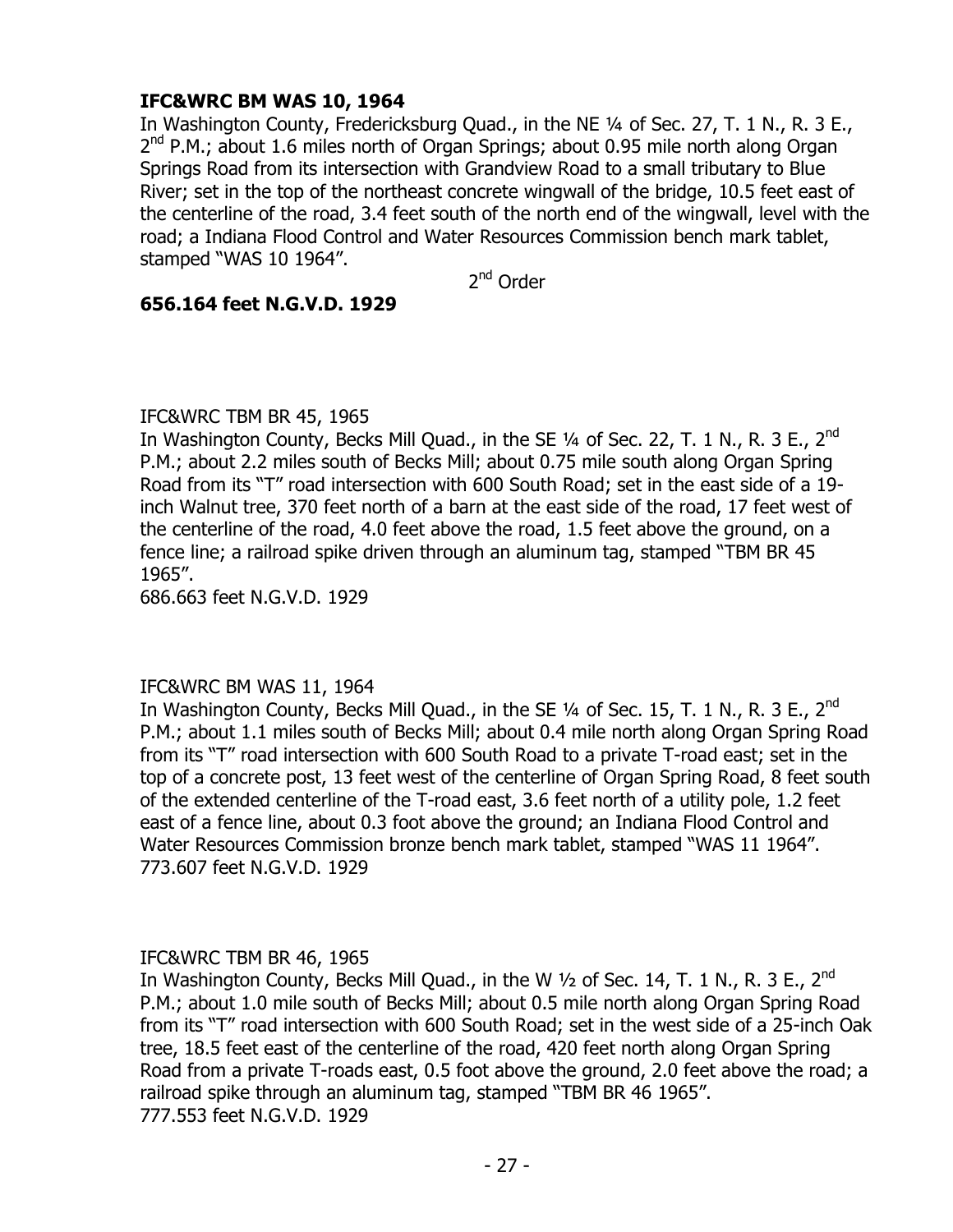### IFC&WRC BM WAS 13, 1964

In Washington County, Becks Mill Quad., in the SE 1⁄4 of Sec. 11, T. 1 N., R. 3 E., 2<sup>nd</sup> P.M.; about 0.55 mile southeast of Becks Mill; 0.6 mile southeast along Vincennes Trail from its intersection with Becks Mill Road in Becks Mill to a concrete bridge over Blue River; set in the top of the southeast concrete guardrail of the bridge; a Indiana Flood Control and Water Resources Commission bronze bench mark tablet, stamped "WAS 13 1964".

#### **See Desc. HWP Blue River May 1990 Flood This BM has been reset! Third Order Elev. 681.870**

667.417 feet N.G.V.D. 1929

### IFC&WRC BM WAS 14, 1964

In Washington County, Salem Quad., in the SE 1/4 of Sec. 7, T. 1 N., R. 4 E., 2<sup>nd</sup> P.M.; about 4.5 miles south-southwest of Salem; about 0.5 mile west along Skylight Road from its intersection with State Road 135 to a T-road north; set in the top of the north headwall of a 12-inch pipe culvert, 370 feet west from the centerline of a T-road north, 10.0 feet north from the centerline of the east-west road, 2.4 feet east from the west end and 0.5 feet south from the north face of the headwall; an Indiana Flood Control and Water Resources Commission bronze bench mark tablet, stamped "WAS 14 1964". 785.041 feet N.G.V.D. 1929

### IFC&WRC TBM BR 50, 1965

In Washington County, Becks Mill Quad., in the SW 1/4 of Sec. 12, T. 1 N., R. 3 E., 2<sup>nd</sup> P.M.; about 0.8 mile east-southeast of Becks Mill; 1.2 miles southeast then northeast along Vincennes Trail from its intersection with Becks Mill Road in Becks Mill to a twostory, yellow frame house on the north side of the road; set in the west end of a concrete wall across a stream, 31.0 feet south of the centerline of the road, 330 feet east along the road from the farm lane north to the barn, 4.0 feet downstream of a small cave entrance, 0.5 foot south of the north face, 10.4 feet west of a crack in the center of the wall, 6.0 feet below the level of the road; a chiseled triangle. 660.471 feet N.G.V.D. 1929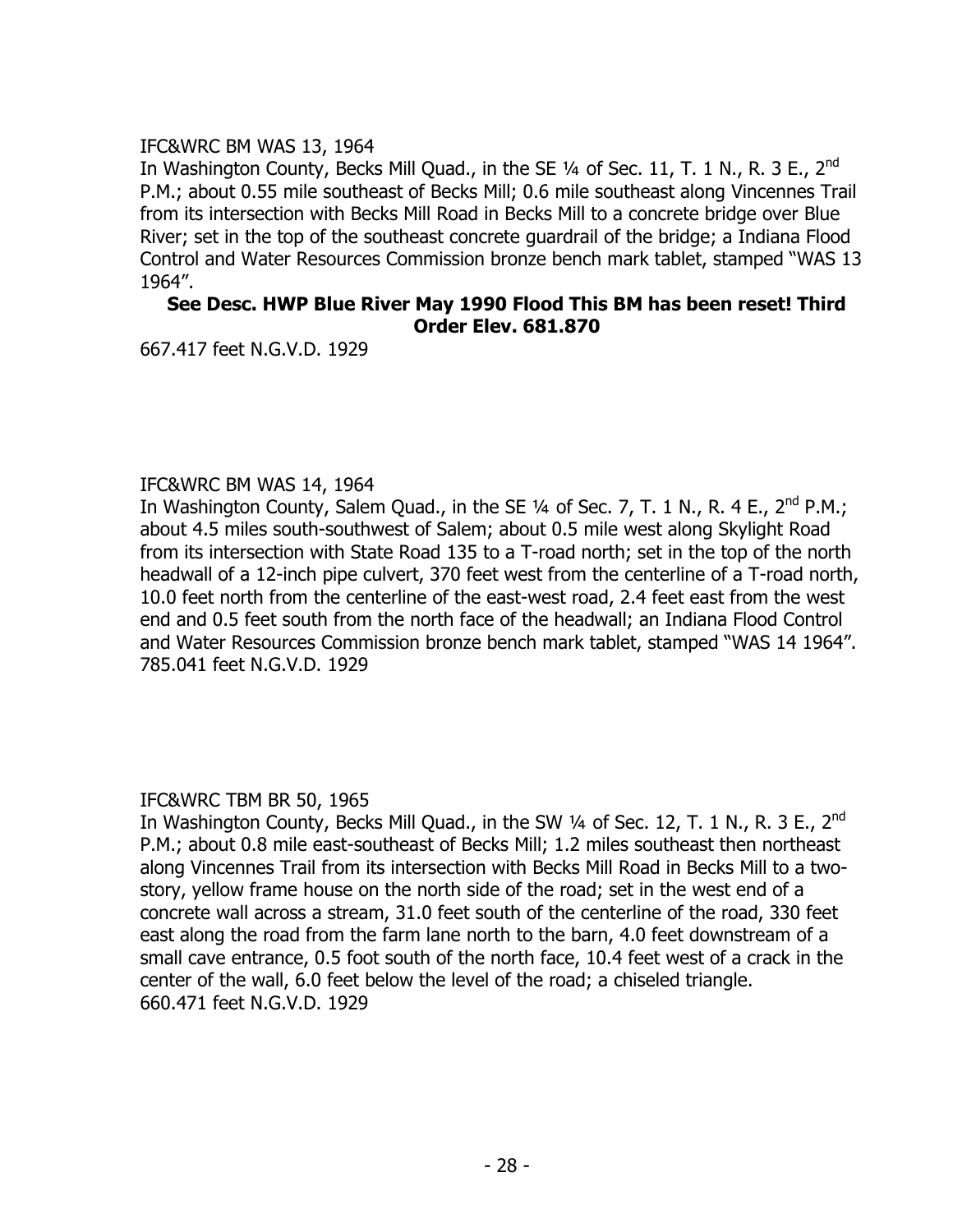### IFC&WRC TBM BR 51, 1965

In Washington County, Salem Quad., in the SE 1/4 of Sec. 7, T. 1 N., R. 4 E., 2<sup>nd</sup> P.M.; about 4.5 miles south-southwest of Salem; about 0.5 mile west along Skylight Road from its intersection with State Road 135 to a T-road north; set in the west side of a 18 inch Walnut tree, 310 feet north along the gravel "T"-road from its intersection with Skylight Road, 12.3 feet east of the centerline of the gravel road, 1.3 feet above the ground, 2.0 feet above the level of the road; a railroad spike driven through an aluminum tag, stamped "TBM BR 51 1965". 800.947 feet N.G.V.D. 1929

### USGS BM 86 M 1947

In Washington County, Becks Mill Quad., in the SW 1/4 of Sec. 11, T. 1 N., R. 3 E., 2<sup>nd</sup> P.M.; at Becks Mill; at the intersection of Vincennes Trail and Becks Mill Road; set in the top of a concrete post, 35 feet southwest of the centerline of Vincennes Trail leading southeast, 15 feet southeast of the centerline of Becks Mill Road leading southwest, 7 feet southwest of the northwest corner of a private yard, 1.0 foot northwest of a fence, about 0.4 foot above the ground; a U.S. Geological Survey bench mark tablet, stamped "86 M 1947 740".

740.230 feet N.G.V.D. 1929

### USGS TBM 671.6

In Washington County, Becks Mill Quad., in the NW 1/4 of Sec. 11, T. 1 N., R. 3 E., 2<sup>nd</sup> P.M.; about 0.2 mile northeast of Becks Mill; at the Becks Mill Road concrete bridge over Mill Creek; set on the north end of the east concrete wheel guard, 10.0 feet southeast of the centerline of the road, 1.1 feet southwest of the northeast end of the concrete guardrail, 0.9 foot above the level of the road; a chiseled square. 671.774 feet N.G.V.D. 1929

### IFC&WRC TBM BR 47, 1965

In Washington County, Becks Mill Quad., in the W  $\frac{1}{2}$  of Sec. 1, T. 1 N., R. 3 E., 2<sup>nd</sup> P.M.; about 1.4 miles northeast of Becks Mill; about 1.5 miles northeast along Becks Mill Road from its intersection with Vincennes Trail to a T-road east, thence 0.4 mile east, south and east; set in the north side of a 23-inch Walnut tree, 6.5 feet south of the centerline of the road, 550 feet east along the road from the T-roads south, 0.4 foot above ground, about level with the road; a railroad spike driven through an aluminum tag, stamped "TBM BR 47 1965".

758.938 feet N.G.V.D. 1929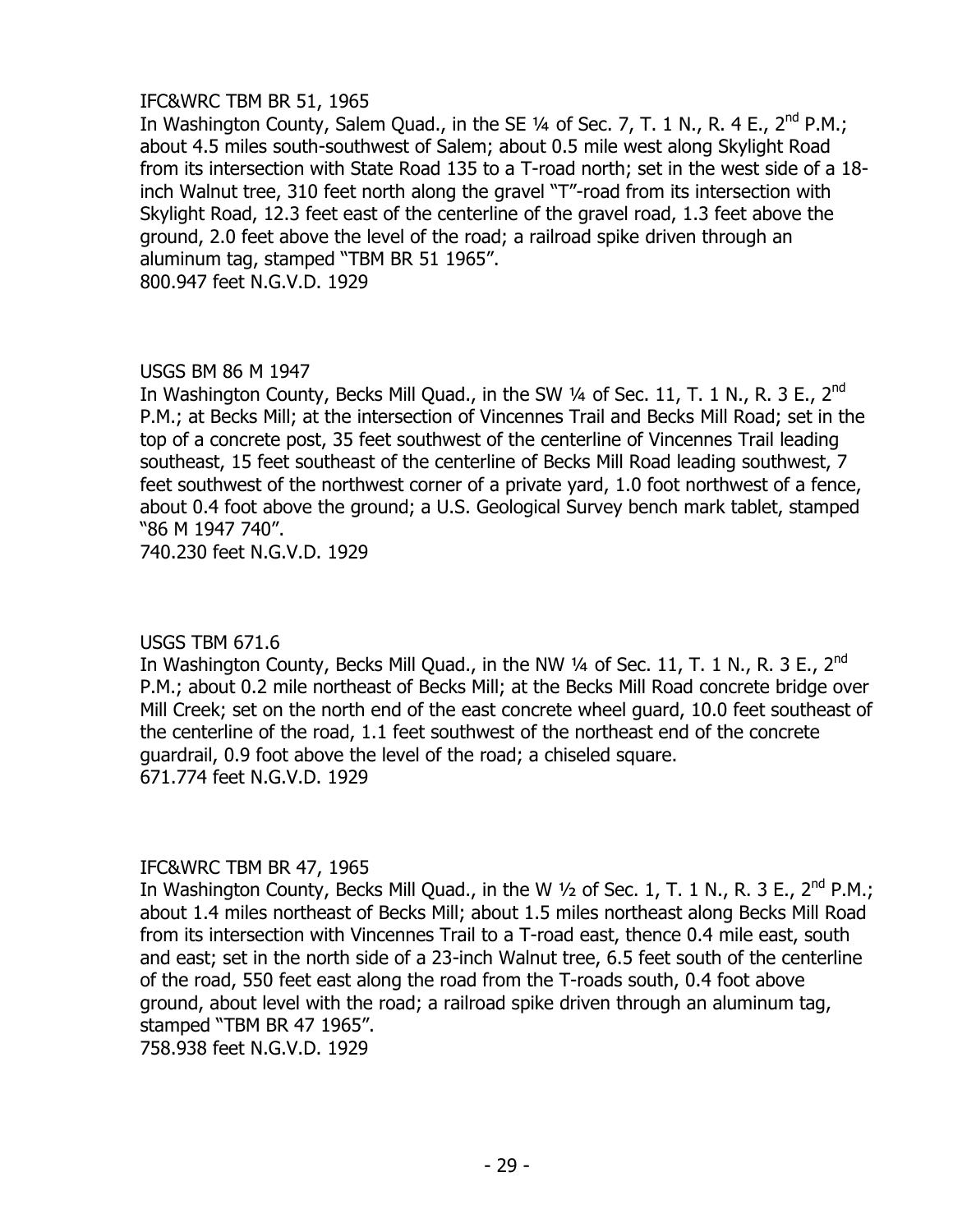### IFC&WRC BM WAS 12, 1964

In Washington County, Becks Mill Quad., in the SE 1⁄4 of Sec. 1, T. 1 N., R. 3 E., 2<sup>nd</sup> P.M.; about 1.5 miles northeast of Becks Mill; about 1.5 miles northeast along Becks Mill Road from its intersection with Vincennes Trail to a T-road east, thence 1.1 miles east and south to a group of farm buildings; set in the top of the southeast corner of a wall covering, 9.3 feet northwest of the southwest corner of a barn, 6.2 feet west of the west side of the largest barn, 0.3 foot west of the east face and 0.3 foot north of the south edge of the covering; an Indiana Flood Control and Water Resources Commission bronze bench mark tablet, stamped "WAS 12 1964".

722.832 feet N.G.V.D. 1929

### IFC&WRC TBM BR 52, 1965

In Washington County, Salem Quad., in the S  $\frac{1}{2}$  of Sec. 6, T. 1 N., R. 4 E., 2<sup>nd</sup> P.M.; about 3.5 miles south-southwest of Salem; about 0.5 mile west along Skylight Road from its intersection with State Road 135 to a T-road north, thence 1.2 miles north to a Y-intersection; set in the northwest side of a 30-inch Oak tree, 150 feet east along the road from a two-story farmhouse, 11.5 feet south of the centerline of the road, 0.7 foot above the ground; a railroad spike through an aluminum tag, stamped "TBM BR 52 1965".

813.550 feet N.G.V.D. 1929

### IFC&WRC BM WAS 15, 1964

In Washington County, Salem Quad., in the NW  $\frac{1}{4}$  of Sec.6, T. 1 N., R. 4 E., 2<sup>nd</sup> P.M.; about 3.0 miles south-southwest of Salem; about 0.5 mile west along Skylight Road from its intersection with State Road 135 to a T-road north, thence 1.8 miles north to a two-span steel and concrete bridge and a single-span steel truss bridge over Blue River; set in the east end of the south abutment of the steel truss bridge, 9 feet east of the centerline of the bridge, 1.2 feet south of the north face of the abutment, 1.0 foot below the bridge floor; a Indiana Flood Control and Water Resources Commission bronze bench mark tablet, stamped "WAS 15 1964". 684.639 feet N.G.V.D. 1929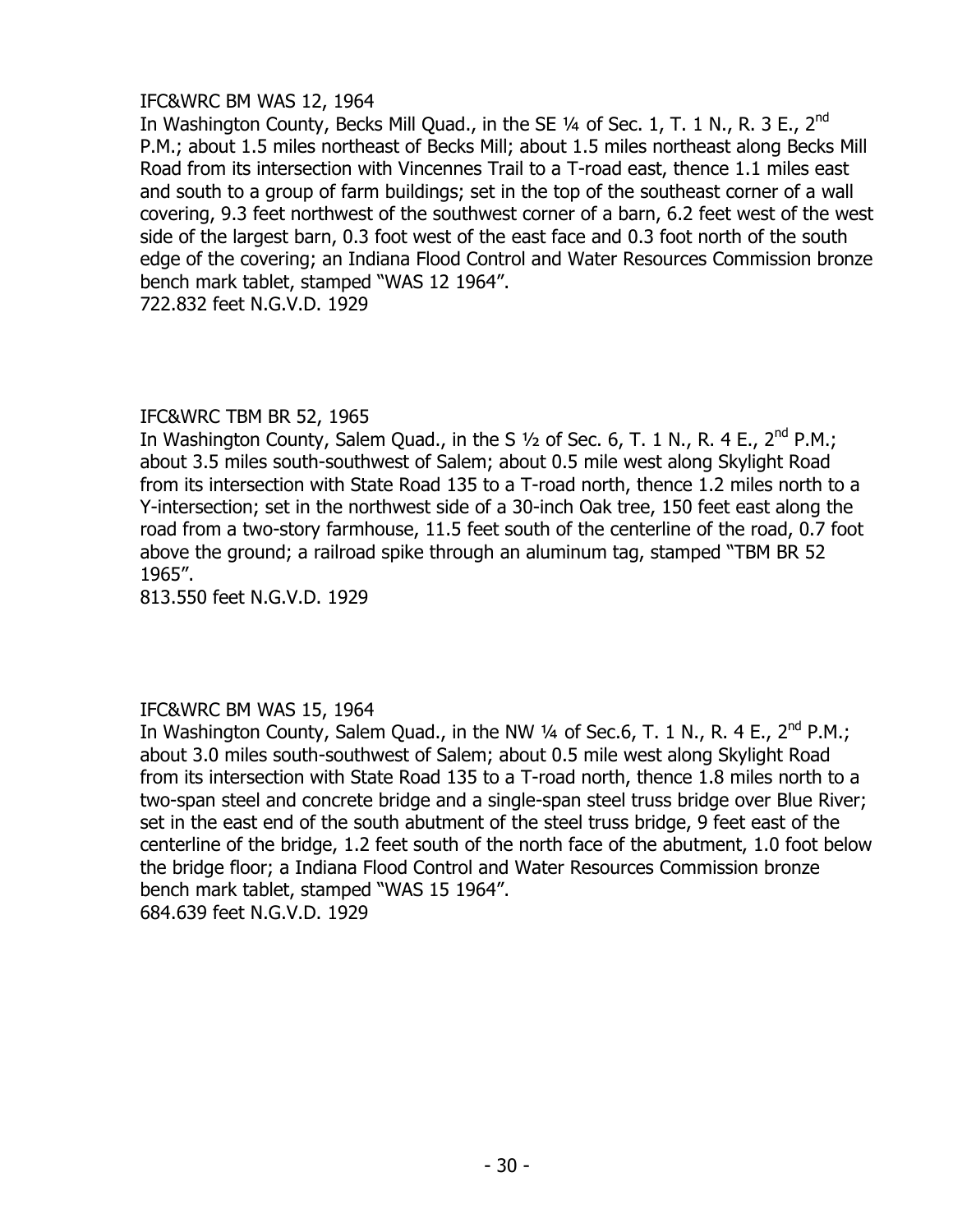IFC&WRC TBM BR 53, 1965 OVER GROWN 10-29-91 In Washington County, Salem Quad., in the NW 1/4 of Sec. 6, T. 1 N., R. 4 E., 2<sup>nd</sup> P.M.; about 3.0 miles south-southwest of Salem; about 0.5 mile west along Skylight Road from its intersection with State Road 135 to a T-road north, thence 1.8 miles north to a two-span steel and concrete bridge and single span steel truss bridge over Blue River; set in the northwest side of a PWP #SI/76N/25; a railroad spike through an aluminum tag, stamped "TBM BR 53 1965".

### **SEE DNR TBM BR 53 RESET DESC. BLUE RIVER FLOOD OF MAY 1990 THIRD ODER ELEV.**

688.526 feet N.G.V.D. 1929

### IFC&WRC BM WAS 16, 1964

In Washington County, Salem Quad., in the NW ¼ Sec. 31, T. 2 N., R. 4 E., about 2.8 miles south of Salem; 0.2 mile south along S.R. 135 from its junction with S.R. 60 south of Salem to a Y-road southwest, thence 1.65 mile southwest to a T-road south, thence 0.8 mile south to a 3-span steel and concrete bridge over West Fork Blue River; set in the top of the south wing wall, 11 feet southeast from the centerline of the bridge, 1.3 feet southeast from the southeast curb wall, 0.9 foot southwest from the northeast face of the wing wall, 0.7 foot below the roadway; an Indiana Flood Control Water Resources Commission bench mark tablet, stamped "WAS 16 1964". 690.819

## IFC&WRC TBM BR 54

In Washington County, in the  $N_{\text{W}}$  1/4 Sec. 31, T. 2 N., R. 4 E., about 2.5 miles south of Salem; 0.2 mile south along S.R. 135 from its junction with S.R. 60 south of Salem to a Y-road southwest, thence 1.65 mile southwest to a T-road south, thence 0.5 mile south to a 3-foot box culvert under the road; set in the top of the east headwall of the culvert, 135 feet north along the road from the farm lane east, 9 feet east from the centerline of the road, 1.7 feet above the level of the road, 0.4 foot west of the east face and 3.4 feet south of the north end of the headwall; a painted chiseled triangle. 699.919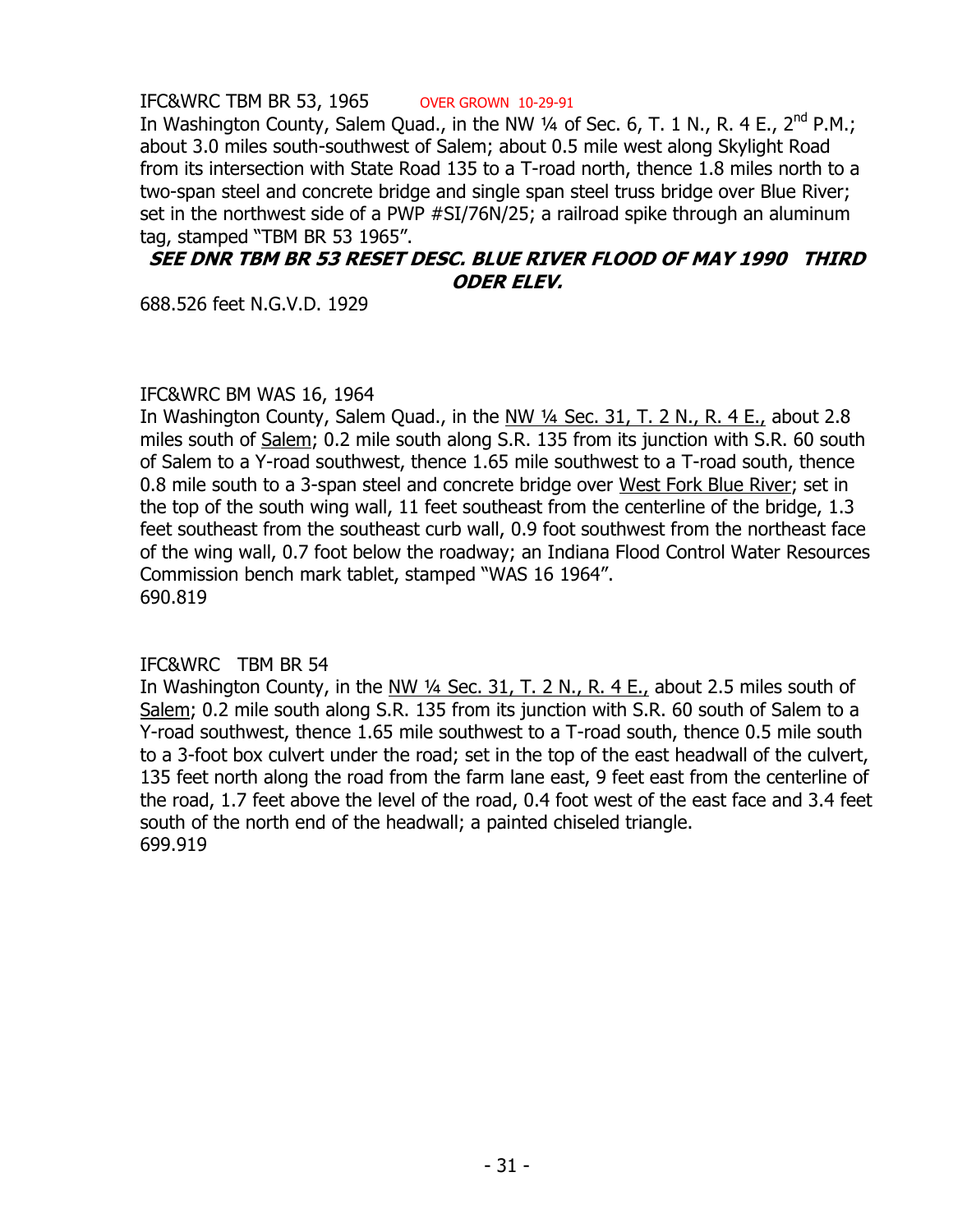## IFC&WRC BM WAS 17

In Washington County, in the  $\frac{\text{SW 1/4} \text{ Sec. 30, T. 2 N. R. 4 E.}}{R.4 E.}$  about 2.0 mile southwest of Salem; 0.2 mile south along S.R. 135 from its junction with S.R. 60 south of Salem to a Y-road southwest, thence 1.9 miles southwest to a single-span steel truss bridge over West Fork Blue River; set in the top at the south end of the southeast bridge seat, 9 feet southwest from the centerline of the bridge, 1.1 feet southeast from the northwest face and 1.1 feet east from the west face of the bridge seat, 1.0 foot below the bridge floor; an Indiana Flood Control and Water Resources Commission bronze bench mark tablet, stamped "WAS 17 1964". **Destroyed** 697.605

## IFC&WRC TBM BR 55

In Washington County, in the NE ¼ Sec. 30, T. 2 N., R. 4 E., about 1.8 miles south of Salem; 0.2 mile south along S.R. 135 from its junction with S.R. 60 south of Salem to a Y-road southwest, thence 2.1 miles southwest; set in the south side of a 30-inch sycamore tree, 55 feet north of a steel pipe culvert under the road, 13.5 feet west from the centerline of the road, 2.3 feet above ground, 1.0 foot above the level of the road; a railroad spike through an aluminum tag, stamped "TBM BR 55 1965".

### **Could Not Locate SGM 8-11-88**

699.928

## ISHC BM WASH S-8

In Washington County, in the NW  $\frac{1}{4}$  Sec. 20, T. 2 N., R. 4 E., in Salem; at the S.R. 135 single-span concrete arch bridge over West Fork Blue River; set in the top of the southwest sidewalk, 49 feet north from south end of bridge, 20 feet west from the centerline of the road, 0.4 foot east from the west headwall, 1.0 foot above the roadway; an Indiana State Highway Commission bench mark tablet, stamped "WAS S-8".

730.698

# **RECOVERED IN GOOD CONDITION SGM 8-11-88**

## USC&GS BM E 279

In Washington County, in the  $SE$  ¼ Sec. 17, T. 2 N., R. 4 E., in Salem; about 0.1 mile west from the Chicago, Indianapolis and Louisville Railway station, at bridge No. 282; set in the top at the east end of the south headwall, 4.5 feet south from the south rail of the main track, 1.2 feet west from east face and 1.2 feet north from the south face of the headwall, about 0.5 foot below the railway; a U.S. Coast and Geodetic Survey bench mark tablet, stamped "E 279 1949". **Could Not Locate 9/29/88** 728.722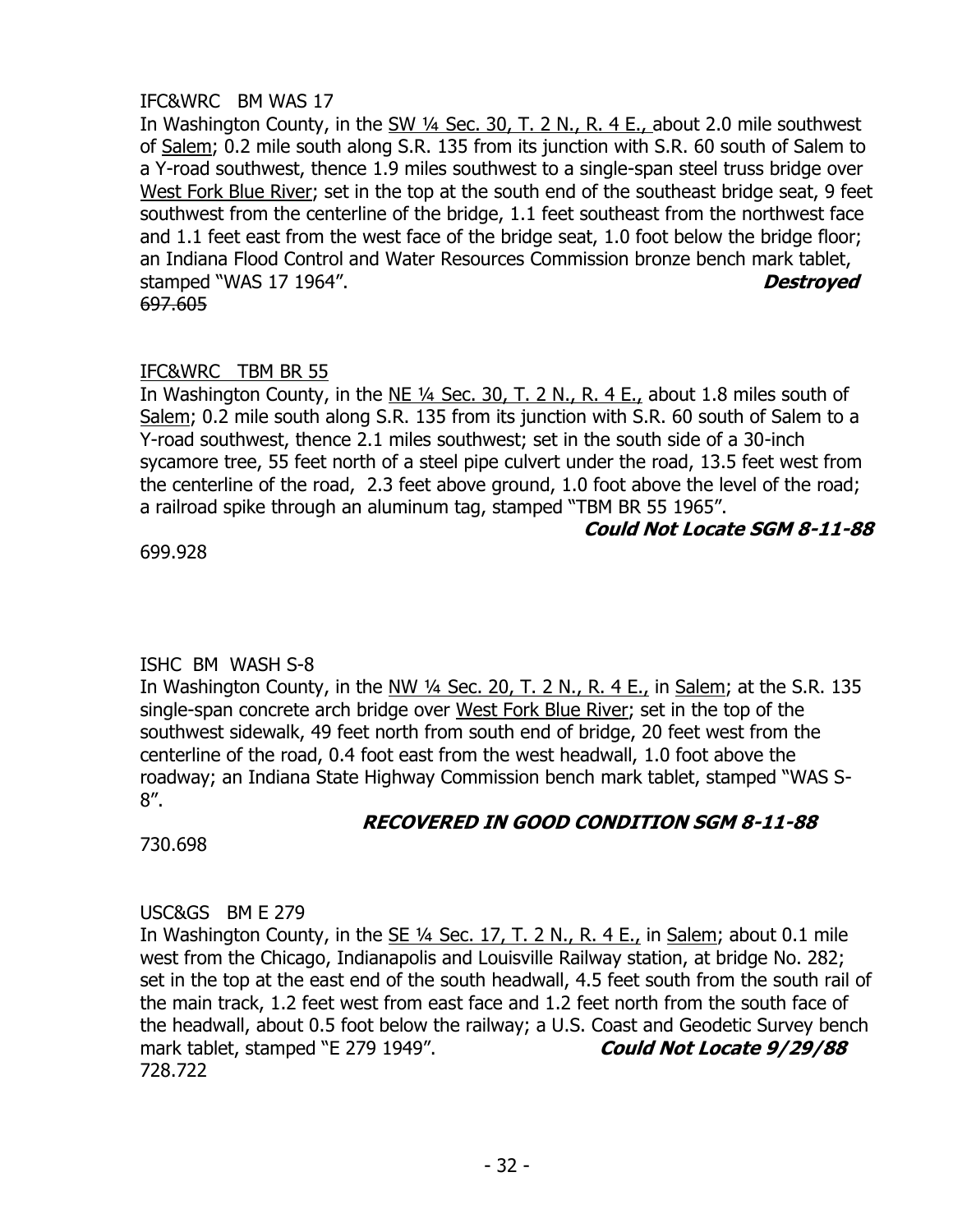### IFC&WRC BM WAS 18

In Washington County, in the SE  $\frac{1}{4}$  Sec. 17, T. 2 N., R. 4 E., in Salem; at the S.R. 160 bridge over West Fork Blue River; set in the top of the north end of the west bridge seat, 1.1 feet north from the centerline of the bridge, 0.8 feet west from the east face of abutment, 1.2 feet below the bridge floor; an Indiana Flood Control and Water Resources Commission bench mark tablet, stamped "WAS 18 1964". **Destroyed** 727.852

## USC&GS BM 279

In Washington County, in the  $SE$   $\frac{1}{4}$  Sec. 16, T. 2 N., R. 4 E., about 1.0 mile east of Salem; 1.4 miles east along the Chicago, Indianapolis and Louisville Railroad from the station at Salem; set in the top at the south end of the west abutment of a concrete and steel railroad bridge No. 283.7, 5.5 feet south from the south rail, 0.9 foot northeast from the southwest end and 0.9 foot northwest from southeast face of the abutment, 4.0 feet below the railway; a U.S. Coast and Geodetic Survey bench mark tablet, stamped "D 279 1949".

737.859

### ISHC BENCH M V49 WAS (V48)

Located in Washington County in the NE quarter of the NW 1/4 of section 16 township 15, R3E A standard ISHC BM tablet set on the south west corner of the east abutment of SR 150 bridge over Blue R. 21.0 feet south of L SR 150 5.2 feet below sidewalk.

### **Recovered SGM 8-12-**

**88** 614.75

### USGS GAGING St.

Located in Washington County, in the NE ¼ of the NW ¼ of section 16, T 15, R3E, a standard USGS gaging station disk set on SE corner of west abutment of SR 150 bridge over Blue River 21.0 Ft S of L SR 150 4.8 Ft below sidewalk,

### **Recovered SGM 8-12-88** 616.91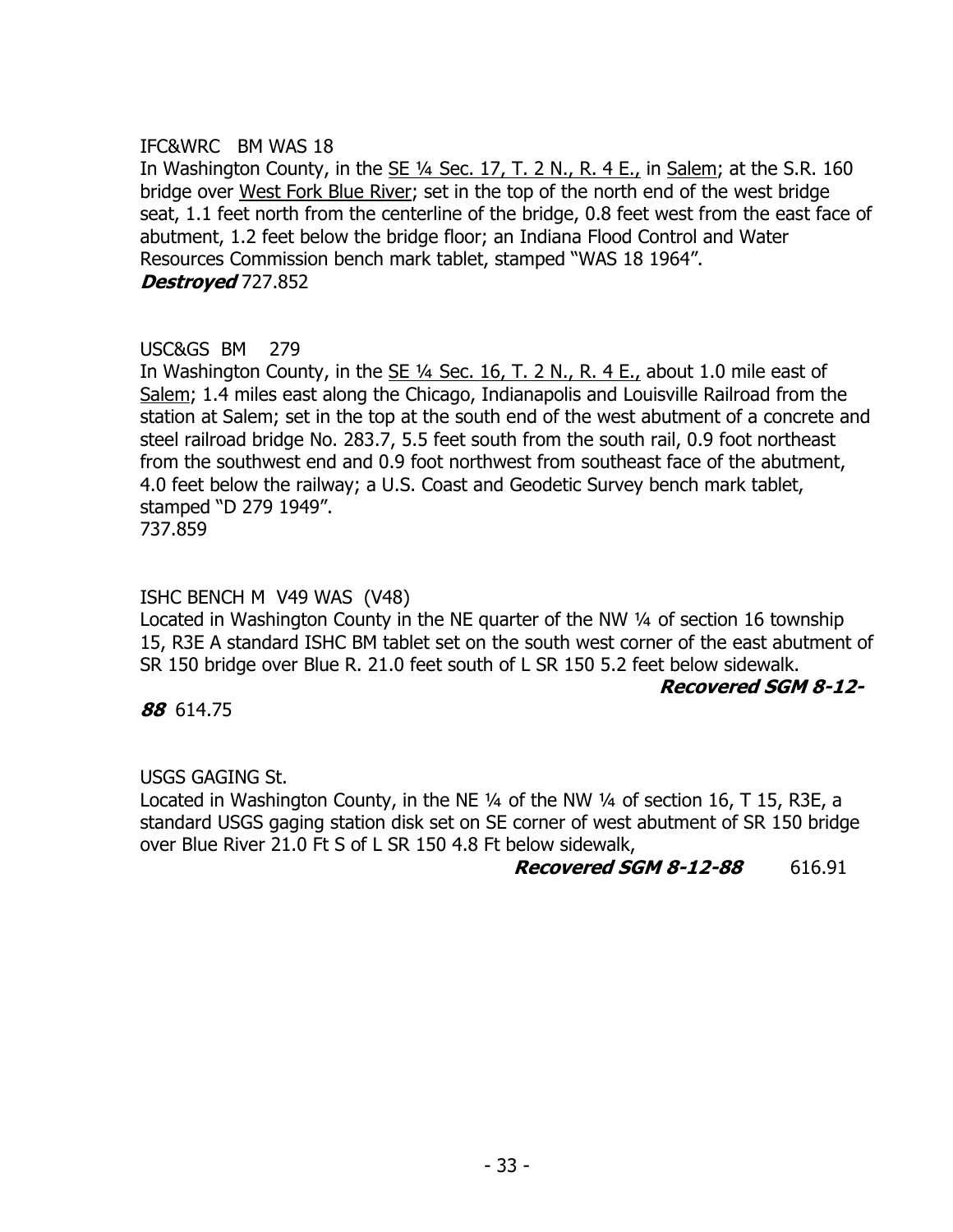### **DNR TBM WFKBR 1 2004**

In Washington County, Kossuth Quad., in the NW  $\frac{1}{4}$  of Section 1, T. 2 N., R. 4 E., 2<sup>nd</sup> P. M.; at the Quaker Road bridge over the West Fork Blue River; set on the southwest corner of the concrete bridge deck, 34.5 feet east of the extended centerline of Broadway Road, 8 feet south of the centerline of Quaker Road, 1.0 foot east of the west face of the concrete bridge deck, 0.4 foot north of the south face of the bridge deck, about 0.2 foot below the asphalt on the bridge deck; a cut triangle.

3<sup>rd</sup> Order

### **816.041 feet N.G.V.D. 1929**

### **DNR TBM WFKBR 2 2004**

In Washington County, Kossuth Quad., in the SW  $\frac{1}{4}$  of Section 36, T. 3 N., R. 4 E., 2<sup>nd</sup> P. M.; about 1.2 miles northwest of Georgetown; at the Broadway Road Culvert over the West Fork Blue River, near the southwest corner of the culvert; set in the southeast side of an utility pole # 2 n 2 A 2, which is also used as a gate post, 44 feet southwest of the centerline intersection of the CMP and the centerline of Broadway Road, 13 feet northwest of the centerline of the road, 0.6 foot above the ground; a railroad spike driven through an aluminum tag, stamped "IDNR TBM".

3<sup>rd</sup> Order

### **820.871 feet N.G.V.D. 1929**

### **DNR TBM WFKBR 3, 2004**

In Washington County, Kossuth Quad., in the NE  $\frac{1}{4}$  of Section 36, T. 3 N., R. 4 E., 2<sup>nd</sup> P. M.; at the Marrs Road bridge over the West Fork Blue River; set on the northeast corner of the concrete bridge deck, 8 feet east of the centerline of Marrs Road, 5.7 feet south of the north face of the bridge deck, 0.9 foot north of the south face of the concrete bridge notch in the bridge deck, 0.7 foot west of the west face of the east concrete abutment, about level with Marrs Road; a cut triangle.

3<sup>rd</sup> Order

### **859.971 feet N.G.V.D. 1929**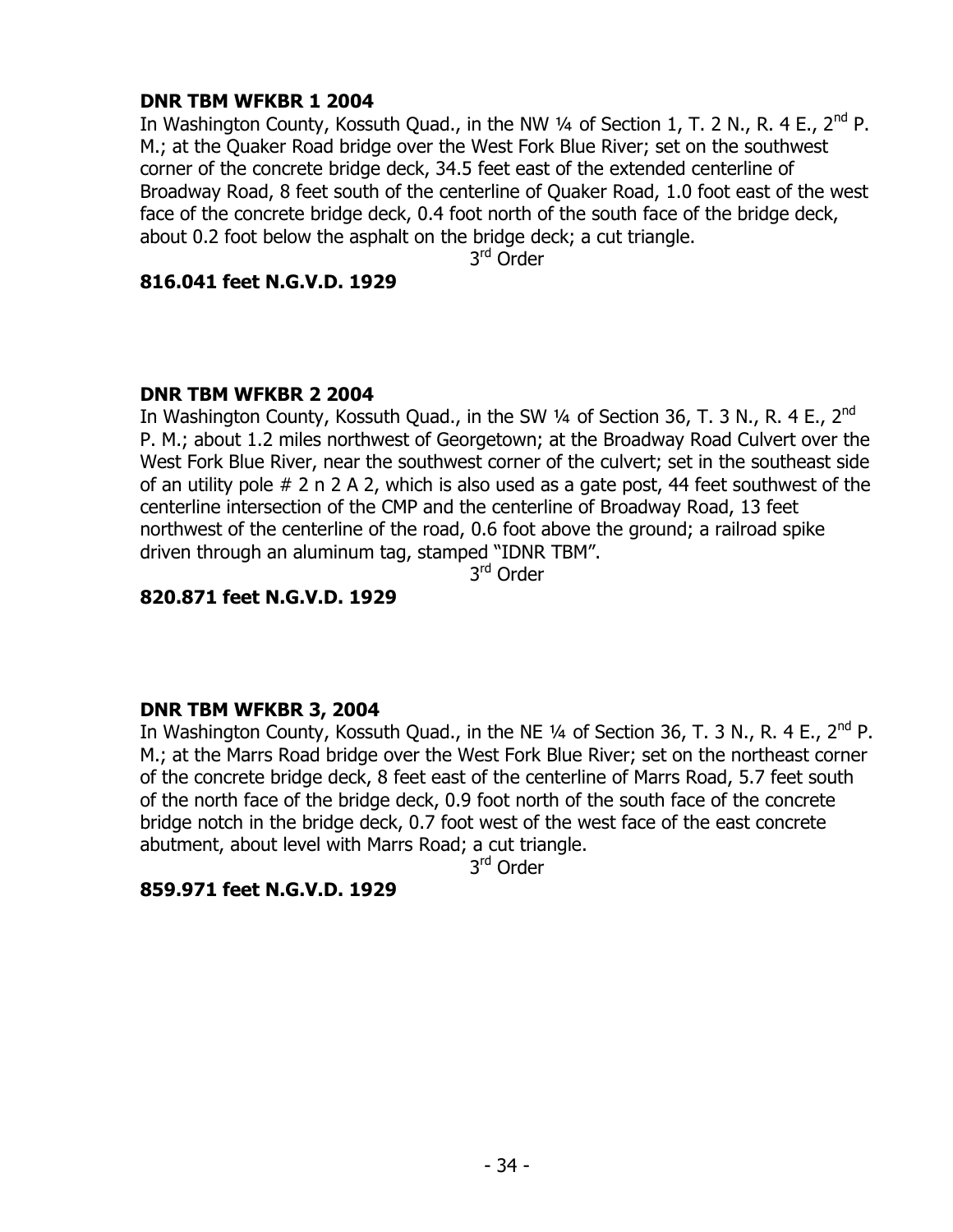## **DNR TBM WFKBR 4, 2004**

In Washington County, Salem Quad., in the NW  $\frac{1}{4}$  of Section 15, T. 2 N., R. 4 E., 2<sup>nd</sup> P. M.; at the Heritage Church Road bridge over the West Fork Blue River; set on top of the southeast concrete wingwall of the bridge. 11.5 feet east of the centerline of Heritage Church Road, 8.1 feet west of the east end of the southeast wingwall, 1.9 feet east of the east face of the east concrete guardrail, 0.3 foot north of the south face of the wingwall, 0.6 foot south of the north face of the wingwall, about 0,5 foot above the road; a cut triangle.

3<sup>rd</sup> Order

### **753.035 feet N.G.V.D. 1929**

### **DNR TBM WFKBR 5, 2004**

In Washington County, Salem Quad., in the NW  $\frac{1}{4}$  of Section 20, T. 2 N., R. 4 E., 2<sup>nd</sup> P. M.; at Salem; at the High Street bridge over the West Fork Blue River; set on top of the northeast concrete wingwall of the bridge, 18 feet east of the centerline of High Street, 4.5 feet southwest of the northeast end of the wingwall, 0.25 foot east of the east face of the concrete sidewalk and bridge deck, about 0.4 foot above the road; two cut lines forming a square.

3<sup>rd</sup> Order

## **716.903 feet N.G.V.D. 1929**

## **DNR TBM WFKBR 7, 2004**

In Washington County, Salem Quad., in the NW  $\frac{1}{4}$  of Section 18, T. 2 N., R. 4 E., 2<sup>nd</sup> P. M.; about 1 mile west of Salem; at the Market Street (Quarry Road) bridge over Highland Creek; set on top of the southeast concrete wingwall, 16. 5 feet south of the centerline of Market Street, 37.8 feet west of a power pole, 0.5 foot northeast of the southwest face of the wingwall, 0.7 foot northwest of the southeast break in the elevation of the wingwall, about level with the road; a chiseled triangle.

3<sup>rd</sup> Order

## **713.083 feet N.G.V.D. 1929**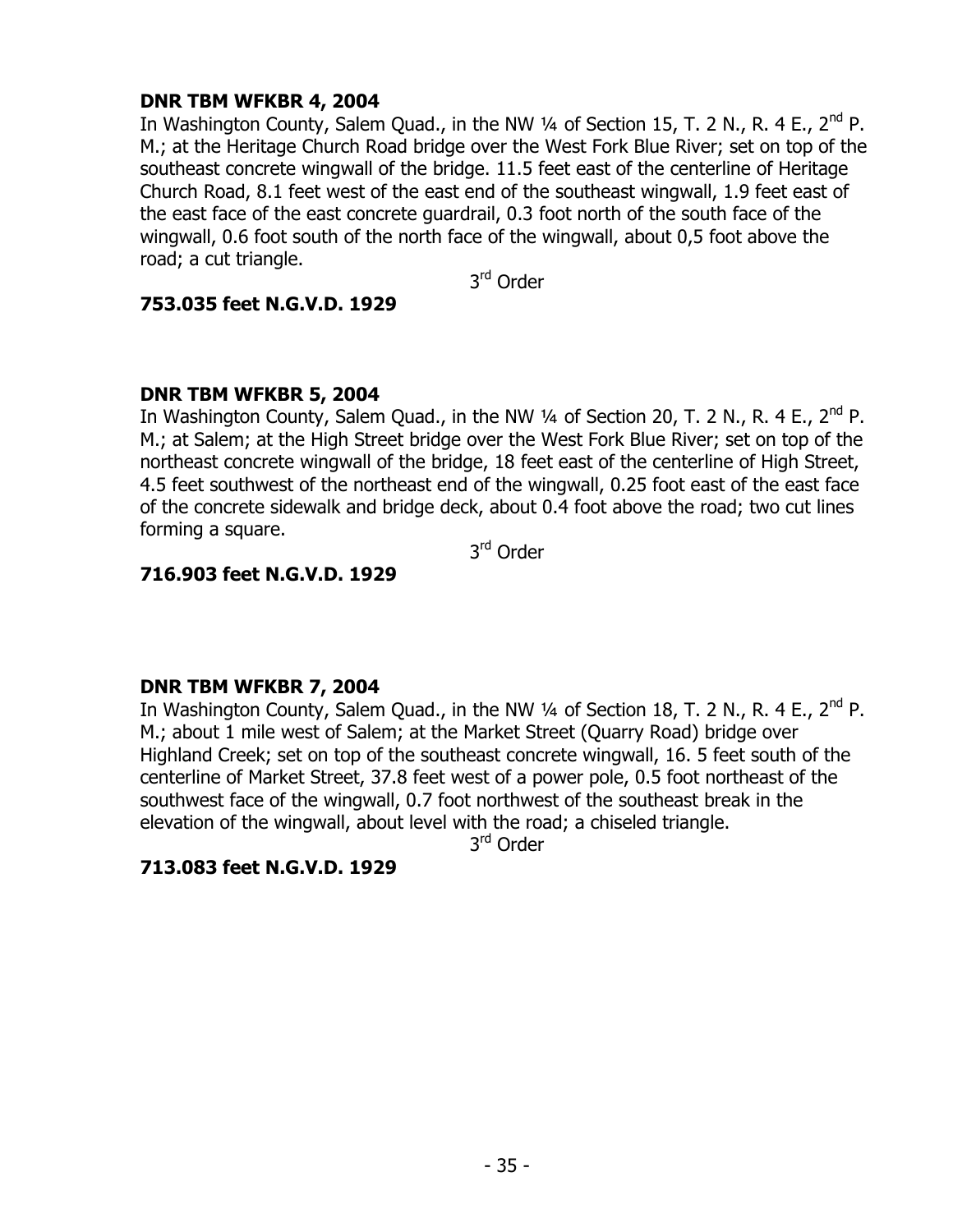## **DNR TBM WFKBR 8, 2004**

In Washington County, Salem Quad., in the NW  $\frac{1}{4}$  of Section 20, T. 2 N., R. 4 E., 2<sup>nd</sup> P. M.; about 0.7 mile south of the courthouse in Salem; at the west end of Joseph Street, at the entrance to the Sewage Treatment Plant; set in the south side of power pole # "5 V 11", 28.5 feet east of the east gate post of the entrance gate to the sewage treatment plant, 19 feet north of the centerline of Joseph Street, 2 foot north of a cut off power pole # 5 W 9, 1 foot south of the chain link fence around the sewage plant, 1 foot above the ground; a railroad spike driven through an aluminum tag, stamped "IDNR TBM WFK BR 8 2004".

3<sup>rd</sup> Order

### **737.286 feet N.G.V.D. 1929**

### **DNR TBM BROCK 1 2004**

In Washington County, Salem Quad., in the SW  $\frac{1}{4}$  of Section 17, T. 2 N., R.4 E., 2<sup>nd</sup> P. M.; at Salem; at the Market Street bridge over Brock Creek; set on top of the northwest concrete wingwall of the bridge, about 27 feet north of the centerline of Market Street, 0.6 foot east of the west face of the northwest concrete wingwall, 0.5 foot west of the east face of the wingwall, 0.6 foot north of the south face of the wingwall, about 0.5 foot above the road; a cut triangle.

3<sup>rd</sup> Order

## **731.690 feet N.G.V.D. 1929**

### **DNR TBM BROCK 2 2004**

In Washington County, Salem Quad., in the SW  $\frac{1}{4}$  of section 17, T. 2 N., R.4 E., 2<sup>nd</sup> P. M.; at Salem; at the Walnut Street bridge over Brock Creek, set in the southeast corner of the concrete bridge deck, 16.8 feet northwest of the tangent of power pole # 466- 009, 11 feet south of the centerline of Walnut Street, 0.9 foot northeast of the northeast corner of the south concrete curb of the bridge, 2.7 feet west of the west edge of the concrete bridge deck and asphalt road, about level with the road surface; a cut triangle.

3<sup>rd</sup> Order

### **719.358 feet N.G.V.D. 1929**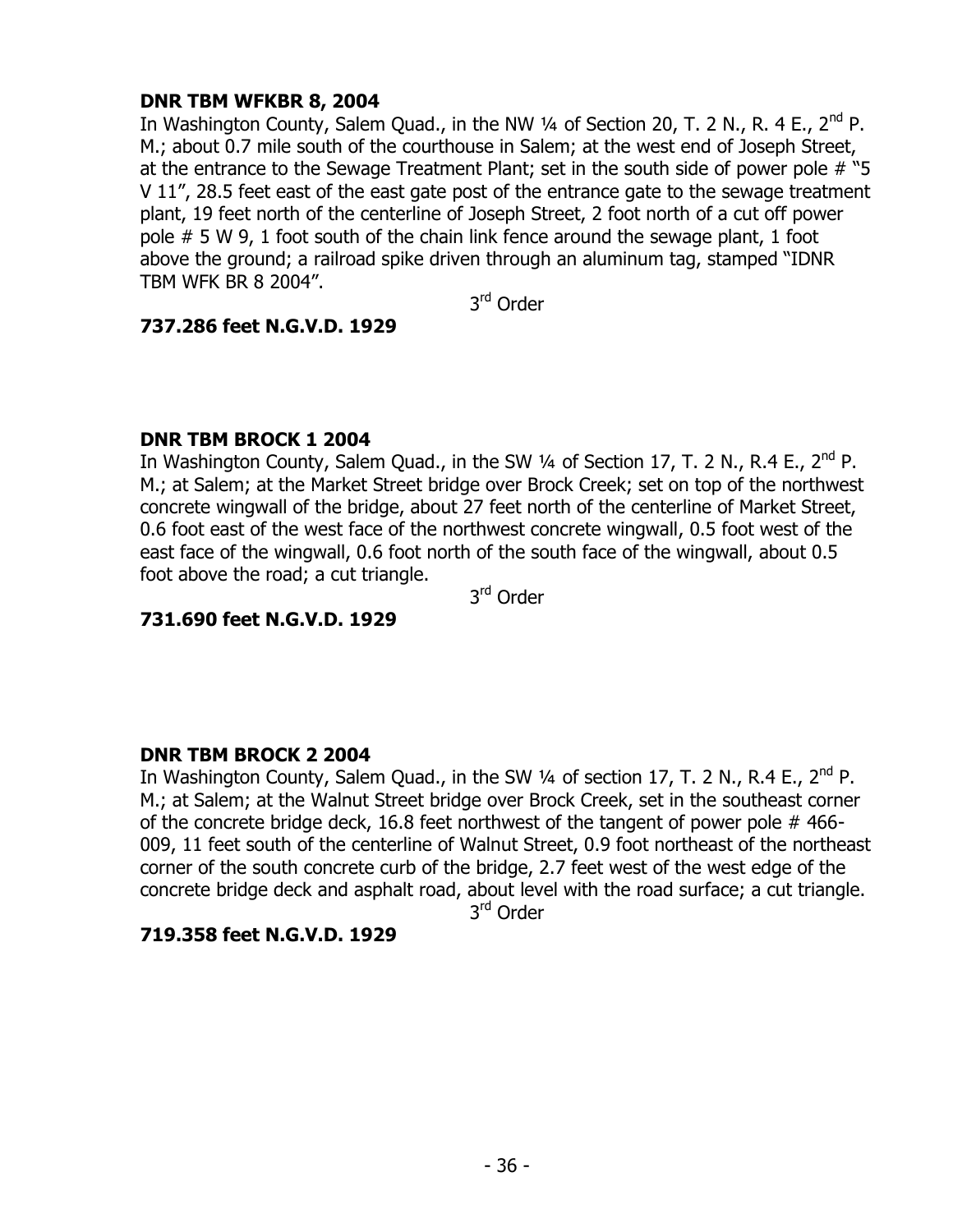### **DNR TBM BROCK 3 2004**

In Washington County, Salem Quad., in the SW  $\frac{1}{4}$  of Section 17, T. 2 N., R.4 E., 2<sup>nd</sup> P. M.; at Salem; at the State Road 56 (Mulberry Street) bridge over Brock Creek; set on the top of and near the east end of the north concrete guardrail of the bridge, 18 feet north of the centerline of the road, 1.5 feet west of the east end of the guardrail, 0.7 foot south of the north edge of the guardrail, 0.7 foot north of the south edge of the guardrail, about 3 feet above the road; a cut triangle.

3<sup>rd</sup> Order

### **734.011 feet N.G.V.D. 1929**

### **DNR TBM BROCK 4 2004**

In Washington County, Salem Quad., in the NW  $\frac{1}{4}$  of Section 17, T. 2 N., R.4 E., 2<sup>nd</sup> P. M.; at Salem; at the Homer Street bridge over Brock Creek; set on top of the northwest concrete wingwall of the bridge, about 21 feet north of the centerline of Market Street, 7.7 feet south of the north end of the wingwall, 0.5 foot east of the west face of the concrete wingwall, 0.5 foot west of the east face of the wingwall, 0.6 foot north of the south face of the wingwall, about level with the road; a cut triangle.

3<sup>rd</sup> Order

## **739.361 feet N.G.V.D. 1929**

## **DNR TBM BROCK 5 2004**

In Washington County, Salem Quad., in the SW  $\frac{1}{4}$  of Section 8, T. 2 N., R.4 E., 2<sup>nd</sup> P. M.; at Salem; at the State Road 135 bridge over Brock Creek; set on top of the northeast concrete corner of the base of the east concrete guardrail, 18 feet east of the centerline of State Road 135, 0.1 foot southwest of the northeast face of the concrete base, 0.1 foot northwest of the southeast face of the concrete base, 0.1 foot northeast of the northeast face of the concrete guardrail, about level with State Road 135; two chiseled lines forming a square.

3<sup>rd</sup> Order

## **751.071 feet N.G.V.D. 1929**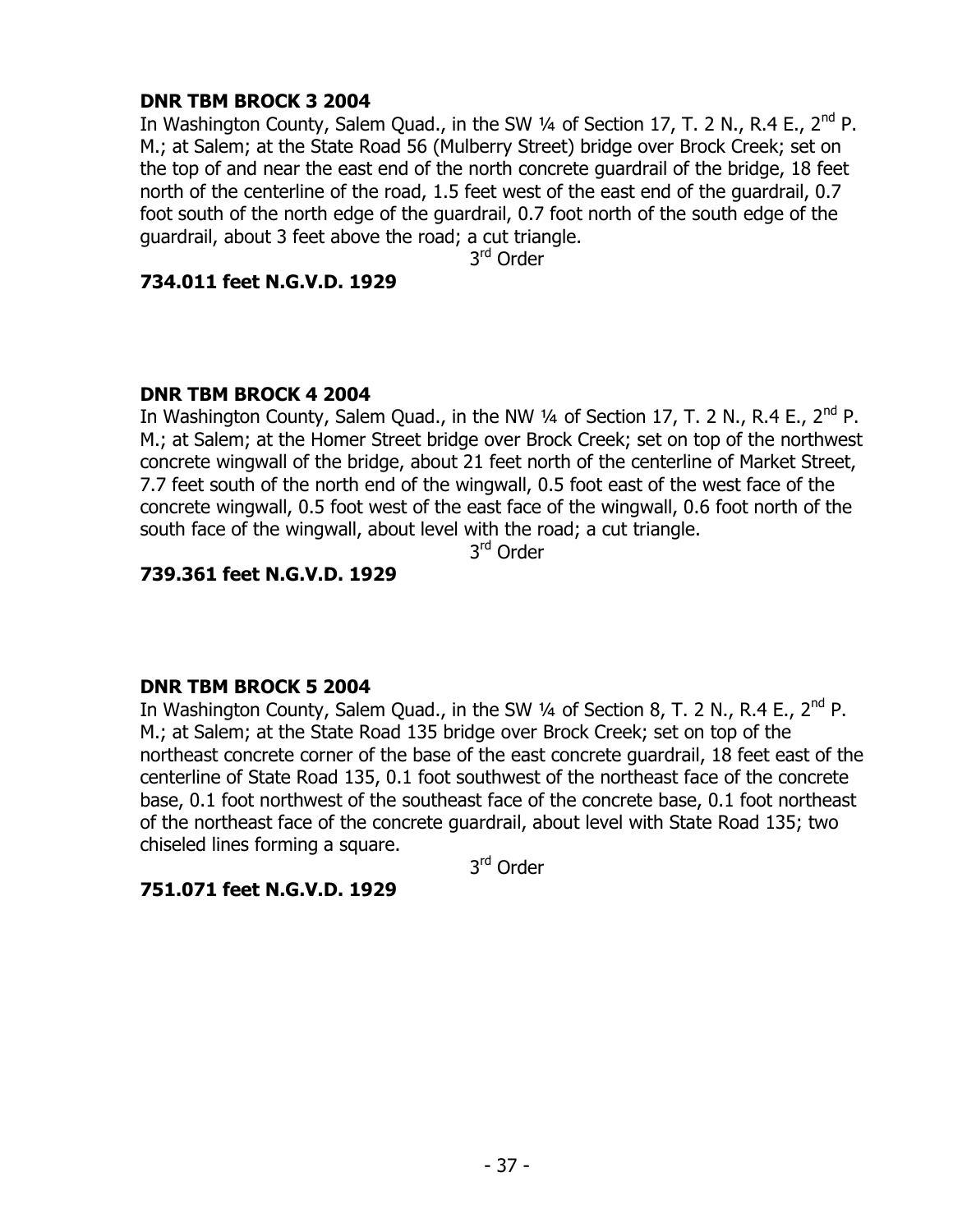## **DNR TBM WH 1, 2005**

In Washington County, Medora Quad., in the SW  $\frac{1}{4}$  of Section 24, T. 4 N., R.3 E., 2<sup>nd</sup> P. M.; about 4.0 miles southeast of Medora; about 0.3 mile west along Wheeler Hollow Road from its "T" road intersection with Cavanaugh Road (550 West Road) to its intersection with Haleysburg Road to the southwest and Cabin Sites Road to the north; set in the south side of power pole # KA 95 W/37, 21.0 feet east of the centerline of Cabin Sites Road, 20.0 feet north of the centerline of Wheeler Hollow Road, 1.7 feet above the ground, 1.5 feet southeast of telephone pole  $#$  KA 95 W/37; a railroad spike driven through a aluminum tag, stamped "IDNR TBM WH 1 2005".

3<sup>rd</sup> Order

### **523.535 feet N.G.V.D. 1929**

## **DNR TBM WH 2, 2005**

In Washington County, Medora Quad., in the SW  $\frac{1}{4}$  of Section 24, T. 4 N., R.3 E., 2<sup>nd</sup> P. M.; about 4.0 miles southeast of Medora; about 0.6 mile west along Wheeler Hollow Road from its "T" road intersection with Cavanaugh Road (550 West Road) to its "T" road intersection with Lane "K"; set in the north side of power pole # KA 95 W/42 (6 AA 1 4, 109.0 feet north of the centerline of Wheeler Hollow Road, 19.0 feet east of the centerline of Lane "K", 1.8 feet above the ground; a railroad spike driven through a aluminum tag, stamped "IDNR TBM WH 2 2005".

3<sup>rd</sup> Order

**522.315 feet N.G.V.D. 1929**

## **DNR TBM WH 3, 2005**

In Washington County, Medora Quad., in the SW  $\frac{1}{4}$  of Section 24, T. 4 N., R.3 E., 2<sup>nd</sup> P. M.; about 4.0 miles southeast of Medora; about 0.6 mile west along Wheeler Hollow Road from its "T" road intersection with Cavanaugh Road (550 West Road) to its "T" road intersection with Lane "K", thence 0.25 mile north along Lane "K" to its intersection with Cabin Sites Road, thence 0.25 mile east along Cabin Sites Road; set in the southwest side of power pole  $#$  KA 95 W/42 N/ 2 E 4, 59.0 feet west of the centerline of a gravel drive to a fishing cabin, 18.0 feet north of the centerline of Cabin Sites Road, 1.7 feet above the ground; a railroad spike driven through a aluminum tag, stamped "IDNR TBM WH 3 2005".

3<sup>rd</sup> Order

## **519.685 feet N.G.V.D. 1929**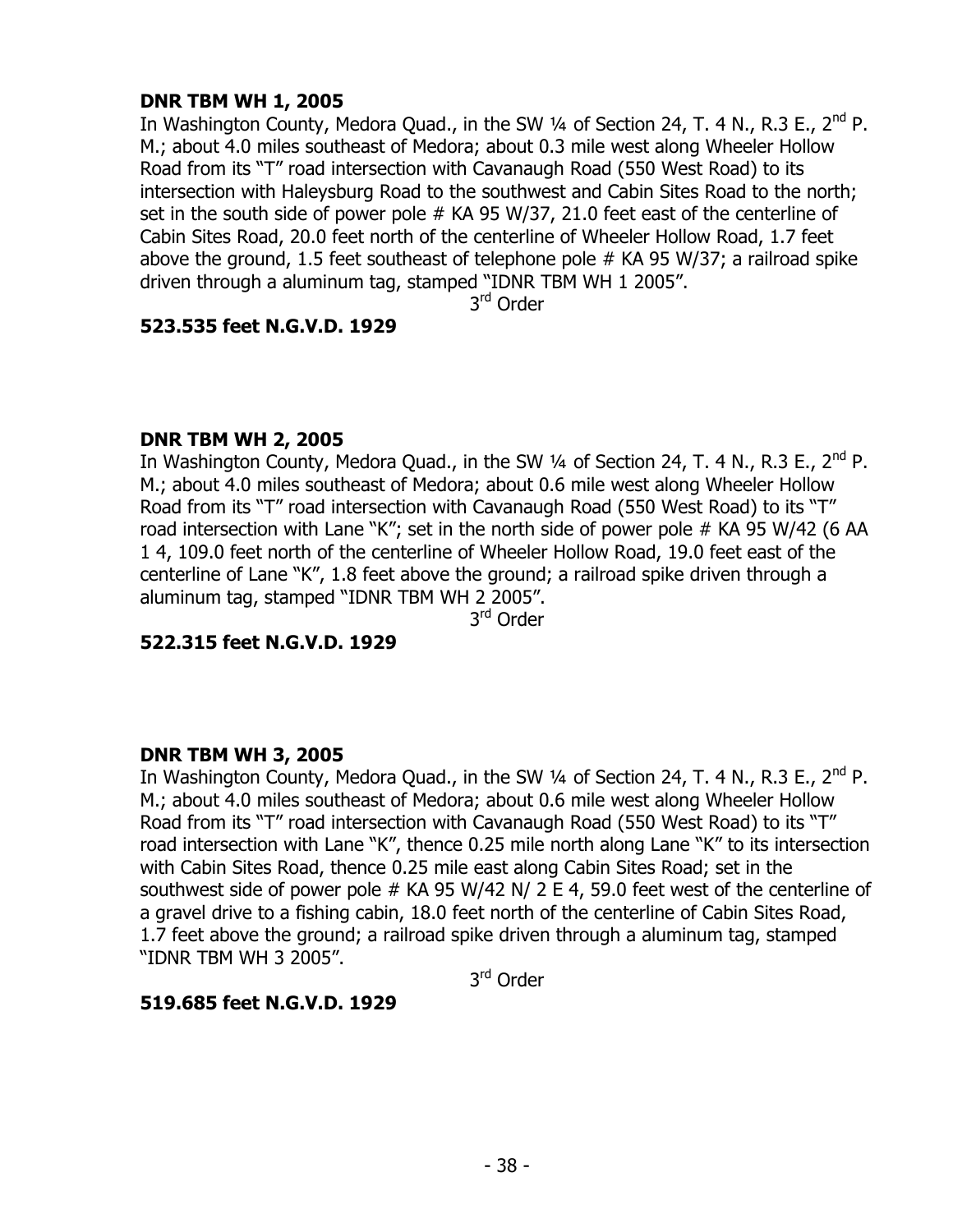## **DNR TBM WH 4, 2005**

In Washington County, Medora Quad., in the SE  $\frac{1}{4}$  of Section 23, T. 4 N., R.3 E., 2<sup>nd</sup> P. M.; about 4.0 miles southeast of Medora; about 0.6 mile west along Wheeler Hollow Road from its "T" road intersection with Cavanaugh Road (550 West Road) to its "T" road intersection with Lane "K", thence 0.25 mile north along Lane "K" to its intersection with Cabin Sites Road, thence 0.2 mile west along Cabin Sites Road to a white house trailer; set in the south side of power pole # KA 95 W/42 N/ 2 N 3, 17.0 feet north of the centerline of Cabin Sites Road, 15.5 feet southwest of the southwest corner of the white house trailer, 1.5 feet above the ground; a railroad spike driven through a aluminum tag, stamped "IDNR TBM WH 4 2005".

3<sup>rd</sup> Order

## **522.555 feet N.G.V.D. 1929**

### **DNR TBM WH 5, 2005**

In Washington County, Medora Quad., in the SE  $\frac{1}{4}$  of Section 23, T. 4 N., R.3 E., 2<sup>nd</sup> P. M.; about 4.0 miles south-southeast of Medora; about 0.9 mile west along Wheeler Hollow Road from its "T" road intersection with Cavanaugh Road (550 West Road) to a gravel drive to a residence (# 3299 West Wheeler Hollow Road – V. Carson); set in the north side of power pole # KA 95 W/47, 30.0 feet northeast of the centerline of Wheeler Hollow Road, 11.0 feet northwest of the centerline of the gravel drive, 1.7 feet above the ground; a railroad spike driven through a aluminum tag, stamped "IDNR TBM WH 5 2005".

3<sup>rd</sup> Order

**521.700 feet N.G.V.D. 1929**

## **DNR TBM WH 6, 2005**

In Washington County, Medora Quad., in the NE  $\frac{1}{4}$  of Section 23, T. 4 N., R.3 E., 2<sup>nd</sup> P. M.; about 3.9 miles south-southeast of Medora; about 1.2 miles west and northwest along Wheeler Hollow Road from its "T" road intersection with Cavanaugh Road (550 West Road) to a gravel drive to a residence (# 3413 West Wheeler Hollow Road); set in the south side of power pole # KA 95 W/53, 103.0 feet north of the centerline of Wheeler Hollow Road, 16.0 feet west of the centerline of the gravel drive, 2.0 feet above the ground; a railroad spike driven through a aluminum tag, stamped "IDNR TBM WH 6 2005".

3<sup>rd</sup> Order

## **524.410 feet N.G.V.D. 1929**